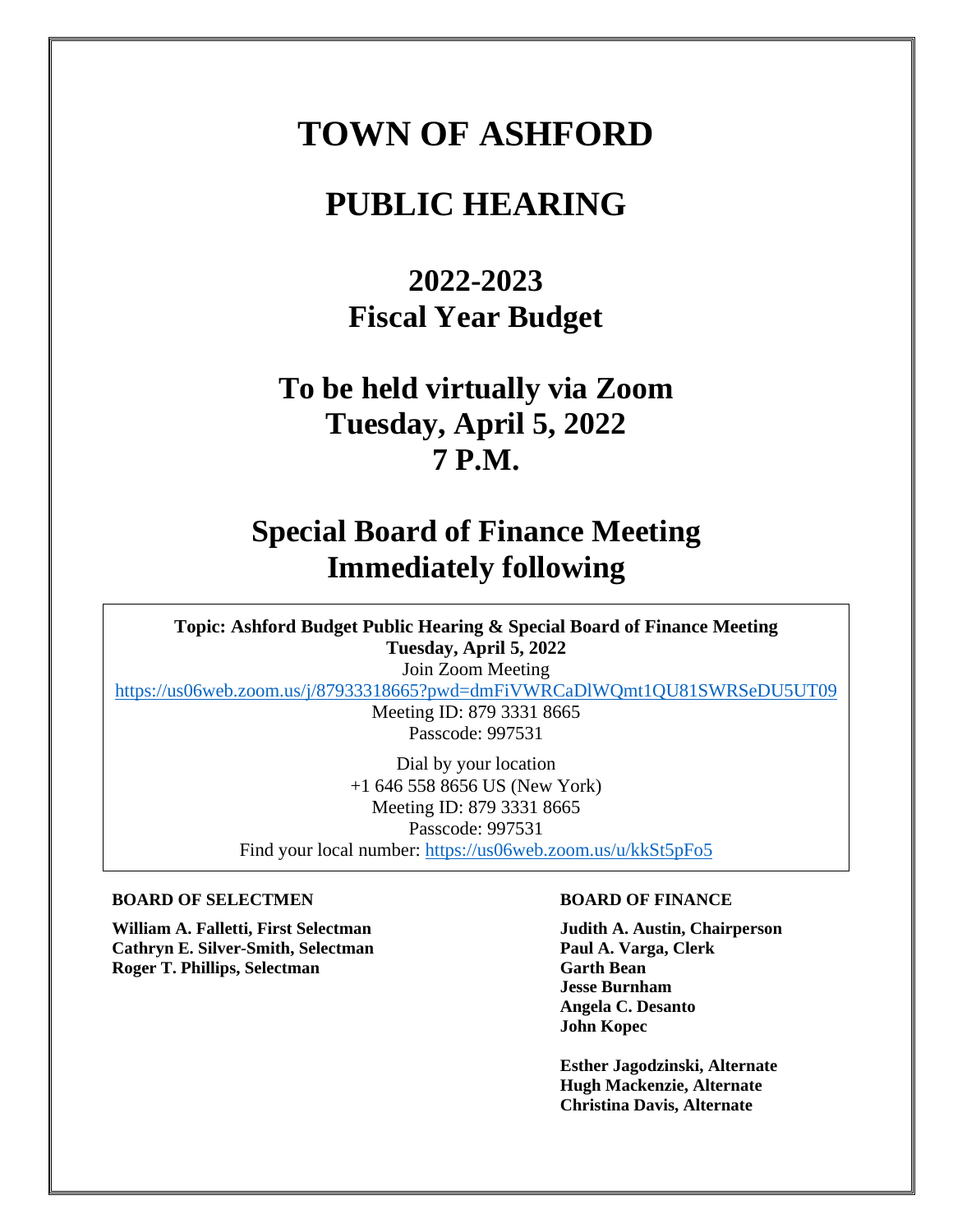## **TABLE OF CONTENTS**

**Letter from the Board of Finance Chairperson Town of Ashford Financial Management Policy for Fiscal Year 2022-2023 Ashford Board of Finance Budget Policies for Fiscal Year 2022-2023 Proposed Expenditure Budget Summary Estimated Revenue Budget by Source Animal Control: Expenditures and Revenues Recreation Budget: Expenditures and Revenues Youth and Social Service: Expenditures and Revenues Capital Improvement Budget: Expenditures and Revenues 2022-2023 Five Year Capital Improvement Plan-Fiscal Years Ending 2023-2027 Mill Rate Calculations Fiscal Year 2022-2023**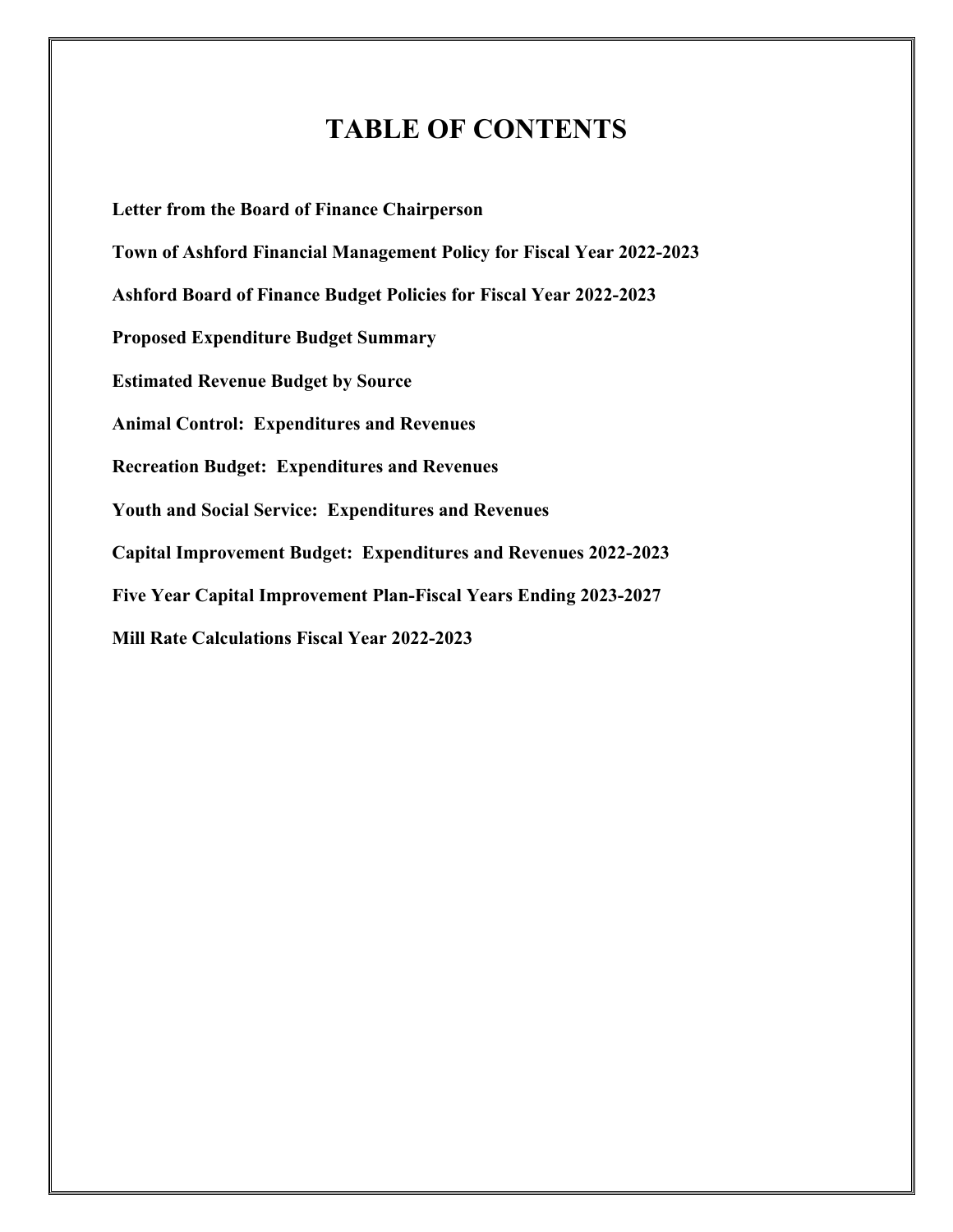## **Board of Finance**

Town of Ashford, Connecticut

March 21, 2022

Fellow Citizens of Ashford,

The attached budget is intended to provide you with information to evaluate the Town's proposed spending plan for FY 2022-2023, which will be presented during the Town Budget-Public Hearing on Tuesday April 5<sup>th</sup>, 2022 at 7:00 p.m. virtually via "Zoom". We all would like to have held this meeting as traditional past meetings with the public in person but the town is not prepared to have hybrid meetings at this time. Hopefully in the near future we will be able to have this type of meeting so people will have the option to come in person or participate remotely.

Please be assured that any concerns about the proposed budgets will be carefully considered when the Board of Finance finalizes the budget immediately following the Public Hearing. We welcome the public sharing their different perspectives to help guide us through this inflationary environment.

Once finalized by the Board of Finance, the proposed budget will be sent to the Board of Selectmen for presentation during the **Annual Town Budget Meeting held Tuesday, April 19, 2022 at 7:00 p.m., which will adjourn to Referendum on May 3, 2022.**

#### **2022-2023 BUDGET PREPARATION**

During budget preparation, the Board of Finance reviews and considers many factors, some of which include:

- *Town of Ashford Financial Management Goals (attached)*
- *Ashford Board of Finance Budget Policies (attached)*
- Changes in GASB (Governmental Accounting Standards Board) Requirements
- Current and Projected Debt Service
- Current and Projected Town, State and Federal Revenues
- Current and Projected Expenditures
- General Government Goals and Department Budget Requests
- Ashford Board of Education Budget Request
- Region 19 Board of Education Budget Request
- Capital Improvement Needs and Funding Sources
- Ashford 2021 Grand List: Total Net value is \$366,512,815 an increase of \$58,474,658 over 2020 Grand List
	- o Motor Vehicles: \$42,981,587
	- o Real Estate & Personal Property: \$323,531,228
- Capital Non-Recurring Fund Balance
- General Fund Unassigned Balance
- Unexpended Education Fund Account (ref. CGS, Sec. 10-248a)
- Education Minimum Budget Requirement (ref. CGS, Sec. 10-262j)
- Recommendations made by the Board of Selectmen
- Comments and recommendations from other Ashford taxpayers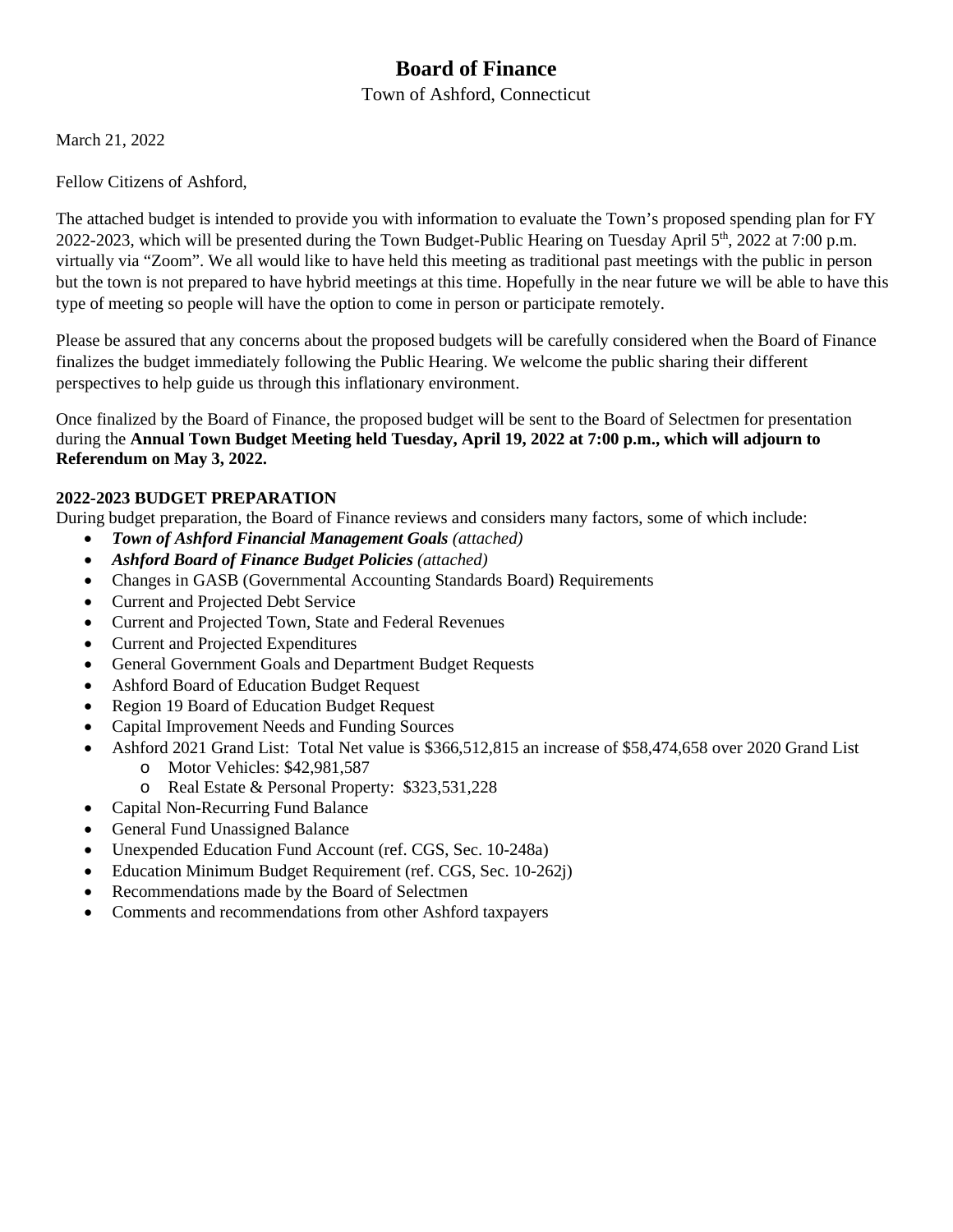#### **BUDGET HIGHLIGHTS**

#### **Total Spending Plan**

Ashford's proposed total spending plan for 2022-2023 is \$16,739,067

### *Increase/Decrease As compared to FYE22*

| Region 19 Board of Education       | 3,558,470<br>$\mathcal{S}$ | \$46,998 | $1.3\%$  | <i>Increase</i> |
|------------------------------------|----------------------------|----------|----------|-----------------|
| <b>Capital Improvements Budget</b> | \$1,001,455                | \$46.410 | $4.86\%$ | <b>Increase</b> |

#### **Mill Rates**

Currently FY 21-22, Ashford's real estate, personal property and motor vehicle mill rate is 36.369, with a mill valued at \$301,877. The proposed Ashford FY 2022-2023 town budget mill rate would be 32.349 mills, a decrease of 4.02 mills with one mill realizing \$359,183 in revenue based on the 2021 grand list.

| Example:          | <b>Single Family</b> | MIL Rate | Taxes     |
|-------------------|----------------------|----------|-----------|
| 2020 Assessment   | \$120,060            | 36.369   | \$4366.22 |
| 2021 Reassessment | \$177,310            | 32.349   | \$5732.79 |
|                   | $+57.250$            | $-4.02$  | \$1366.57 |

The \*\*2022-2023 Ashford Property Tax Estimator\*\* will be available under Budget Information 2022-2023 on the Town website at **www.ashfordtownhall.org** to help you determine what your tax bill would be based on the proposed mill rate.

General Government  $$3,841,715$ 

 The Board of Selectmen presented to the BOF on February 17th, a budget request increase of \$*316,920* (8.99%) from the FY 21-22 budget. The BOS FY 22-23 proposed budget increases are mainly attributable to:

- General wage and benefit increases
- Transfer station costs, the town pays per ton to dispose of recyclables
- Additional EMT for Ashford Volunteer Fire Department

Ashford Board of Education (BOE) \$8,337,427

The Board of Education presented to the BOF on February 24th, a budget request increase of \$337,427 (4.21%) above the FY 21-22 budget. The BOE FY 22-23 proposed budget increases are mainly attributable to:

- Certified, non-certified staff and paraprofessional contractual salary increases
- Employee Medical and Life Insurance

Copies of the Board of Education detailed budget are available on the Ashford School's website.

Regional School District-19 Board of Education \$3,558,470 (Ashford share not determined yet)

The budget proposed by the Region-19 School Superintendent and subsequently increased by Region-19's Finance Committee is \$3,558,470, with Ashford's share projected to be increased by \$46,998 from FY 21-22. The referendum for Region 19 is Tuesday May 3, 2022. Reminder: each town is responsible for a proportionate share based on their sending student population, which is set every October  $1<sup>st</sup>$ .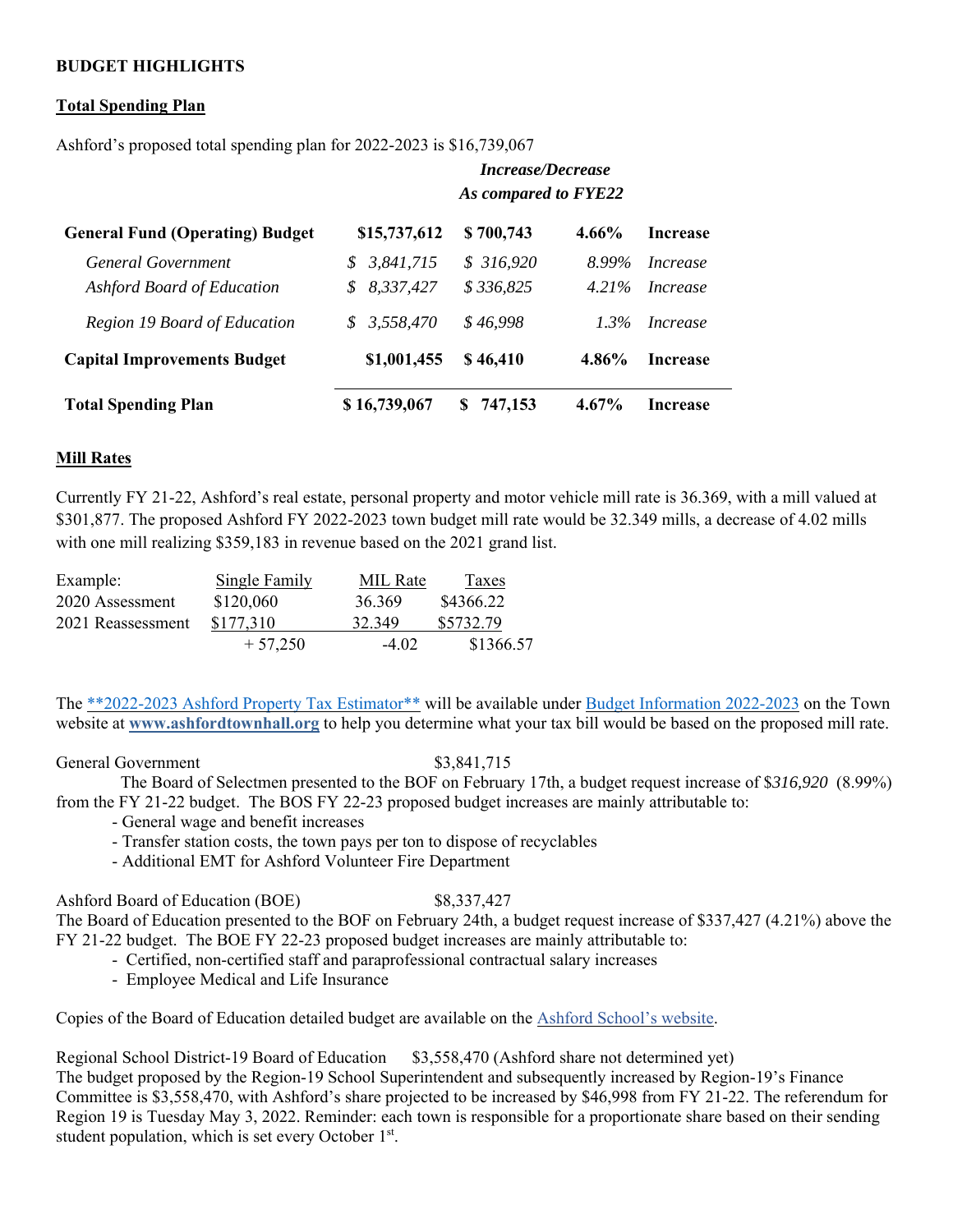#### **Capital Improvements** \$ **1,001,455**

The Capital Improvement Projects budget has no impact on the proposed 2022-2023 mill rate. State, LOCIP and Town Aid Road grants totaling \$198,519 will be used to offset primarily DPW capital expenses. A \$300,000 CT Grant from DECD will be used to offset the cost of the Cadlerock property Remediation. The Board of Education Non-Lapsing Fund will contribute \$135,000 toward the replacement of the school's oil tank. The remaining \$367,963 of capital improvements will be funded by the Town's Capital Non-Recurring (CNR) Fund.

The proposed Capital Improvement Projects plan for 2022-2023 are described in the *Five Year Capital Improvement Program 2022-2023* section of this package.

#### **Revenues**

Non-property Town and State General Fund revenues for FY 22-23 are anticipated to be \$4,132,462.

#### **General Fund – Unassigned Fund Balance**

Revenues the Town receives are captured in the General Fund. Revenues not designated for a specific purpose are considered Unassigned (uncommitted).

The June 30, 2021 audited Unassigned Fund balance was \$1,938,717, which is.12.8% of the total General Fund budget basis expenditures. A healthy Unassigned Fund balance is generally 10-15% of a town's Operating Budget.

As stated in *[Ashford Financial Management Goals](https://ashfordtownhall.org/wp-content/uploads/2021/04/Financial-Management-Policy.pdf)*, which are in keeping with auditor recommendations and are included in Moody's assessment of the Town's credit worthiness, we do not use the Unassigned Fund balance to offset Ashford's annual operating budget (decrease the mill rate); to do so would have an inherently destabilizing impact on current and future operating budgets.

The Board of Finance

- Maintains an Unassigned Fund balance of approximately 10% of the current year Operating budget to:
	- o Ensure adequate cash flow during the fiscal year
	- o Prevent the demand for short-term borrowing in the event of an emergency or if state revenues are lower than expected during the fiscal year. Note, Ashford's budget is decided prior to state budget finalization
- Transfers the Unassigned Fund Balance in excess of 10% to the Capital Non-Recurring Fund, which is only used for large, one-time capital purchases (e.g., school bus) and projects (e.g., road resurfacing). This prevents large fluctuations in the mill rate from year-to-year for municipal purchases and improvements.

#### Capital Non-Recurring (CNR) Fund

The June 30, 2021 audited CNR Fund balance was \$754,820. FY 22-23, the Capital Projects Five Year Plan anticipates utilizing \$367,936 of CNR funds toward suggested funding. On March 3, 2022, the Board of Finance made a transfer of \$204,468 from the Unassigned Fund Balance to the CNR Fund for future road and town property repairs, school safety, buses and trucks, and other capital municipal needs. Review the projects listed in the *5 Year Local Capital Improvement Plan* section of this budget package to see what projects were approved by the BOF.

---------------------------------------------------------------------------------------------------------------------------------------------- I strongly encourage Ashford citizens to attend the Ashford Town Budget Public Hearing via "Zoom" Tuesday, April 5, 7:00 p.m., to share their views on the proposed budget with our Board and other Ashford taxpayers. The Board of Finance will finalize the budget the same evening (immediately following the Public Hearing) also via "Zoom".

Please contact me at [bofashford@ashfordtownhall.org](mailto:bofashford@ashfordtownhall.org) if you have questions or comments for the BOF.

Respectfully yours,

Judith Austin Chairman, Board of Finance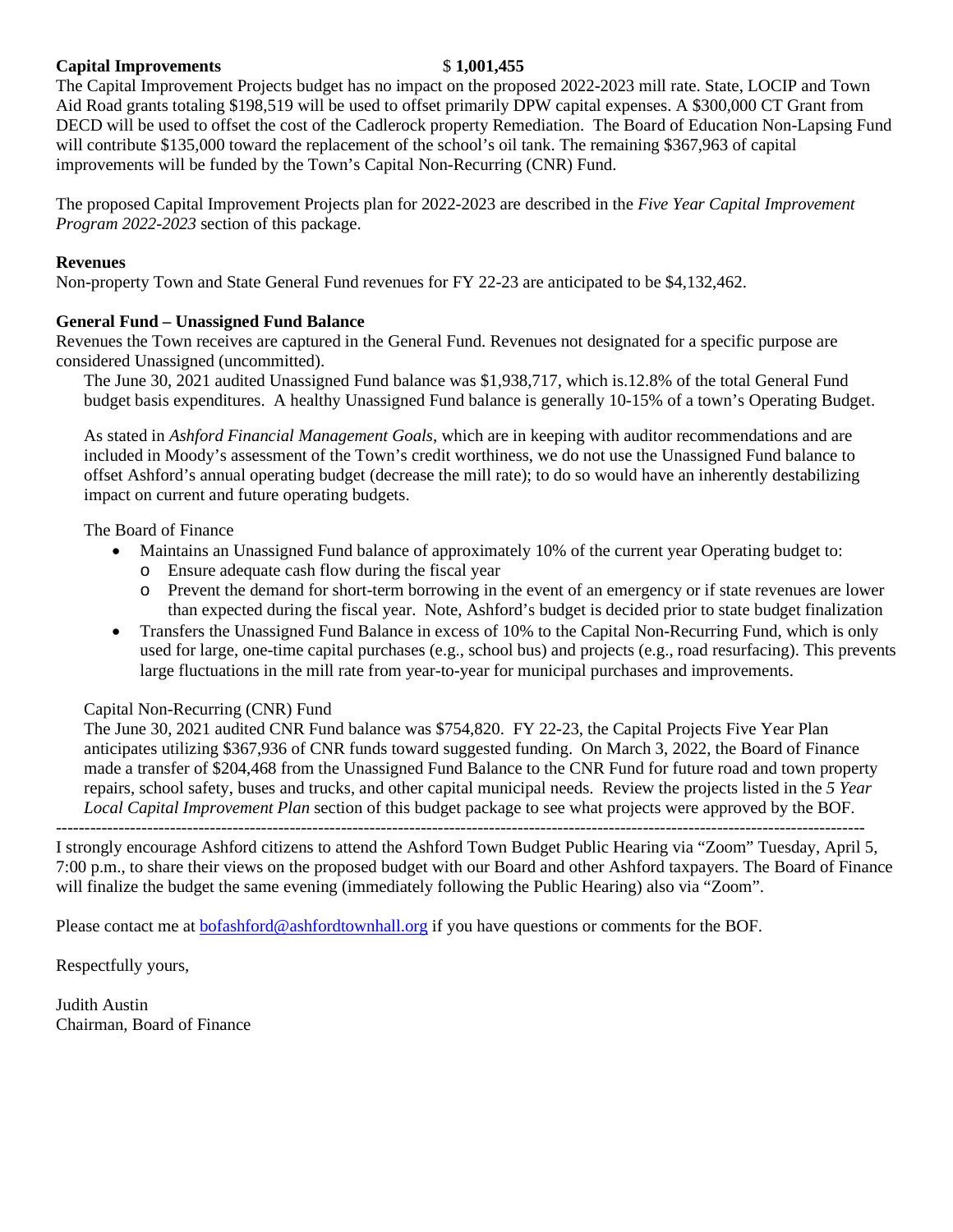#### **TOWN OF ASHFORD FINANCIAL MANAGEMENT POLICY**

The Board of Finance has developed the following to aid current and future board members in planning, monitoring and communicating to the community the Town's approach to financial management. This policy will be periodically reviewed to keep it current.

#### **FINANCIAL REPORTING PERFORMANCE**

- The Town will adhere to full and open disclosure of all financial activity.
- Records will be maintained on a basis consistent with accepted municipal accounting standards.
- The Comprehensive Annual Financial Report will be prepared in conformity with generally accepted governmental accounting principles and financial reporting practices.
- An independent public accounting firm will be employed to perform an annual audit of all Funds,  $\bullet$ Authorities, Agencies and Grant Programs, and the annual audited report will be made available to the general public, bond and financial consultants, and other interested citizens and organizations. The audit will be completed and submitted to the Board of Finance within one hundred seventy-five (175) days of the close of the Town's fiscal year.
- $501(c)$ 3 organizations that use funds provided by the Town must report how those funds were used to the Board of Finance on an annual basis.

#### **FUND BALANCE**

- The goal is to preserve the Town of Ashford's financial stability and maintain the Town's credit worthiness while ensuring a positive cash flow in the event of temporary revenue shortfalls and/or unanticipated major expenditures.
- The goal is to not use the undesignated fund balance for operating expenses, as this practice has an  $\bullet$ inherently destabilizing impact on current and future operating budgets.
- A year-to-year carryover fund balance will be maintained in an amount necessary for adequate cash flow and to prevent the demand for short-term borrowing. The undesignated fund balance should be approximately ten to fifteen (10-15) percent of the general fund operating budget.
- Fund balance in excess of the goal shall be transferred to the CNR Fund and used for one-time expenditures.
- Government Accounting Standards Board (GASB) fund classifications and hierarchies will be used for fund balance reporting.

#### **CAPITAL IMPROVEMENTS PERFORMANCE**

- Capital improvements will be based on long-range projected needs in order to minimize future  $\bullet$ maintenance, replacement and capital costs.
- All capital improvements should be made in accordance with the Town's five-year capital improvement program. The capital improvement program shall be revisited annually.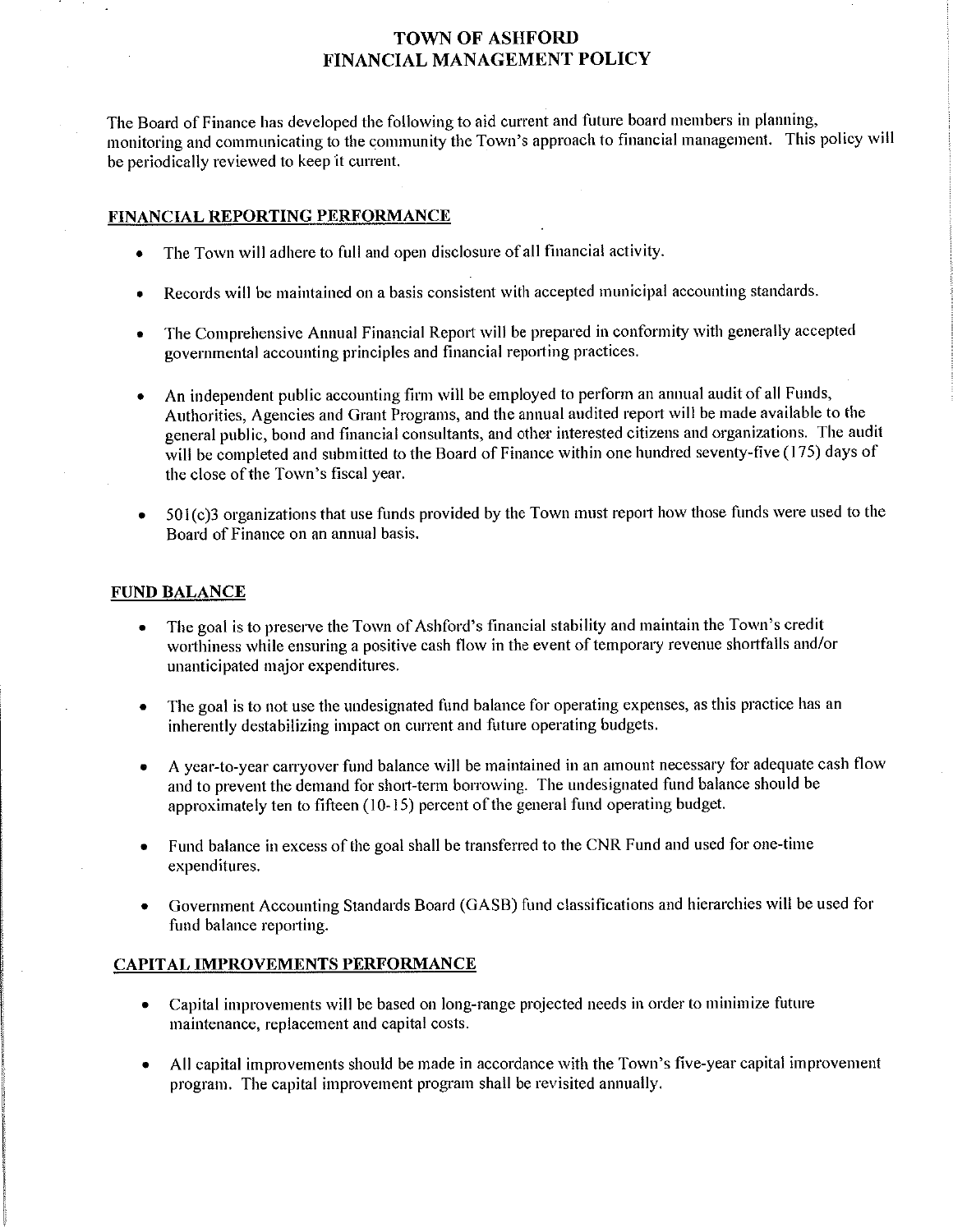#### **TOWN OF ASHFORD FINANCIAL MANAGEMENT POLICY**

- The five-year capital improvement plan will be coordinated with the operating budget in order to  $\bullet$ maintain a reasonably stable total tax levy.
- Unanticipated capital improvements will be funded from CNR to the extent available.  $\bullet$
- Before submission to the Board of Finance, the Board of Selectmen will identify the estimated cost  $\bullet$ and potential funding sources for each capital project proposed. Future operating costs associated with a proposed capital improvement will be evaluated before a decision is made to implement a project.
- Federal, State and other intergovernmental and private funding sources will be sought out and used as available to assist in financing capital improvements.

#### **INVESTMENT PERFORMANCE**

- A cash flow analysis of all funds will be developed on a regular basis. Collections, deposits and  $\bullet$ disbursement of all funds will be scheduled in a way as to ensure maximum case availability.
- Where permitted by law, cash from separate funds and sources will be pooled to maximize  $\bullet$ investment yields. Interest will be credited to the General Fund except where prohibited by law or where the source of the cash is from an individual or corporation to insure performance.
- Investment policy will be consistent with State law and will provide for security of principal as well  $\bullet$ as needed liquidity.

#### **DEBT PERFORMANCE**

- Long-term debt will be limited to those capital improvements that should not be financed from  $\bullet$ current revenues.
- The maturity date for any debt will not exceed the reasonably expected useful life of the project so financed.
- The total direct general obligation debt will not exceed statutory limits.
- The issuance of Bond, Tax and revenue Anticipation Notes will be avoided.  $\bullet$
- An official statement will be prepared to be used in connection with all sales of bonds and notes.  $\bullet$
- $\bullet$ Good relations will be maintained with financial and bond rating agencies and a policy of full and open disclosure on every financial report and bond prospectus will be followed.

#### **OPERATING EXPENDITURES PERFORMANCE**

- The Board of Finance will propose, and the Town Meeting will adopt and maintain a balanced budget  $\bullet$ in which expenditures will not be allowed to exceed reasonable estimated resources and revenues.
- All current operation and maintenance expenses will be paid from the current revenue sources.  $\bullet$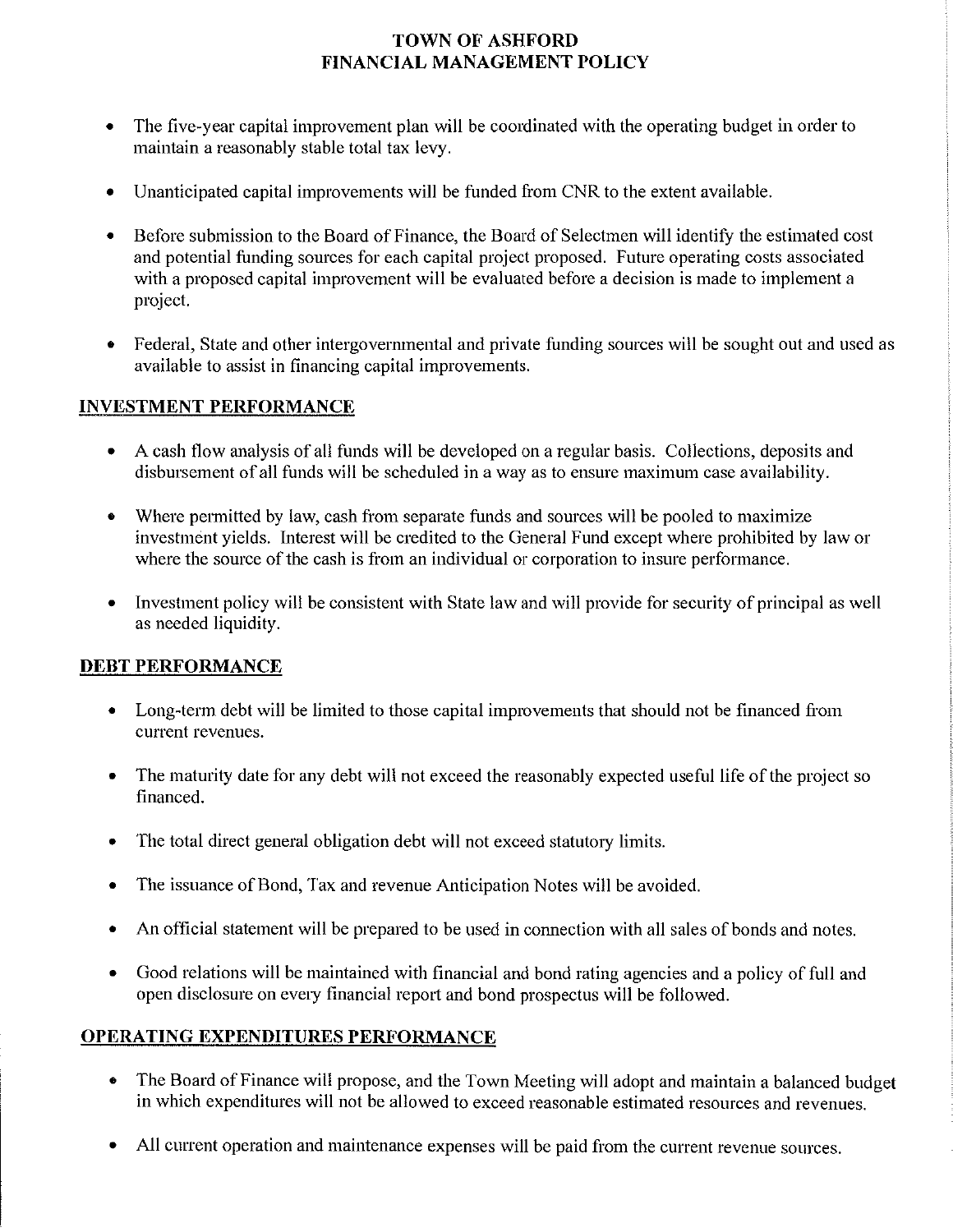#### **TOWN OF ASHFORD** FINANCIAL MANAGEMENT POLICY

- The operating budget will provide for the adequate maintenance of capital assets and equipment.  $\bullet$
- The budget will provide for adequate funding of all employee benefit programs and retirement  $\bullet$ systems.
- A budgetary control system will be maintained to enable adherence to the adopted budget. This will include a record keeping system to be adhered to by all programs and activities receiving annual town budget appropriations.
- A system of regular monthly financial reports comparing actual revenues and expenditures to be  $\bullet$ budgeted amounts will be prepared and maintained.
- An effective risk management program to minimize loss and reduce costs will be developed and  $\bullet$ implemented. The Board of Selectmen will ensure that adequate insurance programs are in place, including unemployment and worker's compensation insurance.
- Delivery of services by other public and private organizations will be encouraged whenever and  $\bullet$ wherever greater efficiency and effectiveness can be expected. Technology and productivity advancements that will help reduce or avoid increasing personnel costs as a proportion of the total budget, to use available resources more productively and creatively, and to avoid duplication of effort and resources.
- A Reserve Fund for Capital and Nonrecurring Expenditures will be maintained and will be  $\bullet$ adequately funded each year by a transfer from the General Fund Budget and by unanticipated onetime revenues.

#### **REVENUE PERFORMANCE**

- A diversified and stable revenue system will be maintained as protection from short-run fluctuations.  $\bullet$
- Annual revenues will be estimated based on an objective and reasonable basis. The Board of Finance  $\bullet$ will project revenues annually during the budget cycle.
- Special Revenue Funds are used to account and report the proceeds of specific revenue sources that  $\bullet$ are restricted or committed to expenditure for specific purposes other than debt service or capital projects.
	- o One-time or special purpose revenues will only be used for capital expenditures or for expenditures required by the revenue (grants) and not to subsidize recurring personnel, operation or maintenance costs.
	- o The creation of any new special revenue fund must be approved by the Board of Finance.
	- o The purpose of the special revenue fund, and which revenues and other sources for the fund must be formally documented.
- All user charges and fees will be periodically re-evaluated at a level related to the cost of providing  $\bullet$ the services.
- Appropriate expansion and diversification of the tax base will be encouraged, and additional Federal  $\bullet$ and State revenues will be sought in order to reduce the reliance on the property tax due to its effect on individual homeowners.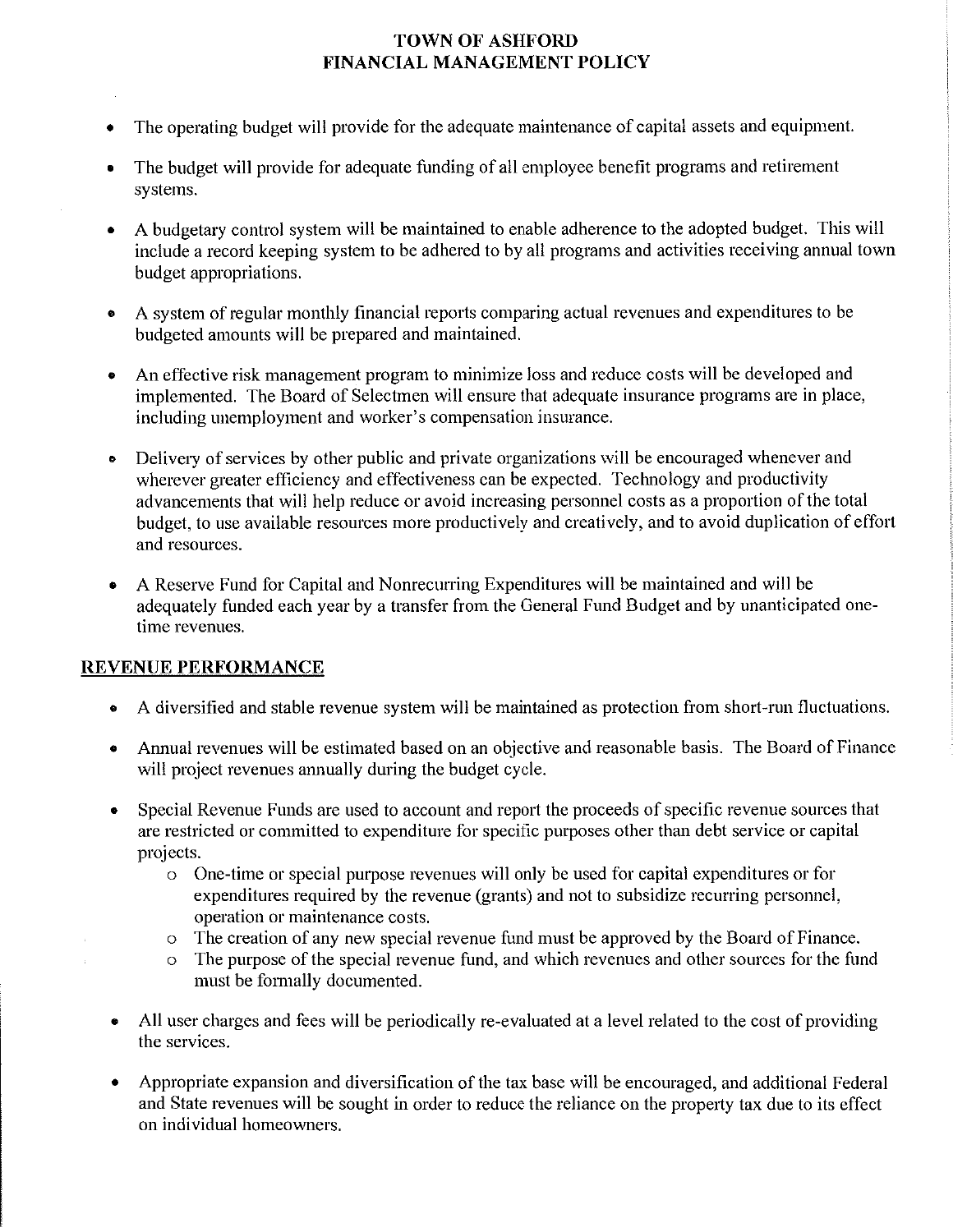#### **ASHFORD BOARD OF FINANCE BUDGET POLICIES** For Fiscal Year 2022-2023

- 1. Formal budgetary integration is employed by the Board of Finance as a management control device during the year for the General Fund and the Capital Projects Fund, which are the only funds with a legally adopted annual budget. The General Fund includes General Government, Debt Service, Ashford Board of Education, Ashford's portion of Region 19 Board of Education, outside financing sources such as the Babcock Library, Recreation and Fire Department. Budgetary comparisons are included in the appropriate financial statements and schedules.
- Prior to January 12, 2022, each department head, office, agency, board or commission of the Town,  $2.$ supported wholly or in part from Town funds, shall submit budget requests in the form required by the Board of Selectmen so as to indicate the program, activities, and work accomplished in the current fiscal year and to be accomplished during the ensuing year. These shall be accompanied by detailed estimates of expenditures to be made and of revenues other than taxes to be collected during the ensuing fiscal year, along with such other information as may be requested by the Board of Selectmen.
- On February 17, 2022:  $3.$ 
	- The Board of Selectmen shall present to the Board of Finance: a.
		- A budget message outlining the financial situation of the Town government and describing the important features of the budget plan;
		- Statements of the Board of Selectmen's proposed operating program and expenditures for  $\bullet$ the Town functions and Town-supported functions, other than those of the Boards of Education, along with comparisons of amounts expended in the last completed fiscal year and estimated amounts to be expended in the current fiscal year;
		- Information on amounts of revenue, other than property taxes collected, by source, in the last completed fiscal year, estimates for the current and for the ensuing year, along with information and estimates regarding property tax revenues for the same periods;
		- Statements of the condition and estimated condition of the Town funds and of the debt  $\bullet$ service obligations of the Town, proposed capital improvements to be undertaken during the ensuing fiscal year or later years, and the proposed method of financing them;
		- And such other information as will assist the Board of Finance and the Town Meeting in  $\bullet$ deciding on an annual appropriation and a capital improvement program.
	- The Capital Improvement Committee shall present to the Board of Finance: b.
		- The financial and completion status of current Capital Improvement projects and purchases;
		- Proposed capital improvements and purchases to be undertaken during the ensuing fiscal year or later years, and the proposed method of financing them;
		- And such other information as will assist the Board of Finance and the Town Meeting in  $\bullet$ deciding on a capital improvement program.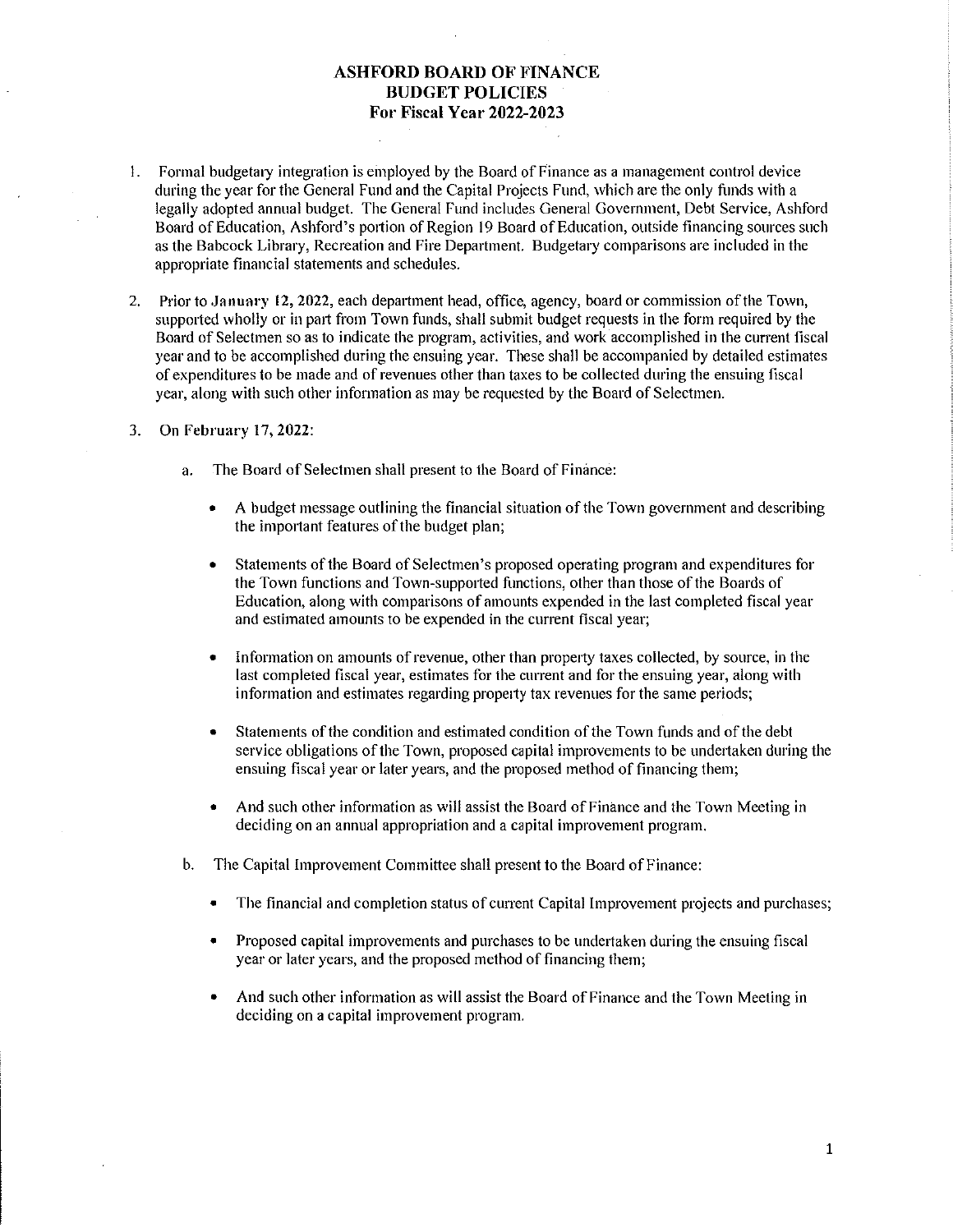#### **ASHFORD BOARD OF FINANCE BUDGET POLICIES** For Fiscal Year 2020-2021

- 4. On February 24, 2022, the Ashford Board of Education shall present to the Board of Finance and Board of Selectmen:
	- a. Statements of the Board of Educations' proposed operating program and expenditures for Ashford School, along with comparisons of amounts expended in the last completed fiscal year and estimated amounts to be expended in the current fiscal years;
	- b. Information on amounts of revenue in the last completed fiscal year, and estimates for the current and ensuing year;
	- c. And such other information as will assist the Board of Finance and the Town Meeting in deciding on an annual appropriation.
- 5. On March 22, 2022, the Region 19 Board of Education shall hold a Public Hearing to present the Superintendent's proposed budget. On April 5, 2022 the Region 19 Board of Education shall adopt a finalized budget, which shall be presented at the Region 19 Annual Budget Meeting on May 2, 2022.
- 6. On March 17, 2022, the Ashford Board of Finance shall approve a proposed budget for presentation to the Town at Public Hearing. This will include General Government, Ashford Board of Education, Ashford Capital Improvement Plan and Region 19 Board of Education budget plans.
- 7. The Board of Finance shall hold at least one Public Hearing on the budget. A Public Hearing for the 2022-2023 budget shall be scheduled for April 5, 2022. Following the Public Hearing, the Board of Finance shall review the recommendations and adopt a proposed budget, including a recommended appropriation, which shall be published in the Ashford Citizen or a newspaper in general circulation in the Town at least five days prior to the annual Town Meeting for budget consideration.
- 8. The Annual Town Budget Meeting shall be held on April 19, 2022. This meeting shall consider the budget presented by the Board of Finance and may approve or lower the general Government, Ashford Board of Education and/or Capital projects budgets. (The Region 19 budget cannot be approved or lowered during this meeting as it is subject to a separate Region 19 referendum.) The Annual Budget meeting will adjourn to referendum to be held May 3, 2022. If the budget is not adopted at referendum by July 1, the last budget adopted by referendum shall remain in effect for the new fiscal year until a new budget is approved at referendum.
- q The level of control for all legally adopted budgets (the level at which expenditure may not legally exceed appropriations without Board of Finance and/or Town Meeting approval) is at the department level for the General Government portion of the General Fund. Budgetary transfers from one department to another within the General Government may be made by the Board of Finance. Transfers or new appropriations that exceed \$20,000 must be approved by consecutive actions of the Board of Selectmen. Board of Finance and a Town Meeting. The Ashford Board of Education and Region 19 Board of Education have full authority over transfers within their own budgets.
- 10. Except for encumbrance accounting in the General Fund, all budgets are prepared on the modified accrual basis of accounting. Encumbrance accounting, under which purchase orders, contracts, and other commitments are recorded in order to reserve that portion of the applicable appropriations, is employed as an extension of formal budgetary integration. Since the Town intends to honor contracts in process at year end, encumbrances outstanding as of June 30 are reported as reservations of fund balance, since they do not constitute expenditures or liabilities.
- 11. Unencumbered appropriations lapse at fiscal year-end, except for capital project budgets, which remain in effect until completion.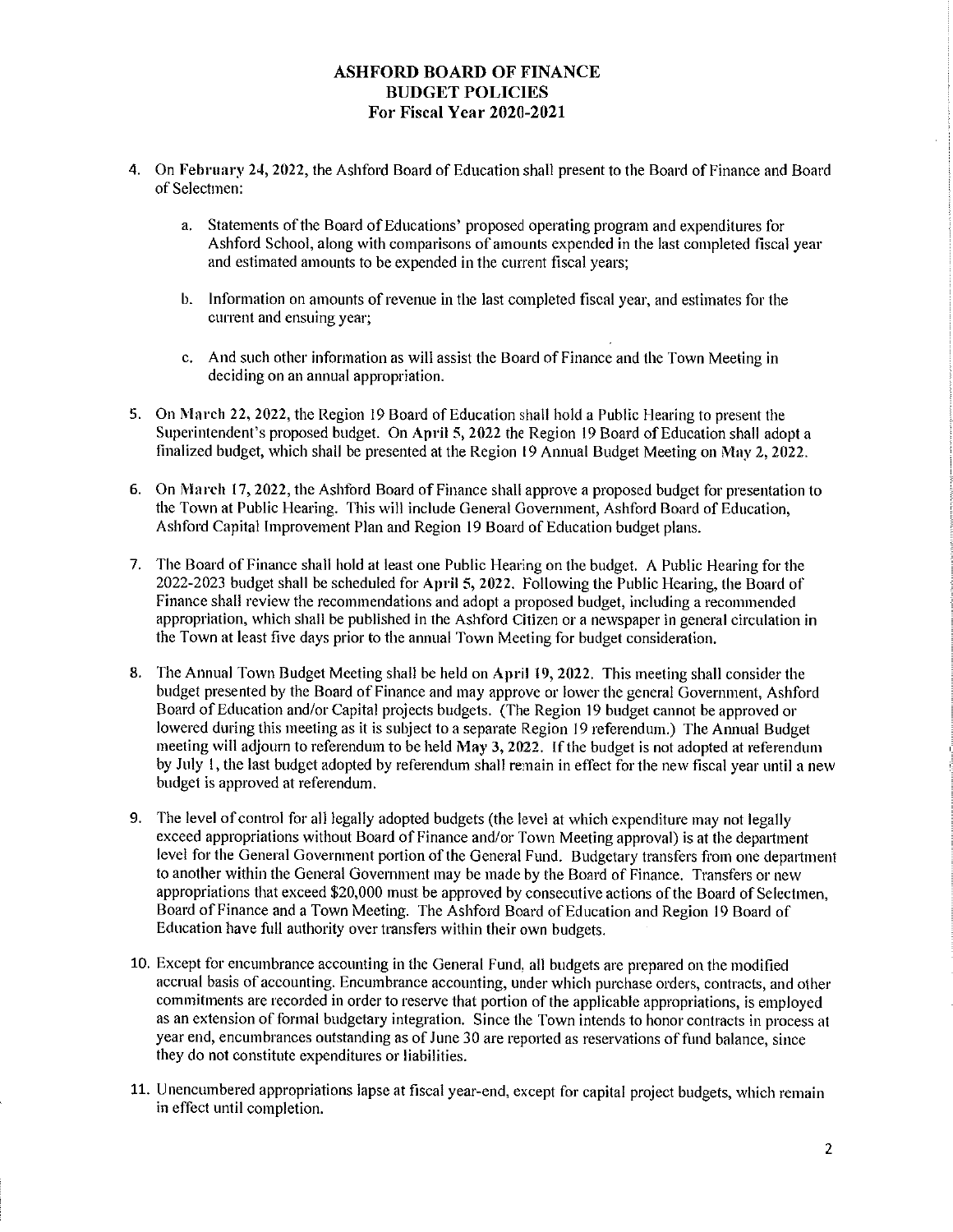## TOWN GOVERNMENT

# **ESTIMATES OF EXPENDITURES Fund 110**

2022-2023

Expenditures  $-15$  pages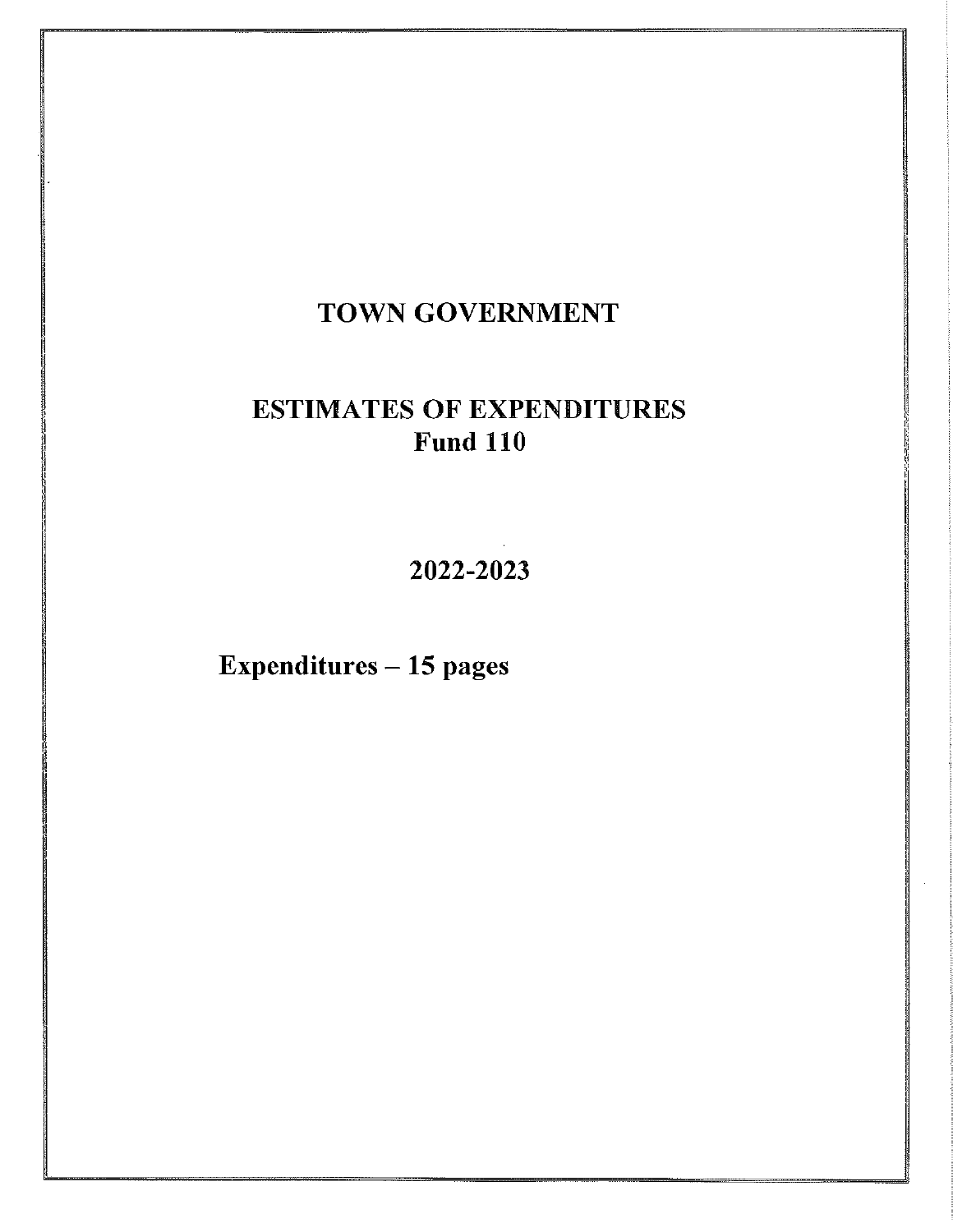$\label{eq:2.1} \frac{1}{\sqrt{2\pi}}\left(\frac{1}{\sqrt{2\pi}}\right)^{1/2}\left(\frac{1}{\sqrt{2\pi}}\right)^{1/2}\left(\frac{1}{\sqrt{2\pi}}\right)^{1/2}\left(\frac{1}{\sqrt{2\pi}}\right)^{1/2}\left(\frac{1}{\sqrt{2\pi}}\right)^{1/2}\left(\frac{1}{\sqrt{2\pi}}\right)^{1/2}\left(\frac{1}{\sqrt{2\pi}}\right)^{1/2}\left(\frac{1}{\sqrt{2\pi}}\right)^{1/2}\left(\frac{1}{\sqrt{2\pi}}\right)^{1/2}\left(\frac{1}{\sqrt{$ 

 $\hat{\rho}$ 

| FY 2022-2023 Budget Request                |                               |               |                                  |                                                                    |                                |                               |                     |  |
|--------------------------------------------|-------------------------------|---------------|----------------------------------|--------------------------------------------------------------------|--------------------------------|-------------------------------|---------------------|--|
| <b>Fiscal Year: 2021-2022</b>              |                               |               | Print accounts with zero balance |                                                                    | Round to whole dollars         |                               | Account on new page |  |
| 3/1/2022<br>From Date:                     | 3/31/2022<br>To Date:         |               | Definition:                      | Exclude inactive accounts with zero balance<br><b>BOF Approved</b> |                                |                               |                     |  |
| <b>Account</b>                             | <b>Description</b>            | FY 21 Adotped | FY2021 Audited<br><b>Actuals</b> | FY2022 Budget                                                      | <b>FY2023 BOS</b><br>Submitted | <b>FY2023 BOF</b><br>Approved |                     |  |
|                                            |                               |               |                                  |                                                                    |                                |                               |                     |  |
| 110.11000.51310.000                        | <b>FIRST SELECTMAN</b>        | \$60,878      | \$55,052                         | \$62,624                                                           | \$62,624                       | \$62,624                      |                     |  |
| 110.11000.51311.000                        | <b>SELECTMEN</b>              | \$12,349      | \$11,403                         | \$12,703                                                           | \$12,703                       | \$12,703                      |                     |  |
| 110.11000.51510.000                        | Selectmen's Office Administra | \$54,097      | \$54,097                         | \$62,475                                                           | \$62,475                       | \$62,475                      |                     |  |
| 110.11000.51560.000                        | BOS-PART-TIME SALARIES        | \$4,487       | \$0                              | \$4,487                                                            | \$4,487                        | \$4,487                       |                     |  |
| 110.11000.55411.000                        | BOS-MILEAGE REIMBURSEI        | \$50          | \$0                              | \$0                                                                | \$0                            | \$0                           |                     |  |
| 110.11000.55512.000                        | BOS-ADVERTISING               | \$1,285       | \$275                            | \$1,285                                                            | \$1,000                        | \$1,000                       |                     |  |
| 110,11000,55513,000                        | Sel-Printing & Binding        | \$25,000      | \$23,895                         | \$25,000                                                           | \$25,000                       | \$25,000                      |                     |  |
| 110.11000.55514.000                        | <b>BOS-POSTAGE</b>            | \$260         | \$20                             | \$260                                                              | \$100                          | \$100                         |                     |  |
| 110.11000.55527.000                        | BOS-CONTRACTED SERVIC         | \$3,100       | \$2,443                          | \$3,500                                                            | \$0                            | \$0                           |                     |  |
| 110.11000.56817.000                        | <b>BOS-OFFICE SUPPLIES</b>    | \$500         | \$884                            | \$500                                                              | \$884                          | \$884                         |                     |  |
| 110.11000,56825.000                        | <b>BOS-MISC EXPENSES</b>      | \$500         | \$165                            | \$500                                                              | \$500                          | \$500                         |                     |  |
| 110.11000.59514.000                        | BOS-VOLUNTEER INCENTIV        | \$10          | \$0                              | \$10                                                               | \$10                           | \$10                          |                     |  |
| 110.11000.59515.000                        | MEMORIAL DAY EXPENSE          | \$500         | \$748                            | \$500                                                              | \$800                          | \$800                         |                     |  |
| Department: Board of Selectmen - 11000     |                               | \$163,017     | \$148,983                        | \$173,845                                                          | \$170,584                      | \$170,584                     |                     |  |
| 110.11100.53422.000                        | <b>BOS-LEGAL FEES</b>         | \$14,000      | \$33,231                         | \$14,000                                                           | \$30,000                       | \$30,000                      |                     |  |
| 110.11100.58209.000                        | BOS-LEGAL/ENGINEERING         | \$18,000      | \$15,257                         | \$16,000                                                           | \$15,000                       | \$15,000                      |                     |  |
| Department: Town Counsel - 11100           |                               | \$32,000      | \$48,488                         | \$30,000                                                           | \$45,000                       | \$45,000                      |                     |  |
| 110.11110.55527.000                        | CONTRACTED SERVICES           | \$33,167      | \$30,205                         | \$38,761                                                           | \$35,328                       | \$35,328                      |                     |  |
| 110.11110.57505.000                        | IT-Non Capital Equipment      | \$7,152       | \$9,714                          | \$6,000                                                            | \$9,200                        | \$9,200                       |                     |  |
| Department: Information Technology - 11110 |                               | \$40,319      | \$39,918                         | \$44,761                                                           | \$44,528                       | \$44,528                      |                     |  |

 $\overline{1}$ 

 $\sim$ 

 $\sim$ 

 $\mathcal{A}^{\mathcal{A}}$  .

 $\sim$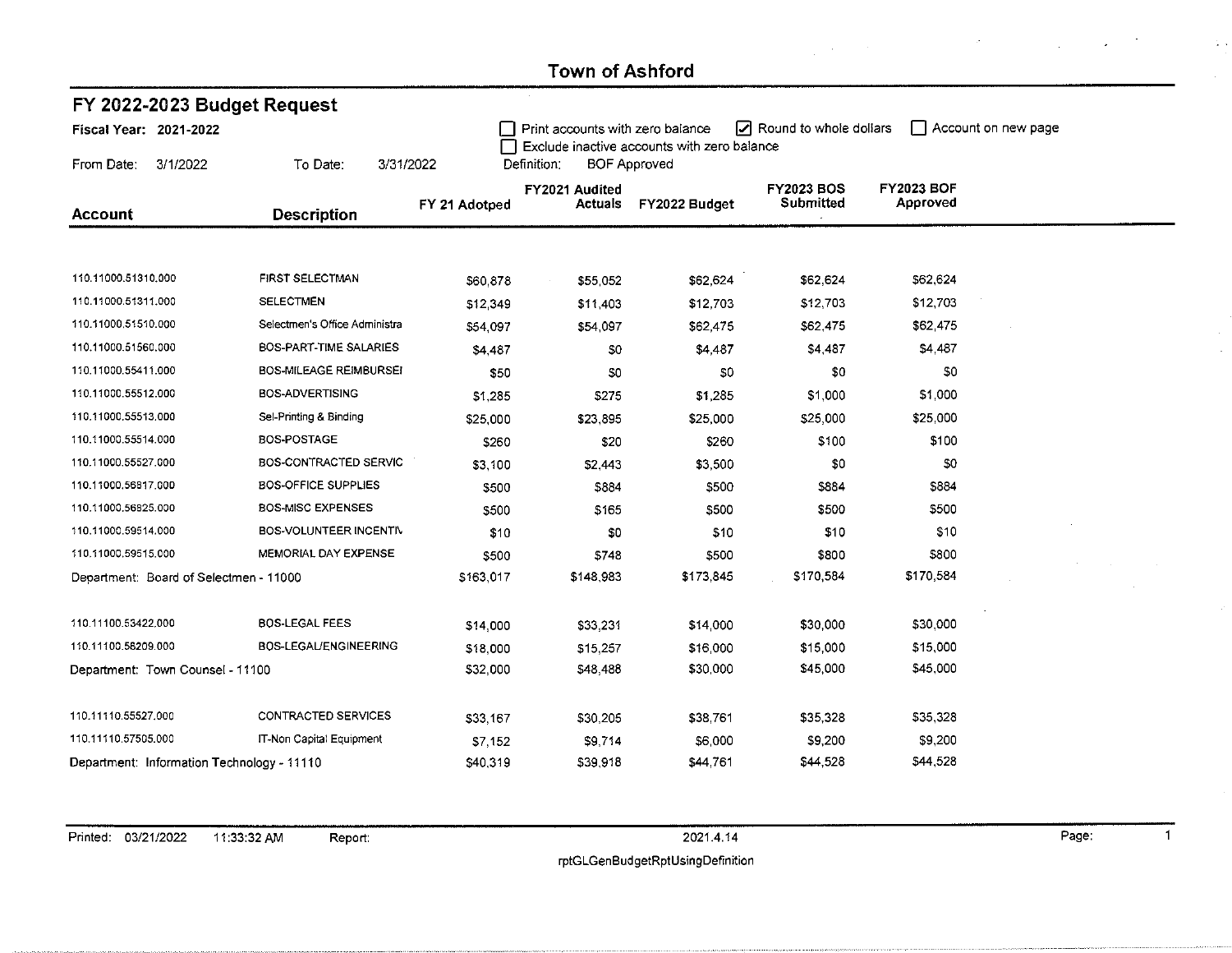| FY 2022-2023 Budget Request                                        |                             |               |                                  |                                             |                                       |                               |                     |
|--------------------------------------------------------------------|-----------------------------|---------------|----------------------------------|---------------------------------------------|---------------------------------------|-------------------------------|---------------------|
| Fiscal Year: 2021-2022                                             |                             |               | Print accounts with zero balance | Exclude inactive accounts with zero balance | Round to whole dollars                | l 1                           | Account on new page |
| From Date:<br>3/1/2022                                             | 3/31/2022<br>To Date:       |               | Definition:                      | <b>BOF Approved</b>                         |                                       |                               |                     |
| Account                                                            | <b>Description</b>          | FY 21 Adotped | FY2021 Audited<br><b>Actuals</b> | FY2022 Budget                               | <b>FY2023 BOS</b><br><b>Submitted</b> | <b>FY2023 BOF</b><br>Approved |                     |
| 110.12000.54110.000                                                | KH-ELECTRICITY INTERIOR     | \$9,250       | \$5,238                          | \$9,250                                     | \$6,900                               | \$6,900                       |                     |
| 110,12000,54114,000                                                | KH-WATER                    | \$925         | \$634                            | \$925                                       | \$700                                 | \$700                         |                     |
| 110.12000.54210.000                                                | KH-BUILDING REPAIRS         | \$5,150       | \$636                            | \$5,150                                     | \$4,000                               | \$4,000                       |                     |
| 110.12000.55521.000                                                | KH-TELEPHONE                | \$950         | \$948                            | \$950                                       | \$975                                 | \$975                         |                     |
| 110.12000.55527.000                                                | KH-CONTRACTED SERVICE       | \$5,500       | \$5,079                          | \$14,964                                    | \$6,891                               | \$6,891                       |                     |
| 110.12000.56311.000                                                | KH-FUEL OIL                 | \$7,500       | \$8.140                          | \$7,500                                     | \$11,195                              | \$11,195                      |                     |
| Department: Knowlton Hall Operations/Maintenance -<br>12000        |                             | \$29,275      | \$20,674                         | \$38,739                                    | \$30,661                              | \$30,661                      |                     |
| 110.12250.54110.000                                                | TOB ELECTRICITY INTERIOI    | \$18,000      | \$19,554                         | \$18,000                                    | \$25,420                              | \$25,420                      |                     |
| 110.12250.54114.000                                                | TOB-WATER                   | \$2,100       | \$1,836                          | \$2,100                                     | \$2,000                               | \$2,000                       |                     |
| 110.12250.54210.000                                                | TOB-BUILDING REPAIRS        | \$3,750       | \$7,891                          | \$5,000                                     | \$5,000                               | \$5,000                       |                     |
| 110,12250,55521,000                                                | TOB-TELEPHONE               | \$4,500       | \$5,523                          | \$6,000                                     | \$6,000                               | \$6,000                       |                     |
| 110.12250.55527.000                                                | TOB-CONTRACTED SERVIC       | \$12,000      | \$11,404                         | \$12,000                                    | \$22,698                              | \$22,698                      |                     |
| 110.12250.56311.000                                                | TOB-FUEL OIL                | \$7,605       | \$7,059                          | \$7,605                                     | \$8,000                               | \$8,000                       |                     |
| Department: Town Office Building Operations/Maintenance<br>- 12250 |                             | \$47,955      | \$53,268                         | \$50,705                                    | \$69,118                              | \$69,118                      |                     |
| 110.12300.51410.000                                                | <b>CUSTODIAL</b>            | \$8,427       | \$75                             | \$0                                         | \$0                                   | \$0                           |                     |
| 110.12300.54110.000                                                | TnProp-Electricity Interior | \$3,000       | \$2,349                          | \$3,000                                     | \$3,120                               | \$3,120                       |                     |
| 110.12300.54111.000                                                | TnProp-CT Clean Energy      | \$500         | \$282                            | \$500                                       | \$500                                 | \$500                         |                     |
| 110,12300,54113,000                                                | <b>STREET LIGHTING</b>      | \$3,300       | \$2,923                          | \$3,300                                     | \$3,802                               | \$3,802                       |                     |
| 110.12300.54114.000                                                | TnProp-Water                | \$350         | \$345                            | \$350                                       | \$350                                 | \$350                         |                     |
| 110.12300.54218,000                                                | PROPERTY MAINTENANCE        | \$5,200       | \$3,659                          | \$5,200                                     | \$5,200                               | \$5,200                       |                     |
| 110.12300.54219.000                                                | TnProp-Landscaping          | \$750         | \$658                            | \$750                                       | \$750                                 | \$750                         |                     |
| 110.12300.55527.000                                                | CONTRACTED SERVICES         | \$750         | \$0                              | \$4,056                                     | \$360                                 | \$360                         |                     |

Report:

2021.4.14

Page:

rptGLGenBudgetRptUsingDefinition

 $\overline{2}$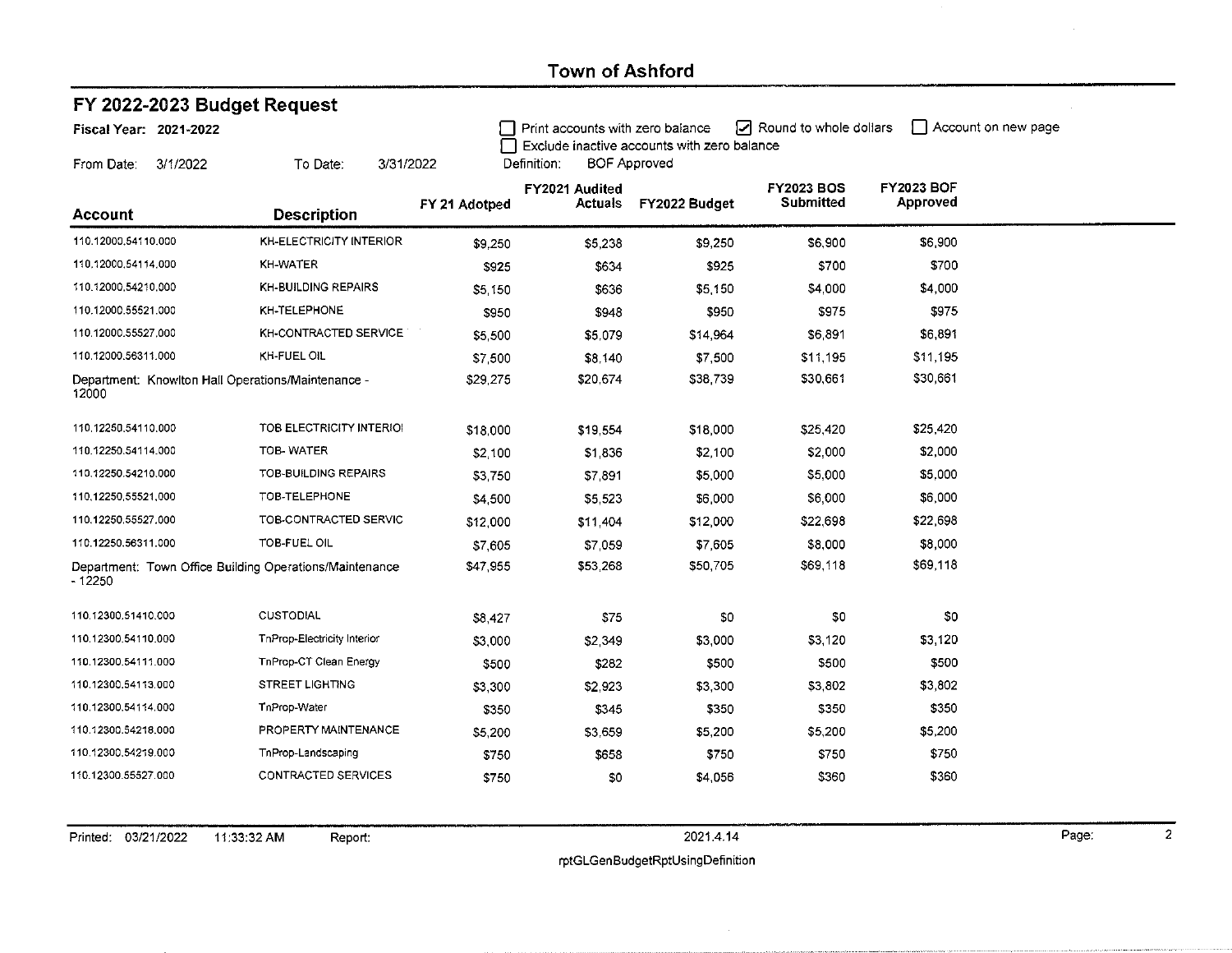|                                                                | FY 2022-2023 Budget Request    |               |                                    |                                             |                                |                               |                     |  |  |  |  |
|----------------------------------------------------------------|--------------------------------|---------------|------------------------------------|---------------------------------------------|--------------------------------|-------------------------------|---------------------|--|--|--|--|
| Fiscal Year: 2021-2022                                         |                                |               | Print accounts with zero balance   | Exclude inactive accounts with zero balance | Round to whole dollars         |                               | Account on new page |  |  |  |  |
| From Date:<br>3/1/2022                                         | To Date:<br>3/31/2022          |               | Definition:<br><b>BOF Approved</b> |                                             |                                |                               |                     |  |  |  |  |
| Account                                                        | Description                    | FY 21 Adotped | FY2021 Audited<br>Actuals          | FY2022 Budget                               | <b>FY2023 BOS</b><br>Submitted | <b>FY2023 BOF</b><br>Approved |                     |  |  |  |  |
| 110,12300,56111,000                                            | <b>CUSTODIAL SUPPLIES</b>      | \$1,250       | \$424                              | \$1,250                                     | \$1,000                        | \$1,000                       |                     |  |  |  |  |
| 110.12300.56313.000                                            | TnProp-Propane                 | \$0           | \$1,062                            | \$1,100                                     | \$1,100                        | \$1,100                       |                     |  |  |  |  |
| Department: Maintenance of Town Property - 12300               |                                | \$23,527      | \$11,776                           | \$19,506                                    | \$16,182                       | \$16,182                      |                     |  |  |  |  |
| 110.12500.51560.000                                            | Sr Ctr Director                | \$24,098      | \$23,987                           | \$25,077                                    | \$25,077                       | \$25,077                      |                     |  |  |  |  |
| 110.12500.54110.000                                            | SrCtr-ELECTRICITY INTERIC      | \$4,600       | \$3,606                            | \$4,600                                     | \$4,600                        | \$4,600                       |                     |  |  |  |  |
| 110.12500.54210.000                                            | SrCtr-BUILDING REPAIRS         | \$3,500       | \$1,519                            | \$3,500                                     | \$3,500                        | \$3,500                       |                     |  |  |  |  |
| 110.12500.54211.000                                            | SrCtr-EQUIPMENT REPAIRS        | \$200         | \$645                              | \$200                                       | \$200                          | \$200                         |                     |  |  |  |  |
| 110.12500.54224.000                                            | <b>SrCtr-VEHICLE REPAIRS</b>   | \$300         | \$300                              | \$300                                       | \$300                          | \$300                         |                     |  |  |  |  |
| 110.12500.55410.000                                            | SrCtr-CONF/DUES/SCHOOL         | \$270         | \$0                                | \$270                                       | \$270                          | \$270                         |                     |  |  |  |  |
| 110.12500,55411.000                                            | SrCtr-MILEAGE REIMBURSE        | \$150         | \$0                                | \$150                                       | \$50                           | \$50                          |                     |  |  |  |  |
| 110.12500.55514.000                                            | SrCtr-POSTAGE                  | \$270         | \$0                                | \$270                                       | \$270                          | \$270                         |                     |  |  |  |  |
| 110.12500.55521.000                                            | SrCtr-TELEPHONE                | \$1,250       | \$1,406                            | \$1,250                                     | \$1,250                        | \$1,250                       |                     |  |  |  |  |
| 110.12500.55527.000                                            | SrCtr-CONTRACTED SVCS&         | \$1,300       | \$1,041                            | \$1,300                                     | \$1,300                        | \$1,300                       |                     |  |  |  |  |
| 110.12500.55528.000                                            | SrCti-CLEANING SERVICE         | \$5,000       | \$3,640                            | \$5,000                                     | \$5,000                        | \$5,000                       |                     |  |  |  |  |
| 110,12500,56111,000                                            | SrCtr-CUSTODIAL SUPPLIES       | \$1,600       | \$70                               | \$1,600                                     | \$1,600                        | \$1,600                       |                     |  |  |  |  |
| 110.12500.56313.000                                            | SrCtr-PROPANE GAS              | \$5,500       | \$6,170                            | \$5,500                                     | \$5,500                        | \$5,500                       |                     |  |  |  |  |
| 110.12500.56815.000                                            | SrCtr-Program Expense          | \$8,400       | \$4,863                            | \$9,900                                     | \$9,900                        | \$9,900                       |                     |  |  |  |  |
| 110.12500.56817.000                                            | SrCtr-OFFICE SUPPLIES          | \$300         | \$224                              | \$300                                       | \$500                          | \$500                         |                     |  |  |  |  |
| 110,12500,57515,000                                            | S.Ctr-OTHER EQUIP.-NON-C       | \$260         | \$0                                | \$260                                       | \$4,009                        | \$4,009                       |                     |  |  |  |  |
| Department: Ashford Senior Center/EW Smith Building -<br>12500 |                                | \$56,998      | \$47,470                           | \$59,477                                    | \$63,326                       | \$63,326                      |                     |  |  |  |  |
| 110.13000.51561.000                                            | <b>BOF-Recording Secretary</b> | \$1,840       | \$1,040                            | \$2,000                                     | \$2,320                        | \$2,320                       |                     |  |  |  |  |
| 110.13000.53423.000                                            | BOF-CONSULTANTS                | \$10          | \$0                                | \$350                                       | \$350                          | \$350                         |                     |  |  |  |  |

2021.4.14

rptGLGenBudgetRptUsingDefinition

 $\mathbf{3}$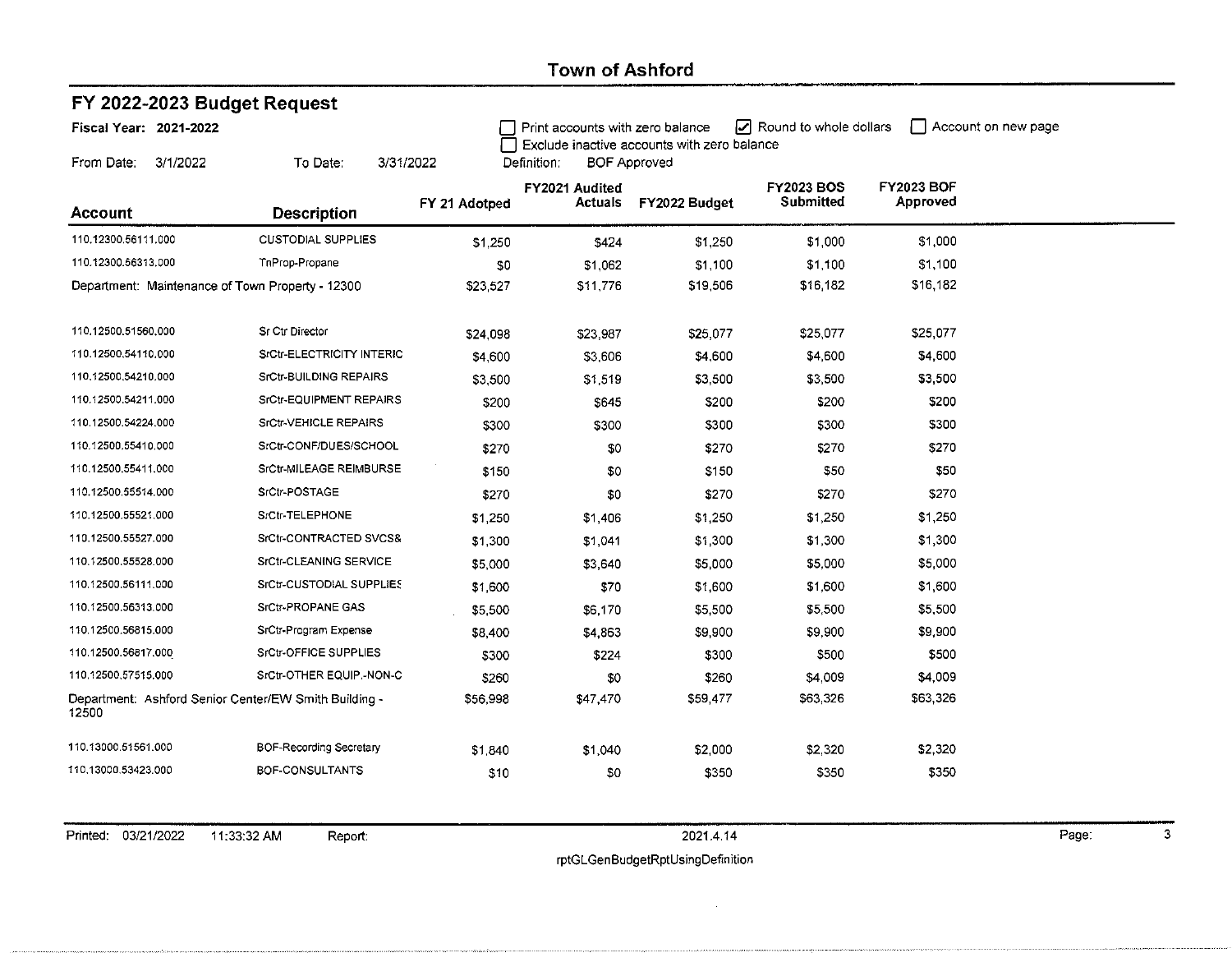|                                                 | FY 2022-2023 Budget Request |               |                                                            |                     |                        |                   |                     |  |  |  |  |
|-------------------------------------------------|-----------------------------|---------------|------------------------------------------------------------|---------------------|------------------------|-------------------|---------------------|--|--|--|--|
| Fiscal Year: 2021-2022                          |                             |               | Print accounts with zero balance                           |                     | Round to whole dollars |                   | Account on new page |  |  |  |  |
| From Date:<br>3/1/2022                          | To Date:<br>3/31/2022       |               | Exclude inactive accounts with zero balance<br>Definition: | <b>BOF Approved</b> |                        |                   |                     |  |  |  |  |
|                                                 |                             |               | FY2021 Audited                                             |                     | <b>FY2023 BOS</b>      | <b>FY2023 BOF</b> |                     |  |  |  |  |
| <b>Account</b>                                  | <b>Description</b>          | FY 21 Adotped | <b>Actuals</b>                                             | FY2022 Budget       | Submitted              | Approved          |                     |  |  |  |  |
| 110.13000.53424.000                             | BOF-AUDIT EXPENSE           | \$24,000      | \$18,590                                                   | \$24,000            | \$24,790               | \$24,790          |                     |  |  |  |  |
| 110.13000.55410.000                             | BOF-CONFERENCE/DUES/S       | \$200         | \$0                                                        | \$200               | \$200                  | \$200             |                     |  |  |  |  |
| 110.13000.55512.000                             | BOF-ADVERTISING             | \$300         | \$254                                                      | \$300               | \$300                  | \$300             |                     |  |  |  |  |
| 110.13000.55513.000                             | BOF-PRINTING & BINDING      | \$250         | \$215                                                      | \$250               | \$250                  | \$250             |                     |  |  |  |  |
| 110.13000.55514.000                             | BOF-POSTAGE                 | \$50          | \$0                                                        | \$50                | \$50                   | \$50              |                     |  |  |  |  |
| 110.13000,56723,000                             | BOF-SUBSCRIPTIONS/BOOI      | \$50          | \$0                                                        | \$50                | \$50                   | \$50              |                     |  |  |  |  |
| 110.13000.56816.000                             | <b>BOF-COPIER SUPPLIES</b>  | \$100         | \$0                                                        | \$100               | \$100                  | \$100             |                     |  |  |  |  |
| 110.13000,56817.000                             | BOF-OFFICE SUPPLIES         | \$150         | \$26.                                                      | \$100               | \$100                  | \$100             |                     |  |  |  |  |
| Department: Board of Finance - 13000            |                             | \$26,950      | \$20,125                                                   | \$27,400            | \$28,510               | \$28,510          |                     |  |  |  |  |
|                                                 |                             |               |                                                            |                     |                        |                   |                     |  |  |  |  |
| 110.14000.51411.000                             | <b>ASSESSOR</b>             | \$63,045      | \$63,045                                                   | \$64 854            | \$64,854               | \$64,854          |                     |  |  |  |  |
| 110.14000.55410.000                             | ASR-CONFERENCE/DUES/S       | \$1,860       | \$2,905                                                    | \$2,010             | \$3,640                | \$3,640           |                     |  |  |  |  |
| 110.14000,55411.000                             | ASR-MILEAGE REIMBURSEI      | \$350         | \$0                                                        | \$350               | \$350                  | \$350             |                     |  |  |  |  |
| 110.14000.55510.000                             | ASR-DATA PROCESSING         | \$12,855      | \$12,531                                                   | \$13,025            | \$14,105               | \$14,105          |                     |  |  |  |  |
| 110.14000.55512.000                             | ASR-ADVERTISING             | \$200         | \$128                                                      | \$220               | \$200                  | \$200             |                     |  |  |  |  |
| 110.14000.55514.000                             | ASR-POSTAGE                 | \$800         | \$752                                                      | \$725               | \$850                  | \$850             |                     |  |  |  |  |
| 110.14000.56723.000                             | ASR-SUBSCRIPTION/BOOK!      | \$1,325       | \$1,413                                                    | \$1,395             | \$2,014                | \$2,014           |                     |  |  |  |  |
| 110.14000.56817.000                             | ASR-OFFICE SUPPLIES         | \$800         | \$1,551                                                    | \$800               | \$900                  | \$900             |                     |  |  |  |  |
| 110.14000.57505.000                             | ASR-NON CAPITAL EQUIPM      | \$900         | \$122                                                      | \$250               | \$1,000                | \$1,000           |                     |  |  |  |  |
| Department: Assessor's Office - 14000           |                             | \$82,135      | \$82,448                                                   | \$83,629            | \$87,913               | \$87,913          |                     |  |  |  |  |
|                                                 |                             |               |                                                            |                     |                        |                   |                     |  |  |  |  |
| 110.15000.51312.000                             | BAA-PART TIME ELECTED (     | \$1,340       | \$1,340                                                    | \$1,000             | \$1,340                | \$1,340           |                     |  |  |  |  |
| 110.15000.55410,000                             | BAA-CONF/DUES/SCHOOLS       | \$200         | \$0                                                        | \$0                 | \$200                  | \$200             |                     |  |  |  |  |
| 110.15000.55512.000                             | <b>BAA-ADVERTISING</b>      | \$160         | \$62                                                       | \$160               | \$160                  | \$160             |                     |  |  |  |  |
| Department: Board of Assessment Appeals - 15000 |                             | \$1.700       | \$1,402                                                    | \$1,160             | \$1,700                | \$1,700           |                     |  |  |  |  |
|                                                 |                             |               |                                                            |                     |                        |                   |                     |  |  |  |  |

Printed: 03/21/2022 11:33:32 AM

Report:

 $20214.14$ 

Page:

 $\overline{\mathbf{4}}$ 

 $\sim$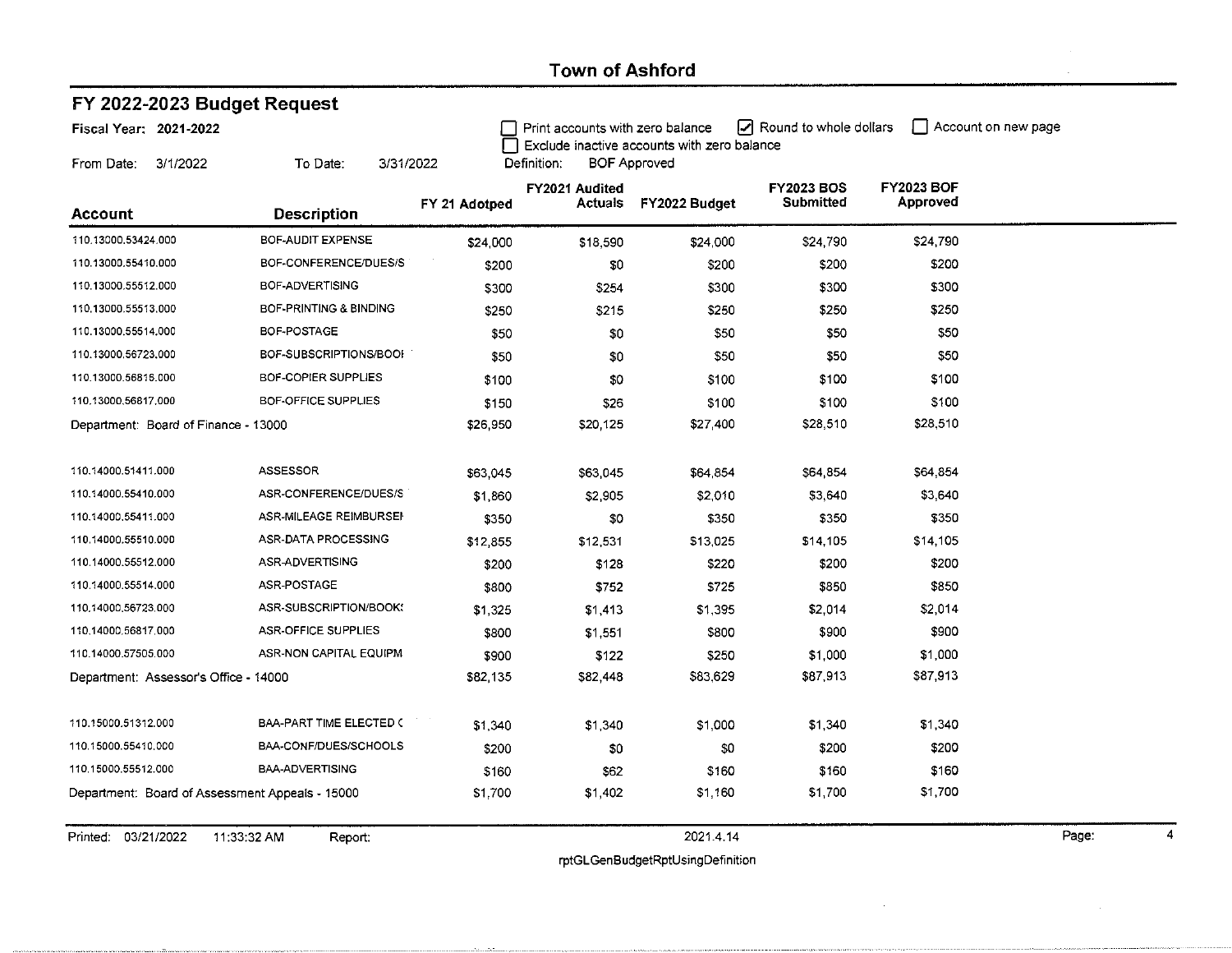$\sim$ 

|                                            | FY 2022-2023 Budget Request   |               |                                  |                                                                    |                        |                   |                     |  |  |  |  |
|--------------------------------------------|-------------------------------|---------------|----------------------------------|--------------------------------------------------------------------|------------------------|-------------------|---------------------|--|--|--|--|
| Fiscal Year: 2021-2022                     |                               |               | Print accounts with zero balance |                                                                    | Round to whole dollars |                   | Account on new page |  |  |  |  |
| From Date:<br>3/1/2022                     | To Date:<br>3/31/2022         |               | Definition:                      | Exclude inactive accounts with zero balance<br><b>BOF Approved</b> |                        |                   |                     |  |  |  |  |
|                                            |                               |               | FY2021 Audited                   |                                                                    | <b>FY2023 BOS</b>      | <b>FY2023 BOF</b> |                     |  |  |  |  |
| <b>Account</b>                             | <b>Description</b>            | FY 21 Adotped | <b>Actuals</b>                   | FY2022 Budget                                                      | Submitted              | Approved          |                     |  |  |  |  |
| 110.16000.51313.000                        | <b>TAX COLLECTOR</b>          | \$63,045      | \$63,045                         | \$64,854                                                           | \$64,854               | \$64,854          |                     |  |  |  |  |
| 110.16000.51314.000                        | TxC-WAGES-SCHOOL/CONF         | \$10          | \$0                              | \$0                                                                | \$0                    | \$0               |                     |  |  |  |  |
| 110.16000.51560.000                        | <b>TXC-PART TIME SALARIES</b> | \$6,900       | \$90                             | \$6,700                                                            | \$6,600                | \$6,600           |                     |  |  |  |  |
| 110.16000.54211.000                        | <b>TXC-EQUIPMENT REPAIRS</b>  | \$125         | \$0                              | \$125                                                              | \$125                  | \$125             |                     |  |  |  |  |
| 110.16000.54212.000                        | TxC-EQUIP, MAINT, CONTRA      | \$290         | \$0                              | \$290                                                              | \$290                  | \$290             |                     |  |  |  |  |
| 110.16000.55410.000                        | TxC-CONFERENCES/DUES/         | \$1,305       | $($ \$440 $)$                    | \$1,305                                                            | \$1,305                | \$1,305           |                     |  |  |  |  |
| 110,16000.55411.000                        | TxC-MILEAGE REIMBURSEM        | \$1,000       | \$0                              | \$1,000                                                            | \$1,000                | \$1,000           |                     |  |  |  |  |
| 110.16000.55510.000                        | <b>TxC-DATA PROCESSING</b>    | \$7,300       | \$9,365                          | \$7,500                                                            | \$7,900                | \$7,900           |                     |  |  |  |  |
| 110.16000.55512.000                        | TxC-ADVERTISING               | \$200         | \$0                              | \$200                                                              | \$200                  | \$200             |                     |  |  |  |  |
| 110.16000.55514.000                        | TxC-POSTAGE                   | \$3,500       | \$2 153                          | \$3,500                                                            | \$3,800                | \$3,800           |                     |  |  |  |  |
| 110.16000.56816,000                        | <b>TxC-COPIER SUPPLIES</b>    | \$350         | \$0                              | \$350                                                              | \$300                  | \$300             |                     |  |  |  |  |
| 110.16000.56817,000                        | <b>TXC-OFFICE SUPPLIES</b>    | \$350         | \$280                            | \$350                                                              | \$300                  | \$300             |                     |  |  |  |  |
| 110.16000.56821.000                        | <b>TxC-COMPUTER SUPPLIES</b>  | \$750         | \$484                            | \$750                                                              | \$750                  | \$750             |                     |  |  |  |  |
| 110.16000.59512,000                        | MOTOR VEHICLES FEE            | \$300         | \$250                            | \$300                                                              | \$300                  | \$300             |                     |  |  |  |  |
| Department: Tax Collector's Office - 16000 |                               | \$85 425      | \$75,227                         | \$87,224                                                           | \$87,724               | \$87,724          |                     |  |  |  |  |
| 110.17000,51312.000                        | <b>TREASURER</b>              | \$22,961      | \$22,961                         | \$23,620                                                           | \$23,620               | \$23,620          |                     |  |  |  |  |
| 110.17000.51413.000                        | Deputy Treasurer              | \$37,068      | \$37,068                         | \$37,807                                                           | \$37,807               | \$37,807          |                     |  |  |  |  |
| 110,17000,51414.000                        | ADMINISTRATIVE ASSISTAN       | \$61,025      | \$61,025                         | \$62,408                                                           | \$62,708               | \$62,708          |                     |  |  |  |  |
| 110,17000,53400,000                        | Fin-Other Prof & Tech Svcs    | \$2,000       | \$1,840                          | \$4,500                                                            | \$9,500                | \$9,500           |                     |  |  |  |  |
| 110.17000.55410.000                        | FIN-CONFERENCES/DUES/S        | \$150         | \$65                             | \$150                                                              | \$220                  | \$220             |                     |  |  |  |  |
| 110.17000.55411.000                        | FIN-MILEAGE REIMBURSEM        | \$200         | \$0                              | \$100                                                              | \$100                  | \$100             |                     |  |  |  |  |
| 110.17000.55510.000                        | Fin-Data Processing           | \$18,027      | \$18,877                         | \$6,000                                                            | \$7,800                | \$7,800           |                     |  |  |  |  |
| 110.17000.55514.000                        | FIN-POSTAGE                   | \$700         | \$714                            | \$700                                                              | \$750                  | \$750             |                     |  |  |  |  |
|                                            |                               |               |                                  |                                                                    |                        |                   |                     |  |  |  |  |

Report:

2021.4.14

Page:

rptGLGenBudgetRptUsingDefinition

 $\overline{5}$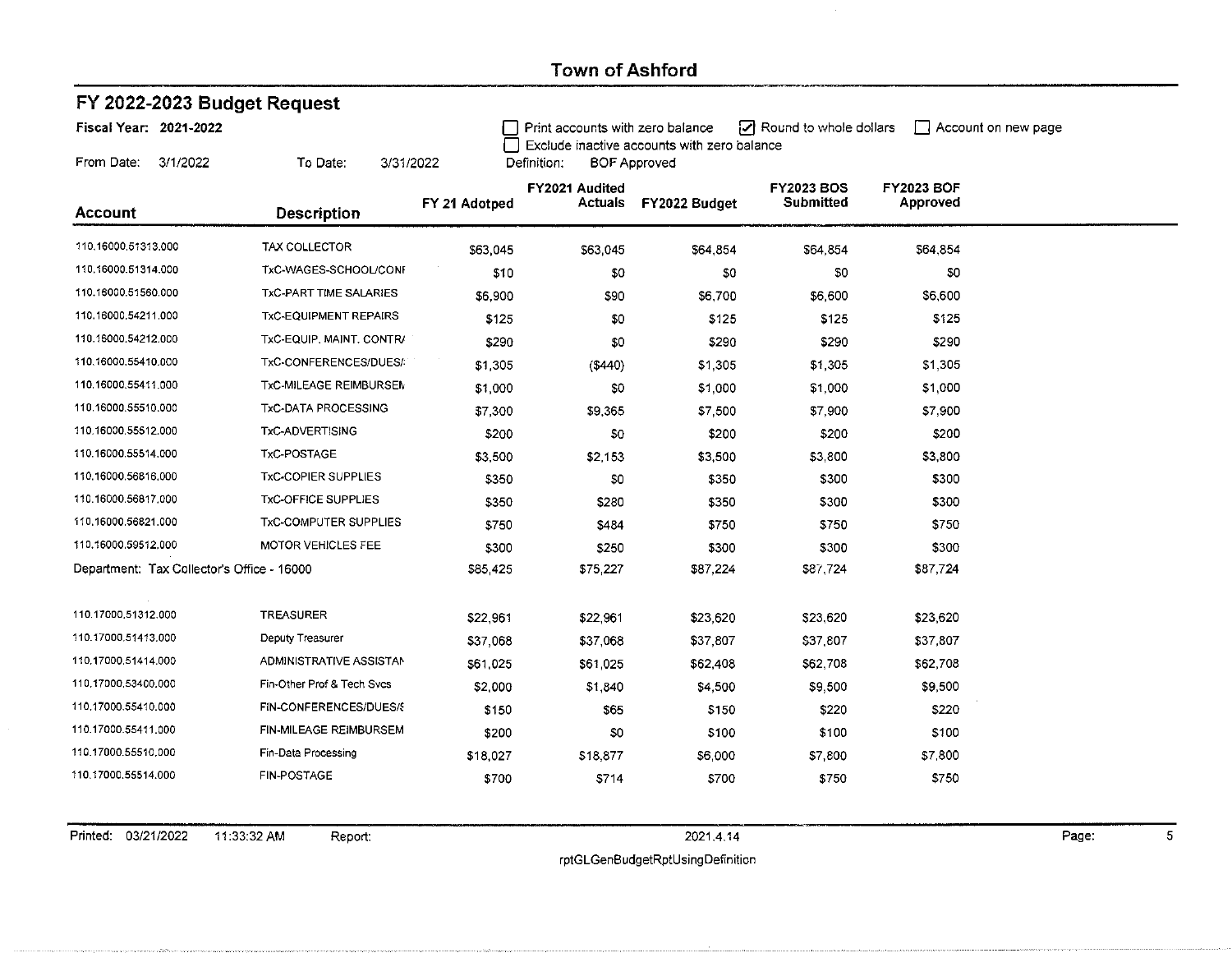| FY 2022-2023 Budget Request             |                                 |               |                                  |                                             |                                |                                      |                     |  |  |  |
|-----------------------------------------|---------------------------------|---------------|----------------------------------|---------------------------------------------|--------------------------------|--------------------------------------|---------------------|--|--|--|
| Fiscal Year: 2021-2022                  |                                 |               | Print accounts with zero balance | Exclude inactive accounts with zero balance | Round to whole dollars         |                                      | Account on new page |  |  |  |
| From Date:<br>3/1/2022                  | To Date:<br>3/31/2022           |               | Definition:                      | <b>BOF Approved</b>                         |                                |                                      |                     |  |  |  |
| <b>Account</b>                          | <b>Description</b>              | FY 21 Adotped | FY2021 Audited<br><b>Actuals</b> | FY2022 Budget                               | <b>FY2023 BOS</b><br>Submitted | <b>FY2023 BOF</b><br><b>Approved</b> |                     |  |  |  |
| 110,17000.56817.000                     | <b>FIN-OFFICE SUPPLIES</b>      | \$1,600       | \$1,303                          | \$1,600                                     | \$1,600                        | \$1,600                              |                     |  |  |  |
| 110.17000.59509,000                     | Fin-Permits & fees              | \$2,150       | \$2,170                          | \$2,150                                     | \$975                          | \$975                                |                     |  |  |  |
| Department: Finance Office - 17000      |                                 | \$145,882     | \$146,024                        | \$139,035                                   | \$145,080                      | \$145,080                            |                     |  |  |  |
| 110.18000.51314.000                     | TnCk-WAGES-SCHOOL/CON           | \$1,050       | \$0                              | \$200                                       | \$200                          | \$200                                |                     |  |  |  |
| 110.18000.51315.000                     | <b>TOWN CLERK</b>               | \$63,045      | \$63,045                         | \$64,854                                    | \$64,854                       | \$64,854                             |                     |  |  |  |
| 110.18000.51415.000                     | <b>ASSISTANT TOWN CLERK</b>     | \$0           | \$965                            | \$2,500                                     | \$2,000                        | \$2,000                              |                     |  |  |  |
| 110,18000.51421,000                     | <b>ASSISTANT TOWN CLERK</b>     | \$43,475      | \$43,481                         | \$44,444                                    | \$44,444                       | \$44,444                             |                     |  |  |  |
| 110,18000,54211.000                     | TnCk-EQUIPMENT REPAIRS          | \$400         | \$90                             | \$500                                       | \$500                          | \$500                                |                     |  |  |  |
| 110.18000.54212.000                     | TnCk-EQUIP, MAINT, CONTF        | \$2,200       | \$2,196                          | \$2,200                                     | \$0                            | \$0                                  |                     |  |  |  |
| 110.18000.55410.000                     | TnCk-CONFERENCE/DUES/:          | \$3,155       | \$820                            | \$1,325                                     | \$2,235                        | \$2,235                              |                     |  |  |  |
| 110.18000.55510.000                     | TnClk-Data Processing           | \$2,500       | \$1.512                          | \$1,500                                     | \$3,100                        | \$3,100                              |                     |  |  |  |
| 110.18000.55512.000                     | TnCk-ADVERTISING                | \$1,500       | \$407                            | \$750                                       | \$1,500                        | \$1,500                              |                     |  |  |  |
| 110.18000.55514.000                     | TnCk-POSTAGE                    | \$400         | \$1,393                          | \$2,000                                     | \$2,000                        | \$2,000                              |                     |  |  |  |
| 110.18000.55515.000                     | <b>INDEXING &amp; RECORDING</b> | \$9,400       | \$9.050                          | \$17,800                                    | \$18,000                       | \$18,000                             |                     |  |  |  |
| 110.18000.55517.000                     | <b>VITAL STATISTICS</b>         | \$50          | \$0                              | \$50                                        | \$50                           | \$50                                 |                     |  |  |  |
| 110,18000.55518.000                     | <b>SECURITY FILMING</b>         | \$1,500       | \$649                            | \$700                                       | \$700                          | \$700                                |                     |  |  |  |
| 110.18000,56722,000                     | <b>BOOK REPAIRS</b>             | \$1,500       | \$475                            | \$1,000                                     | \$1,000                        | \$1,000                              |                     |  |  |  |
| 110,18000,56817,000                     | TnCk-OFFICE SUPPLIES            | \$3,000       | \$4 881                          | \$3,000                                     | \$2,700                        | \$2,700                              |                     |  |  |  |
| Department: Town Clerk's Office - 18000 |                                 | \$133,175     | \$128,963                        | \$142,823                                   | \$143,283                      | \$143,283                            |                     |  |  |  |
| 110.19000.51560.000                     | RV-PART-TIME SALARIES           | \$23,000      | \$31,866                         | \$24,033                                    | \$30,183                       | \$30,183                             |                     |  |  |  |
| 110.19000.53400.000                     | RV-OTHER PROF.& TECH.S          | \$2,827       | \$2,640                          | \$3,100                                     | \$3,275                        | \$3,275                              |                     |  |  |  |
| 110.19000.55410.000                     | RV-CONFERENCES/DUES/S           | \$2,120       | \$405                            | \$2,140                                     | \$3,340                        | \$3,340                              |                     |  |  |  |

 $\alpha$ 

Report:

Page:

 $\mathbf 6$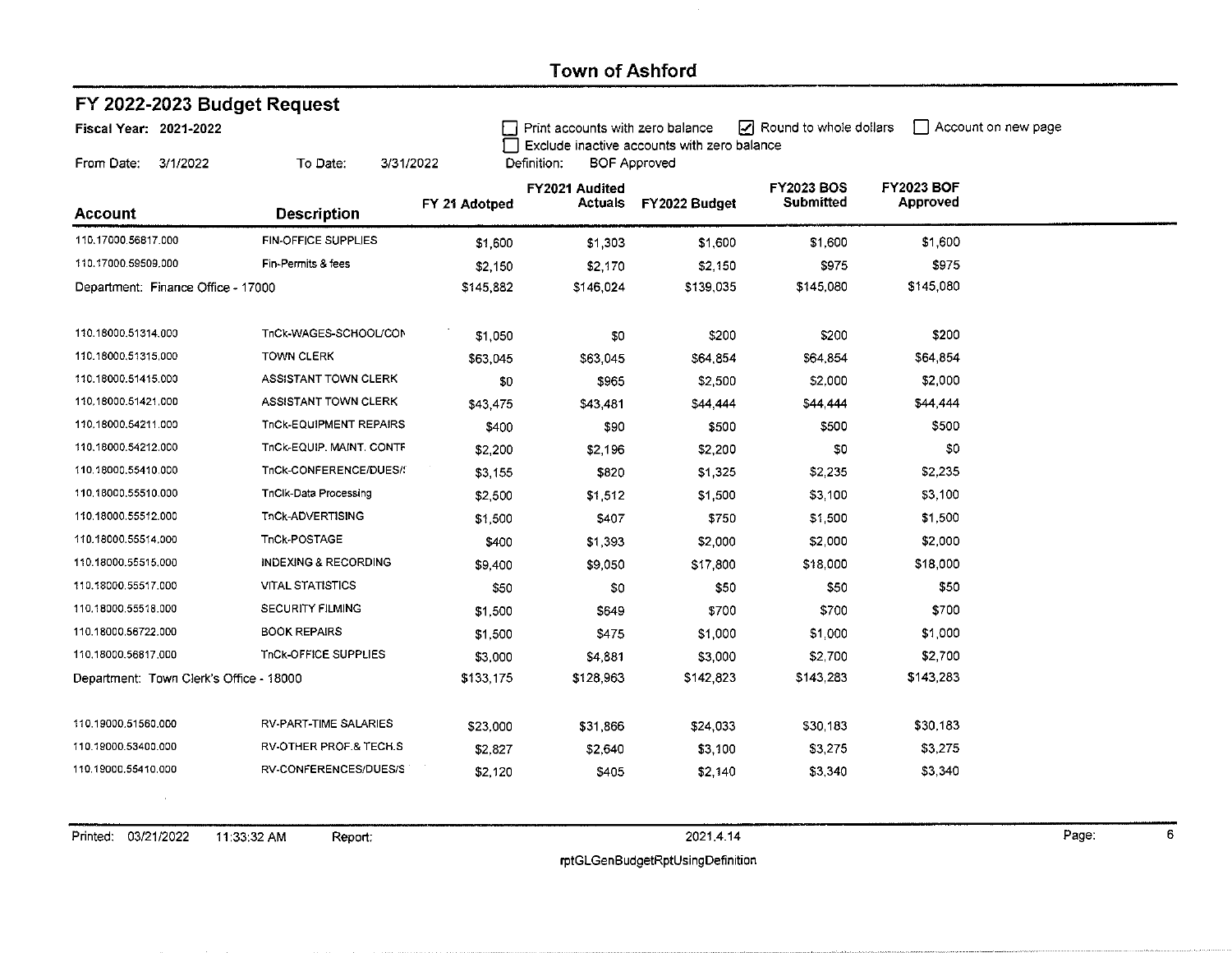| FY 2022-2023 Budget Request               |                            |               |                                                                        |                                             |                                       |                               |                     |  |  |  |
|-------------------------------------------|----------------------------|---------------|------------------------------------------------------------------------|---------------------------------------------|---------------------------------------|-------------------------------|---------------------|--|--|--|
| Fiscal Year: 2021-2022                    |                            |               | Print accounts with zero balance                                       | Exclude inactive accounts with zero balance | Round to whole dollars                |                               | Account on new page |  |  |  |
| From Date:<br>3/1/2022                    | To Date:<br>3/31/2022      | FY 21 Adotped | Definition:<br><b>BOF Approved</b><br>FY2021 Audited<br><b>Actuals</b> | FY2022 Budget                               | <b>FY2023 BOS</b><br><b>Submitted</b> | <b>FY2023 BOF</b><br>Approved |                     |  |  |  |
| Account                                   | <b>Description</b>         |               |                                                                        |                                             |                                       |                               |                     |  |  |  |
| 110.19000.55411.000                       | RV-MILEAGE                 | \$675         | \$40                                                                   | \$608                                       | \$955                                 | \$955                         |                     |  |  |  |
| 110.19000.55514.000                       | RV-POSTAGE                 | \$450         | \$708                                                                  | \$550                                       | \$700                                 | \$700                         |                     |  |  |  |
| 110.19000.56817.000                       | <b>RV-OFFICE SUPPLIES</b>  | \$400         | \$534                                                                  | \$615                                       | \$665                                 | \$665                         |                     |  |  |  |
| 110.19000.56820,000                       | <b>ELECTION SUPPLIES</b>   | \$2,167       | \$5,917                                                                | \$3,675                                     | \$4,398                               | \$4,398                       |                     |  |  |  |
| Department: Registrar's of Voters - 19000 |                            | \$31,639      | \$42,110                                                               | \$34,721                                    | \$43,516                              | \$43,516                      |                     |  |  |  |
| 110,22000.51513,000                       | FIRE MARSHALL              | \$14,050      | \$14,050                                                               | \$14,050                                    | \$14,050                              | \$14,050                      |                     |  |  |  |
| 110.22000.52315.000                       | <b>TRAINING</b>            | \$100         | \$100                                                                  | \$100                                       | \$100                                 | \$100                         |                     |  |  |  |
| 110.22000.53400.000                       | OTHER PROF & TECH SERV     | \$100         | \$0                                                                    | \$100                                       | \$100                                 | \$100                         |                     |  |  |  |
| 110.22000.54212.000                       | EQUIP. MAINTENANCE CON     | \$2,660       | \$2,070                                                                | \$2,660                                     | \$4,000                               | \$4,000                       |                     |  |  |  |
| 110.22000.55410.000                       | CONFERENCES/DUES/SCH       | \$175         | \$149                                                                  | \$175                                       | \$175                                 | \$175                         |                     |  |  |  |
| 110.22000.55523.000                       | <b>BURNING OFFICIAL</b>    | \$500         | \$0                                                                    | \$500                                       | \$500                                 | \$500                         |                     |  |  |  |
| 110.22000.55524.000                       | DEPUTY FIRE MARSHALL       | \$500         | \$500                                                                  | \$500                                       | \$500                                 | \$500                         |                     |  |  |  |
| 110.22000.55525,000                       | <b>EMERGENCY MANAGEMEN</b> | \$10,000      | \$10,000                                                               | \$10,000                                    | \$10,000                              | \$10,000                      |                     |  |  |  |
| 110.22000.55525.019                       | EM-COVID-19 related Expens | \$0           | ( \$1,440)                                                             | \$0                                         | \$0                                   | \$0                           |                     |  |  |  |
| 110.22000.55530.000                       | TREE WARDEN                | \$10          | \$0                                                                    | \$10                                        | \$10                                  | \$10                          |                     |  |  |  |
| 110.22000.56825.000                       | MISC EXPENSES              | \$100         | \$100                                                                  | \$100                                       | \$100                                 | \$100                         |                     |  |  |  |
| 110.22000.57505.000                       | NON CAPITAL EQUIPMENT      | \$10          | \$0                                                                    | \$10                                        | \$100                                 | \$100                         |                     |  |  |  |
| Department: Emergency Services - 22000    |                            | \$28,205      | \$25,529                                                               | \$28,205                                    | \$29,635                              | \$29,635                      |                     |  |  |  |
| 110.31000.51416.000                       | PUBLIC WORK EMPLOYEES      | \$280,314     | \$257,063                                                              | \$288,117                                   | \$288,117                             | \$288,117                     |                     |  |  |  |
| 110.31000,51417,000                       | PUBLIC WORKS OVERTIME      | \$43,000      | \$28,452                                                               | \$43,000                                    | \$40,000                              | \$40,000                      |                     |  |  |  |
| 110.31000.51418.000                       | PUBLIC WORKS MEALS         | \$2,000       | \$1,000                                                                | \$2,000                                     | \$2,000                               | \$2,000                       |                     |  |  |  |
| 110.31000.51515.000                       | PUBLIC WORKS FOREMAN       | \$70,237      | \$69,969                                                               | \$71,890                                    | \$71,890                              | \$71,890                      |                     |  |  |  |

 $\epsilon$ 

Page:

 $\overline{7}$ 

 $\alpha$  .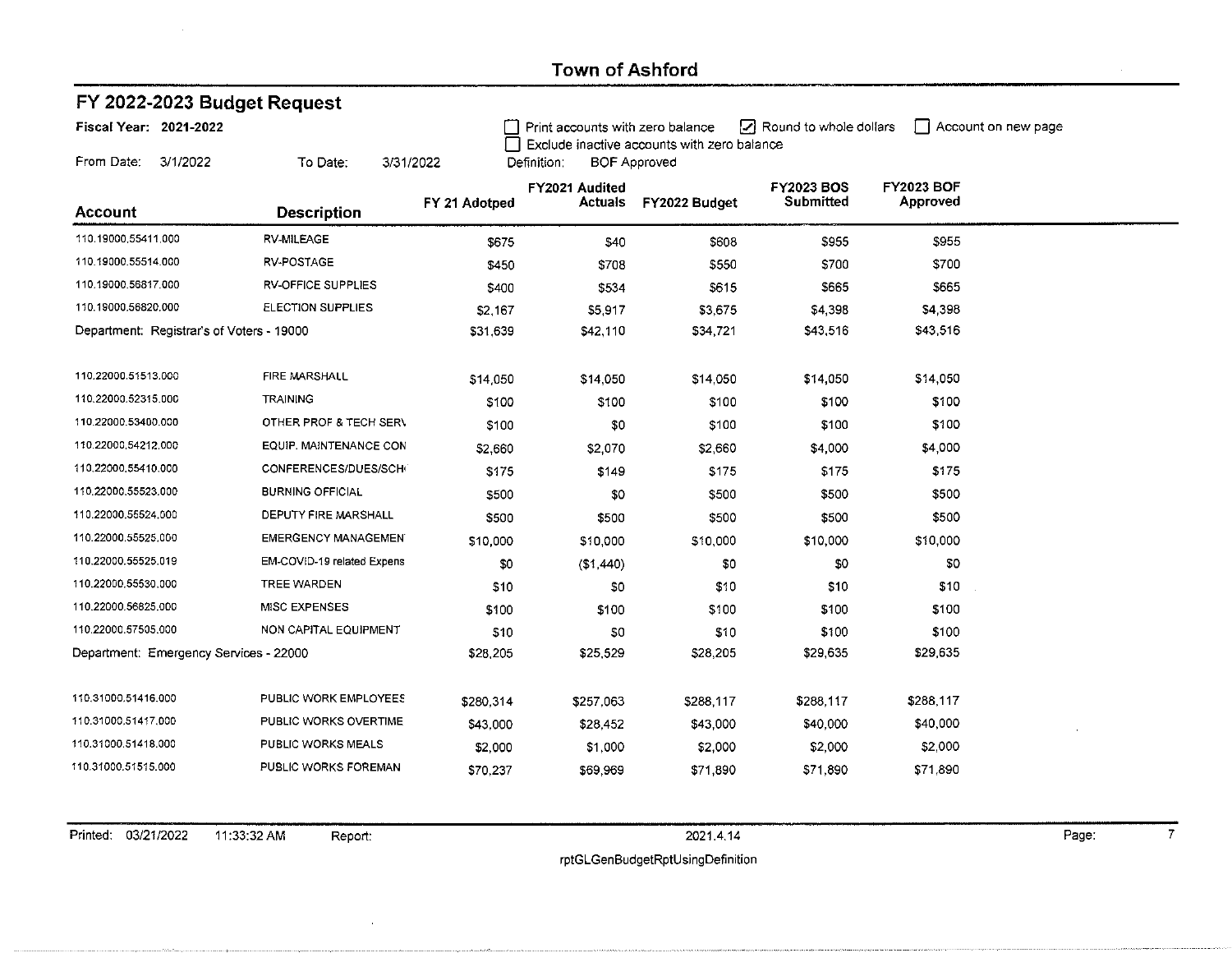|                                        | FY 2022-2023 Budget Request |               |                                  |                                             |                                |                               |                     |  |  |  |  |
|----------------------------------------|-----------------------------|---------------|----------------------------------|---------------------------------------------|--------------------------------|-------------------------------|---------------------|--|--|--|--|
| Fiscal Year: 2021-2022                 |                             |               | Print accounts with zero balance | Exclude inactive accounts with zero balance | Z Round to whole dollars       |                               | Account on new page |  |  |  |  |
| From Date:<br>3/1/2022                 | To Date:<br>3/31/2022       |               | Definition:                      | <b>BOF Approved</b>                         |                                |                               |                     |  |  |  |  |
| <b>Account</b>                         | <b>Description</b>          | FY 21 Adotped | FY2021 Audited<br><b>Actuals</b> | FY2022 Budget                               | <b>FY2023 BOS</b><br>Submitted | <b>FY2023 BOF</b><br>Approved |                     |  |  |  |  |
| 110.31000.51560.000                    | PART-TIME SALARIES          | \$5,000       | \$20,376                         | \$5,000                                     | \$10,000                       | \$10,000                      |                     |  |  |  |  |
| 110.31000.52312,000                    | <b>WORK CLOTHING</b>        | \$3,000       | \$2 34 9                         | \$3,000                                     | \$3,000                        | \$3,000                       |                     |  |  |  |  |
| 110.31000.52313,000                    | DRUG & ALCOHOL TESTING      | \$400         | \$205                            | \$400                                       | \$400                          | \$400                         |                     |  |  |  |  |
| 110.31000.55410.000                    | DPW Conferences/Dues/Schc   | \$500         | \$50                             | \$500                                       | \$1,000                        | \$1,000                       |                     |  |  |  |  |
| Department: DPW Administration - 31000 |                             | \$404,451     | \$379.464                        | \$413,906                                   | \$416,407                      | \$416,407                     |                     |  |  |  |  |
| 110.32000.54311.000                    | <b>EQUIPMENT RENTAL</b>     | \$1,000       | \$0                              | \$1,000                                     | \$1,000                        | \$1,000                       |                     |  |  |  |  |
| 110,32000.54321.000                    | <b>CATCH BASIN CLEANING</b> | \$6,000       | \$5,654                          | \$6,000                                     | \$6,000                        | \$6,000                       |                     |  |  |  |  |
| 110.32000.54322.000                    | <b>BRIDGE MAINTENANCE</b>   | \$4,000       | \$139                            | \$5,000                                     | \$3,000                        | \$3,000                       |                     |  |  |  |  |
| 110.32000.56219.000                    | HAND TOOLS                  | \$500         | \$116                            | \$500                                       | \$500                          | \$500                         |                     |  |  |  |  |
| 110.32000.56221.000                    | TREE REMOVAL & REPLACI      | \$3,000       | \$0                              | \$6,000                                     | \$5,000                        | \$5,000                       |                     |  |  |  |  |
| 110.32000.56222.000                    | SEDIMENT & EROSION CON      | \$1,000       | \$889                            | \$1,000                                     | \$1,000                        | \$1,000                       |                     |  |  |  |  |
| 110,32000,56223,000                    | <b>ASPHALT MATERIALS</b>    | \$18,000      | \$52,911                         | \$18,000                                    | \$18,000                       | \$18,000                      |                     |  |  |  |  |
| 110.32000.56224.000                    | SAND/GRAVEL/CEMENT          | \$25,000      | \$28,869                         | \$25,000                                    | \$25,000                       | \$25,000                      |                     |  |  |  |  |
| 110.32000.56225.000                    | SALT/ ICE CONTROL           | \$66,000      | \$40,984                         | \$68,000                                    | \$70,000                       | \$70,000                      |                     |  |  |  |  |
| 110,32000,56226,000                    | PIPE/CULVERT                | \$8,000       | \$12,818                         | \$8,000                                     | \$8,000                        | \$8,000                       |                     |  |  |  |  |
| 110.32000.56227.000                    | <b>FENCING MATERIALS</b>    | \$2,000       | \$573                            | \$2,000                                     | \$1,000                        | \$1,000                       |                     |  |  |  |  |
| 110.32000,56228.000                    | <b>SIGNS &amp; SIGNALS</b>  | \$3,000       | \$1,710                          | \$3,000                                     | \$3,000                        | \$3,000                       |                     |  |  |  |  |
| 110,32000,56229,000                    | WINTER SAND                 | \$12,000      | \$8,211                          | \$12,000                                    | \$10,000                       | \$10,000                      |                     |  |  |  |  |
| Department: Roads & Bridges - 32000    |                             | \$149,500     | \$152,875                        | \$155,500                                   | \$151,500                      | \$151,500                     |                     |  |  |  |  |
| 110.32500.54110,000                    | DPW-ELECTRICITY INT         | \$5,600       | \$6 126                          | \$5,600                                     | \$5,600                        | \$5,600                       |                     |  |  |  |  |
| 110.32500,54209,000                    | DPW-MAINT. & REPAIRS        | \$5,000       | \$4,203                          | \$5,000                                     | \$4,000                        | \$4,000                       |                     |  |  |  |  |
| 110.32500,54225.000                    | DPW-WASTE DISPOSAL          | \$1,000       | \$0                              | \$1,000                                     | \$1,000                        | \$1,000                       |                     |  |  |  |  |

Report:

2021.4.14

 $\overline{\mathbf{8}}$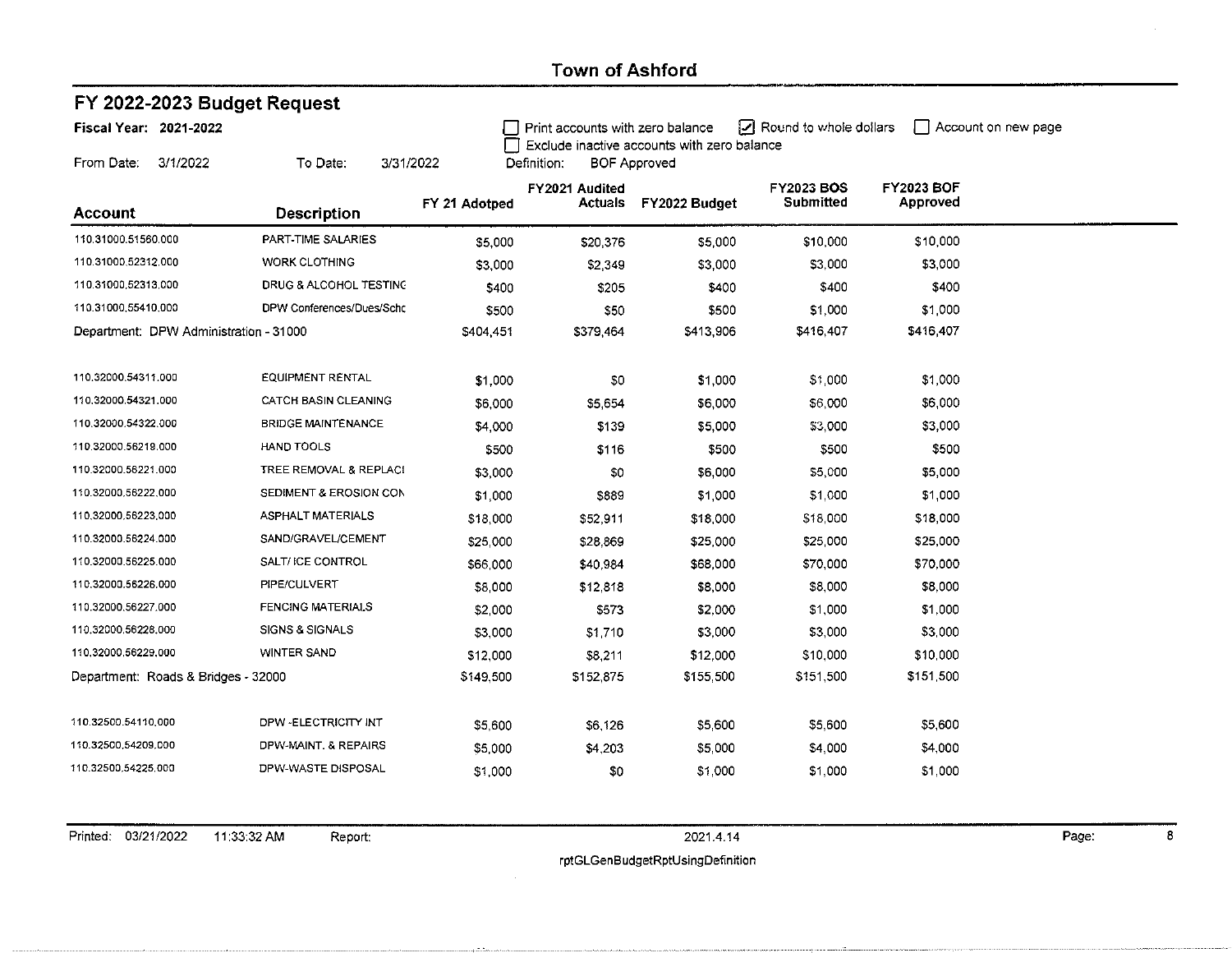|                                                        | FY 2022-2023 Budget Request   |                     |                                  |                                             |                                       |                               |  |  |  |  |  |
|--------------------------------------------------------|-------------------------------|---------------------|----------------------------------|---------------------------------------------|---------------------------------------|-------------------------------|--|--|--|--|--|
| Fiscal Year: 2021-2022                                 |                               |                     | Print accounts with zero balance | Exclude inactive accounts with zero balance | Round to whole dollars                | Account on new page           |  |  |  |  |  |
| From Date:<br>3/1/2022                                 | To Date:                      | 3/31/2022           | Definition:                      | <b>BOF Approved</b>                         |                                       |                               |  |  |  |  |  |
| <b>Account</b>                                         | <b>Description</b>            | FY 21 Adotped       | FY2021 Audited<br>Actuals        | FY2022 Budget                               | <b>FY2023 BOS</b><br><b>Submitted</b> | <b>FY2023 BOF</b><br>Approved |  |  |  |  |  |
| 110,32500,55521.000                                    | DPW-TELEPHONE                 |                     |                                  |                                             | \$2,400                               | \$2,400                       |  |  |  |  |  |
| 110.32500.55527.000                                    | DPW-CONTRACTED SVCS           | \$2,400             | \$1,884                          | \$2,400                                     | \$3,000                               | \$3,000                       |  |  |  |  |  |
| 110.32500.56313.000                                    | DPW-PROPANE GAS               | \$3,000             | \$3,369                          | \$3,000                                     |                                       | \$6,500                       |  |  |  |  |  |
| 110.32500,56815,000                                    | DPW-PROGRAM EXPENSE           | \$6,500             | \$4,235                          | \$6,500                                     | \$6,500<br>\$3,500                    | \$3,500                       |  |  |  |  |  |
| Department: DPW Building Maintenance & Repairs - 32500 |                               | \$3,500<br>\$27,000 | \$12,563<br>\$32,379             | \$3,500<br>\$27,000                         | \$26,000                              | \$26,000                      |  |  |  |  |  |
| 110.33000.54216.000                                    | DPW-RADIO MAINT. & REPA       | \$2,000             | \$2,452                          | \$2,000                                     | \$2,000                               | \$2,000                       |  |  |  |  |  |
| 110.33000.54224,000                                    | DPW-VEHICLE REPAIRS           | \$8,500             | \$1,851                          | \$8,500                                     | \$8,500                               | \$8,500                       |  |  |  |  |  |
| 110.33000.56411.000                                    | DPW-GASOLINE - NO LEAD        | \$5,000             | \$3,513                          | \$5,000                                     | \$5,000                               | \$5,000                       |  |  |  |  |  |
| 110.33000.56412,000                                    | DPW-DIESEL FUEL               | \$22,000            | \$18,048                         | \$22,000                                    | \$22,000                              | \$22,000                      |  |  |  |  |  |
| 110.33000.56413.000                                    | <b>DPW-TIRES &amp; CHAINS</b> | \$6,000             | \$1,931                          | \$6,000                                     | \$5,000                               | \$5,000                       |  |  |  |  |  |
| 110.33000.56414.000                                    | DPW-LUBRICATION               | \$3,500             | \$398                            | \$3,500                                     | \$3,500                               | \$3,500                       |  |  |  |  |  |
| 110.33000.56416,000                                    | <b>DPW-TRUCK PARTS</b>        | \$20,000            | \$17,736                         | \$20,000                                    | \$18,000                              | \$18,000                      |  |  |  |  |  |
| 110.33000.56417.000                                    | DPW-EQUIPMENT PARTS           | \$20,000            | \$33,302                         | \$20,000                                    | \$18,000                              | \$18,000                      |  |  |  |  |  |
| 110.33000.56418.000                                    | DPW-WELDING SUPPLIES          | \$2,500             | \$587                            | \$2,500                                     | \$1,500                               | \$1,500                       |  |  |  |  |  |
| 110.33000.56419.000                                    | DPW-HAND TOOLS                | \$500               | \$3,346                          | \$500                                       | \$500                                 | \$500                         |  |  |  |  |  |
| Department: DPW Equipment Maintenance - 33000          |                               | \$90,000            | \$83,664                         | \$90,000                                    | \$84,000                              | \$84,000                      |  |  |  |  |  |
| 110.34000.51422.000                                    | TrSt-PART-TIME RECYCLINO      | \$75,479            | \$70,832                         | \$73,452                                    | \$74,210                              | \$74,210                      |  |  |  |  |  |
| 110.34000.52312.000                                    | <b>TrSt-WORK CLOTHING</b>     | \$1,000             | \$674                            | \$1,000                                     | \$1,000                               | \$1,000                       |  |  |  |  |  |
| 110.34000.53400.000                                    | TrSt-OTHER PROF.& TECH.       | \$1,500             | \$30                             | \$1,500                                     | \$1,500                               | \$1,500                       |  |  |  |  |  |
| 110.34000,54110.000                                    | TrSt-ELECTRICITY INTERIOR     | \$2,000             | \$1,906                          | \$2,000                                     | \$2,000                               | \$2,000                       |  |  |  |  |  |
| 110.34000.54211.000                                    | <b>TrSt-EQUIPMENT REPAIRS</b> | \$3,000             | \$3,402                          | \$3,000                                     | \$2,000                               | \$2,000                       |  |  |  |  |  |
| 110.34000.54214.000                                    | WASTE RECYC, DISP/HAULI       | \$185,000           | \$215,109                        | \$220,000                                   | \$240,000                             | \$240,000                     |  |  |  |  |  |

Printed: 03/21/2022 11:33:32 AM

Report:

2021.4.14

Page:

rptGLGenBudgetRptUsingDefinition

 $\mathsf g$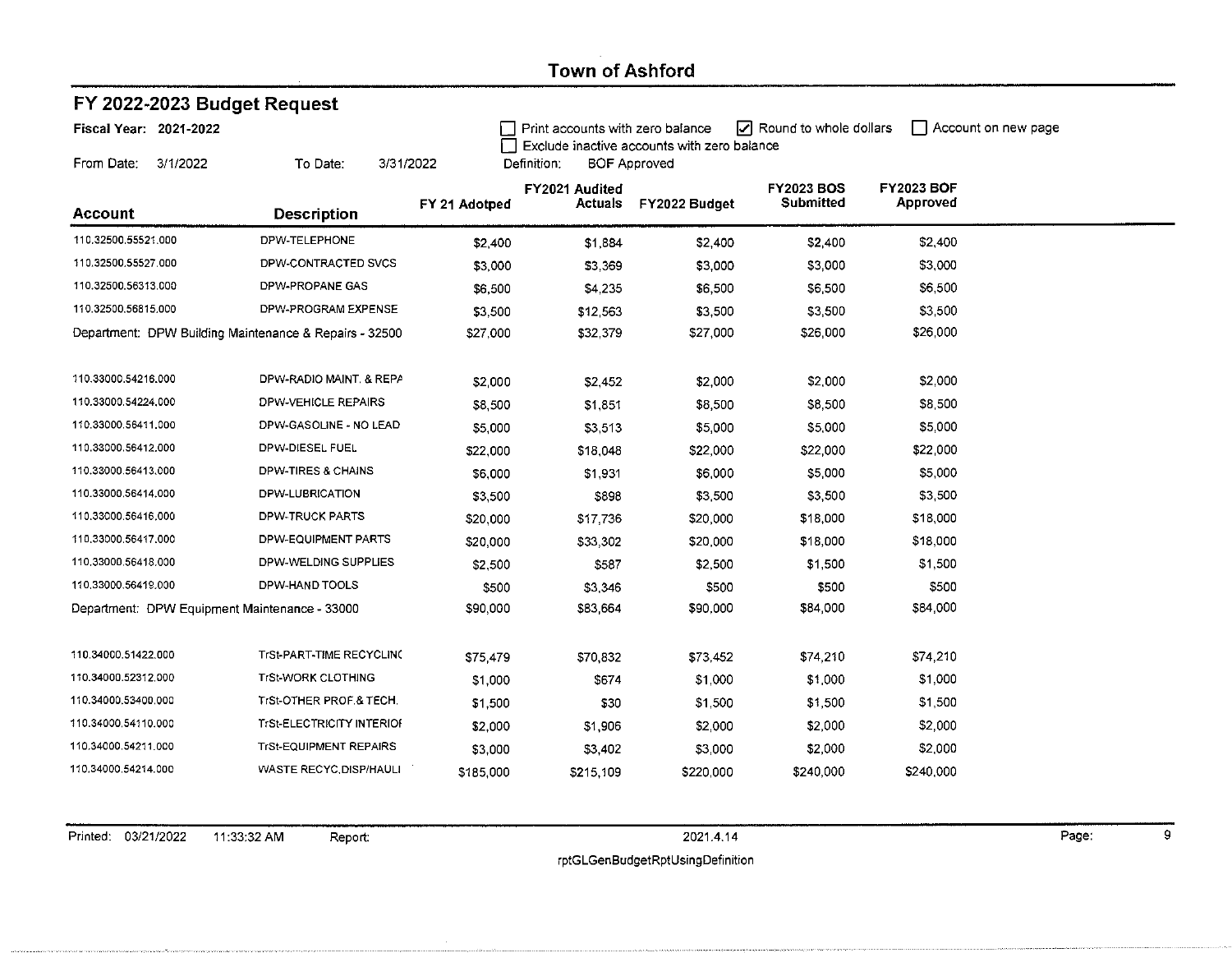| Fiscal Year: 2021-2022                             |                               |               | Print accounts with zero balance | Exclude inactive accounts with zero balance | Round to whole dollars         | Account on new page                  |  |
|----------------------------------------------------|-------------------------------|---------------|----------------------------------|---------------------------------------------|--------------------------------|--------------------------------------|--|
| 3/1/2022<br>From Date:                             | To Date:<br>3/31/2022         |               | Definition:                      | <b>BOF Approved</b>                         |                                |                                      |  |
| <b>Account</b>                                     | <b>Description</b>            | FY 21 Adotped | FY2021 Audited<br><b>Actuals</b> | FY2022 Budget                               | FY2023 BOS<br><b>Submitted</b> | <b>FY2023 BOF</b><br><b>Approved</b> |  |
| 110.34000.54220.000                                | CONTAMINATED MAT.DISP.        | \$2,000       | \$1,889                          | \$2,000                                     | \$2,000                        | \$2,000                              |  |
| 110.34000.54221.000                                | MID-NEROC FEES                | \$1,000       | \$1,065                          | \$1,000                                     | \$3,500                        | \$3,500                              |  |
| 110.34000.54222.000                                | SITE MAINT MAT, HANDLING      | \$1,000       | \$172                            | \$1,000                                     | \$1,000                        | \$1,000                              |  |
| 110.34000.54223.000                                | HOUSEHOLD CHEMICAL W/         | \$2,424       | \$0                              | \$3,728                                     | \$3,000                        | \$3,000                              |  |
| 110.34000.55521.000                                | <b>TELEPHONE</b>              | \$650         | \$618                            | \$650                                       | \$650                          | \$650                                |  |
| 110.34000.56417.000                                | <b>TrSt-Equipment Parts</b>   | \$2,000       | \$0                              | \$2,000                                     | \$2,000                        | \$2,000                              |  |
| 110,34000.59226.000                                | PERMITS & LICENSING           | \$2,500       | \$800                            | \$2,500                                     | \$2,500                        | \$2,500                              |  |
| Department: Transfer Station - 34000               |                               | \$279,553     | \$296,499                        | \$313,830                                   | \$335,360                      | \$335,360                            |  |
|                                                    |                               |               |                                  |                                             |                                |                                      |  |
| 110.44000.59213.000                                | DIAL-A-RIDE (WRTD)            | \$2,402       | \$2,402                          | \$2,462                                     | \$2,523                        | \$2,523                              |  |
| 110.44000.59214.000                                | <b>EASTERN CONN CONSV.DI:</b> | \$500         | \$500                            | \$500                                       | \$500                          | \$500                                |  |
| 110.44000.59217.000                                | SEXUAL ASSAULT CRISIS C       | \$600         | \$600                            | \$600                                       | \$600                          | \$600                                |  |
| 110.44000.59218.000                                | THAMES VALLEY COUNCIL         | \$1,700       | \$1,700                          | \$1,700                                     | \$1,870                        | \$1,870                              |  |
| 110.44000.59221.000                                | CT. COUNCIL OF SMALL TO       | \$975         | \$975                            | \$975                                       | \$975                          | \$975                                |  |
| 110.44000.59222.000                                | <b>CCM</b>                    | \$2,704       | \$2,704                          | \$2,704                                     | \$2,704                        | \$2,704                              |  |
| 110.44000.59225.000                                | CONN LEGAL SERVICES           | \$1,000       | \$1,000                          | \$1,000                                     | \$1,000                        | \$1,000                              |  |
| 110.44000,59228.000                                | EASTERN HIGHLANDS HEA         | \$24,480      | \$24,224                         | \$24,480                                    | \$24,482                       | \$24,482                             |  |
| 110.44000.59235.000                                | <b>WALKING WEEKEND</b>        | \$200         | \$0                              | \$200                                       | \$500                          | \$500                                |  |
| 110,44000,59237,000                                | <b>NECCOG</b>                 | \$4,048       | \$4,048                          | \$4,048                                     | \$4,604                        | \$4,604                              |  |
| 110,44000,59239.000                                | Regional Probate Court        | \$4,700       | \$4,700                          | \$4,700                                     | \$4,602                        | \$4,602                              |  |
| 110.44000.59240.000                                | Access Community Action Ago   | \$1,000       | \$1,000                          | \$1,000                                     | \$1,000                        | \$1,000                              |  |
| 110.44000.59242.000                                | VNHSC formerly VNA East       | \$1,000       | ( \$1,000)                       | \$1,000                                     | \$1,000                        | \$1,000                              |  |
| Department: Contributions to Area Agencies - 44000 |                               | \$45,309      | \$42,853                         | \$45,369                                    | \$46,360                       | \$46,360                             |  |

FY 2022-2023 Budget Request

 $\overline{10}$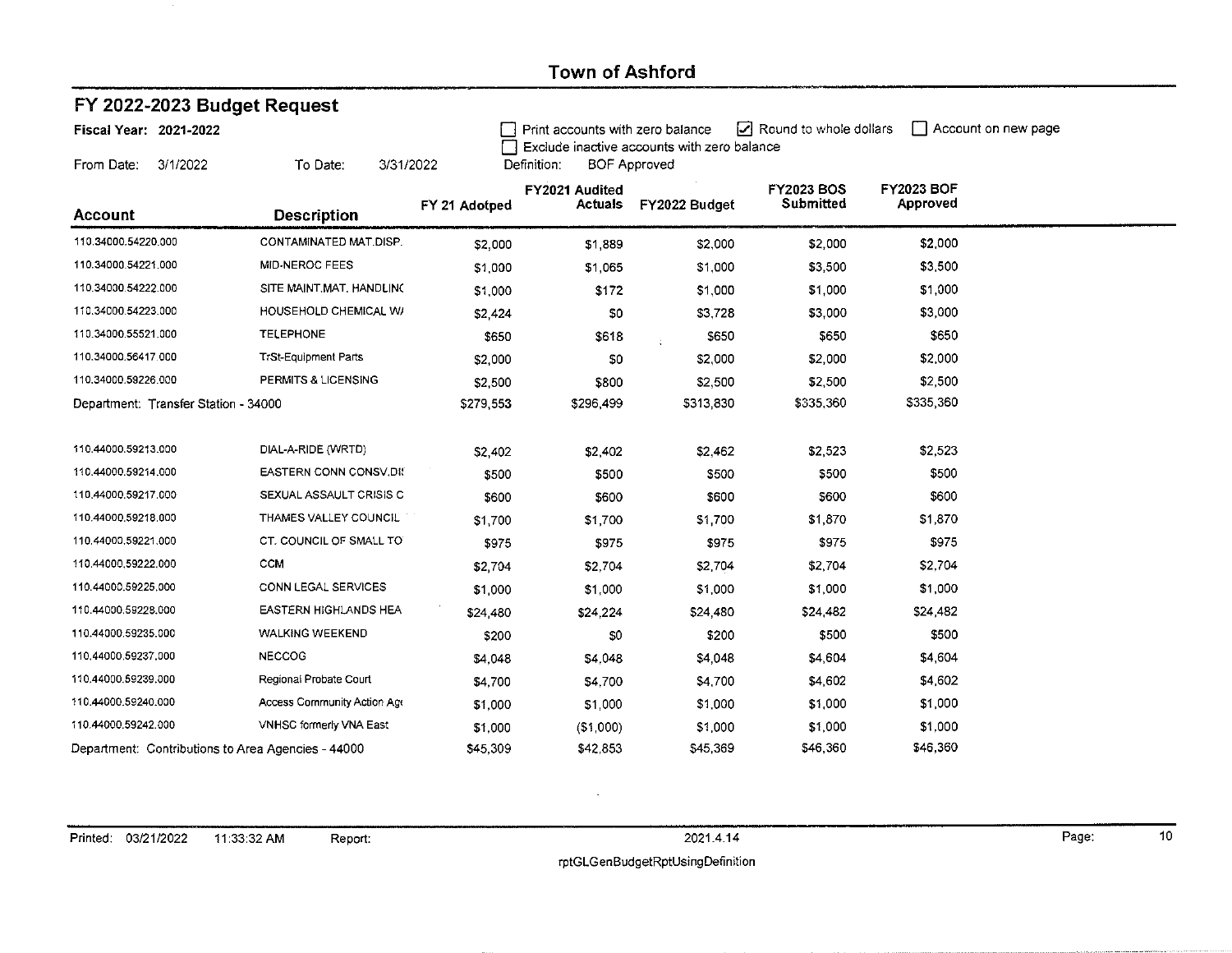| FY 2022-2023 Budget Request               |                            |               |                                  |                                                                    |                        |                   |                     |
|-------------------------------------------|----------------------------|---------------|----------------------------------|--------------------------------------------------------------------|------------------------|-------------------|---------------------|
| Fiscal Year: 2021-2022                    |                            |               | Print accounts with zero balance |                                                                    | Round to whole dollars |                   | Account on new page |
| From Date:<br>3/1/2022                    | To Date:<br>3/31/2022      |               | Definition:                      | Exclude inactive accounts with zero balance<br><b>BOF Approved</b> |                        |                   |                     |
|                                           |                            |               | FY2021 Audited                   |                                                                    | <b>FY2023 BOS</b>      | <b>FY2023 BOF</b> |                     |
| Account                                   | Description                | FY 21 Adotped | <b>Actuals</b>                   | FY2022 Budget                                                      | Submitted              | Approved          |                     |
| 110.45000.51560,000                       | PART-TIME SALARIES         | \$6,100       | \$6,100                          | \$6,384                                                            | \$6,384                | \$6,384           |                     |
| 110.45000.56815.000                       | PROGRAM EXPENSE            | \$1,330       | \$350                            | \$1,330                                                            | \$1,330                | \$1,330           |                     |
| Department: Agent for the Elderly - 45000 |                            | \$7,430       | \$6,450                          | \$7,714                                                            | \$7,714                | \$7,714           |                     |
| 110.46000.56815.000                       | COA-Program Expense        | \$700         | \$0                              | \$700                                                              | \$700                  | \$700             |                     |
| Department: Commission on Aging - 46000   |                            | \$700         | \$0                              | \$700                                                              | \$700                  | \$700             |                     |
| 110,47500,51560.000                       | PART-TIME SALARIES         | \$3,200       | \$3,200                          | \$4,000                                                            | \$4,000                | \$4,000           |                     |
| 110.47500.55410,000                       | CONFERENCES/DUES/SCH       | \$250         | \$0                              | \$250                                                              | \$250                  | \$250             |                     |
| 110.47500.55527.000                       | CONTRACTED SERVICES        | \$9,899       | \$9,609                          | \$9,899                                                            | \$9,609                | \$9,609           |                     |
| 110,47500,56114,000                       | CEMETERY REPAIR SUPPLI     | \$2,000       | \$3,900                          | \$2,000                                                            | \$3,000                | \$3,000           |                     |
| 110,47500,56228,000                       | <b>SIGNS &amp; SIGNALS</b> | \$200         | \$0                              | \$200                                                              | \$200                  | \$200             |                     |
| 110.47500.56723.000                       | SUBSCRIPTIONS/BOOKS        | \$100         | \$0                              | \$100                                                              | \$100                  | \$100             |                     |
| Department: Sexton - Cemeteries - 47500   |                            | \$15,649      | \$16,709                         | \$16,449                                                           | \$17,159               | \$17,159          |                     |
| 110.51000.51561.000                       | PZC-Recording Secretary    | \$1,105       | \$720                            | \$1,105                                                            | \$1,105                | \$1,105           |                     |
| 110.51000.53400.000                       | P&Z OTHER PROF & TECH {    | \$48,000      | \$48,780                         | \$52,000                                                           | \$51,870               | \$51,870          |                     |
| 110.51000.55410.000                       | P&Z CONFERENCES/DUES/      | \$300         | \$110                            | \$400                                                              | \$1,000                | \$1,000           |                     |
| 110.51000,55411.000                       | P&Z MILEAGE REIMBURSEN     | \$50          | \$0                              | \$0                                                                | \$50                   | \$50              |                     |
| 110.51000.55512.000                       | P&Z ADVERTISING            | \$600         | \$1.711                          | \$800                                                              | \$800                  | \$800             |                     |
| 110.51000.55514.000                       | P&Z POSTAGE                | \$200         | \$8                              | \$125                                                              | \$125                  | \$125             |                     |
| 110.51000.56723.000                       | P&Z SUBSCRIPTIONS/BOOK     | \$100         | \$0                              | \$125                                                              | \$125                  | \$125             |                     |
| 110,51000,56817,000                       | P&Z OFFICE SUPPLIES        | \$1,000       | \$320                            | \$800                                                              | \$800                  | \$800             |                     |
| Department: Planning & Zoning - 51000     |                            | \$51,355      | \$51,649                         | \$55,355                                                           | \$55,875               | \$55,875          |                     |

Page:

 $11$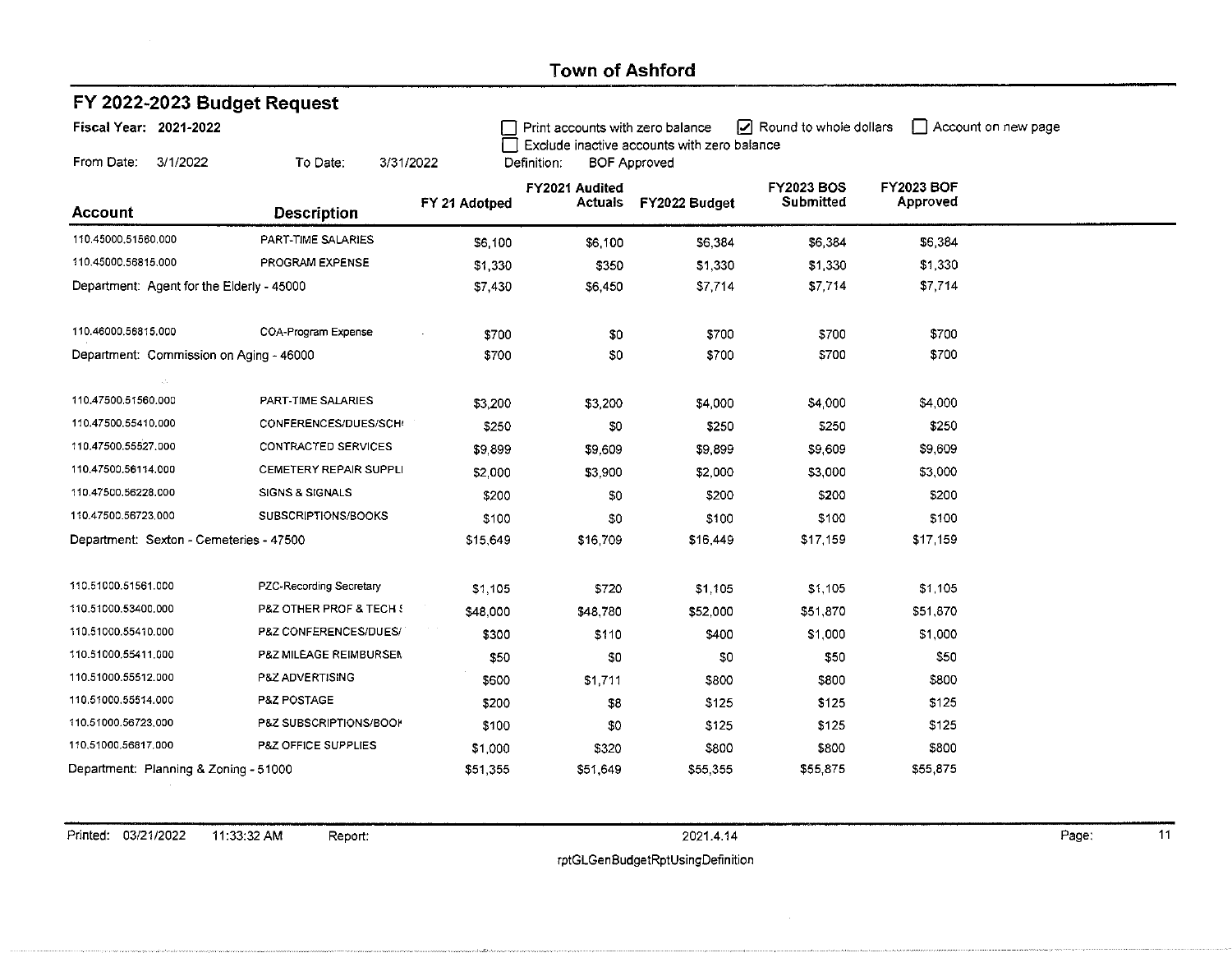| FY 2022-2023 Budget Request                        |                          |               |                                  |                                                                    |                                |                               |                               |
|----------------------------------------------------|--------------------------|---------------|----------------------------------|--------------------------------------------------------------------|--------------------------------|-------------------------------|-------------------------------|
| Fiscal Year: 2021-2022                             |                          |               | Print accounts with zero balance |                                                                    | Round to whole dollars         |                               | $\vert$   Account on new page |
| From Date:<br>3/1/2022                             | To Date:<br>3/31/2022    |               | Definition:                      | Exclude inactive accounts with zero balance<br><b>BOF Approved</b> |                                |                               |                               |
| <b>Account</b>                                     | <b>Description</b>       | FY 21 Adotped | FY2021 Audited<br><b>Actuals</b> | FY2022 Budget                                                      | <b>FY2023 BOS</b><br>Submitted | <b>FY2023 BOF</b><br>Approved |                               |
| 110.52000.55410.000                                | ZBA CONFERENCES/DUES/    | \$90          | \$0                              | \$45                                                               | \$500                          | \$500                         |                               |
| 110.52000.55512.000                                | ZBA ADVERTISING          | \$1,000       | \$477                            | \$500                                                              | \$500                          | \$500                         |                               |
| 110.52000,55514.000                                | <b>ZBA POSTAGE</b>       | \$25          | \$0                              | \$0                                                                | \$25                           | \$25                          |                               |
| Department: Zoning Board of Appeals - 52000        |                          | \$1.115       | \$477                            | \$545                                                              | \$1,025                        | \$1,025                       |                               |
| 110.53000.51561.000                                | IW Recording Secretary   | \$500         | \$160                            | \$500                                                              | \$500                          | \$500                         |                               |
| 110.53000.53400,000                                | IW OTHER PROF & TECH SV  | \$10,000      | \$14,745                         | \$11,000                                                           | \$11,000                       | \$11,000                      |                               |
| 110.53000.53423.000                                | IW CONSULTANTS           | \$0           | \$0                              | \$0                                                                | \$1,000                        | \$1,000                       |                               |
| 110,53000,55410.000                                | IW CONF/DUES/SCHOOL      | \$200         | \$80                             | \$1,000                                                            | \$1,000                        | \$1,000                       |                               |
| 110.53000.55411.000                                | IW MILEAGE REIMBURSEME   | \$10          | \$0                              | \$10                                                               | \$10                           | \$10                          |                               |
| 110.53000.55512.000                                | IW ADVERTISING           | \$400         | \$697                            | \$400                                                              | \$400                          | \$400                         |                               |
| 110.53000,55514.000                                | <b>IW POSTAGE</b>        | \$200         | \$31                             | \$100                                                              | \$100                          | \$100                         |                               |
| 110.53000,56723.000                                | IW SUBSCRIPTIONS/BOOKS   | \$50          | \$0                              | \$50                                                               | \$50                           | \$50                          |                               |
| 110.53000.56817.000                                | IW SUPPLIES              | \$300         | \$0                              | \$300                                                              | \$300                          | \$300                         |                               |
| Department: Inland Wetlands & Watercourses - 53000 |                          | \$11,660      | \$15,713                         | \$13,360                                                           | \$14,360                       | \$14,360                      |                               |
| 110.53500.55410.000                                | Cons-Conf/Dues/Schools   | \$150         | \$0                              | \$150                                                              | \$150                          | \$150                         |                               |
| 110.53500.55512.000                                | Cons-Advertising         | \$0           | \$60                             | \$0                                                                | \$0                            | \$0                           |                               |
| 110,53500,55514.000                                | Cons-Postage             | \$100         | \$0                              | \$100                                                              | \$100                          | \$100                         |                               |
| 110,53500,55522,000                                | Cons-Mapping             | \$150         | \$0                              | \$150                                                              | \$150                          | \$150                         |                               |
| 110.53500,56723,000                                | Cons-Subscriptions/Books | \$100         | \$0                              | \$100                                                              | \$100                          | \$100                         |                               |
| 110.53500.56815.000                                | Cons-Program Expense     | \$1,300       | \$627                            | \$1,075                                                            | \$1,075                        | \$1,075                       |                               |
| 110.53500.56817.000                                | Cons-Supplies            | \$350         | \$255                            | \$350                                                              | \$350                          | \$350                         |                               |
| Department: Conservation Commission - 53500        |                          | \$2,150       | \$942                            | \$1,925                                                            | \$1,925                        | \$1,925                       |                               |

Printed: 03/21/2022 Report: 11:33:32 AM

Page:

rptGLGenBudgetRptUsingDefinition

 $\sim$ 

 $\overline{12}$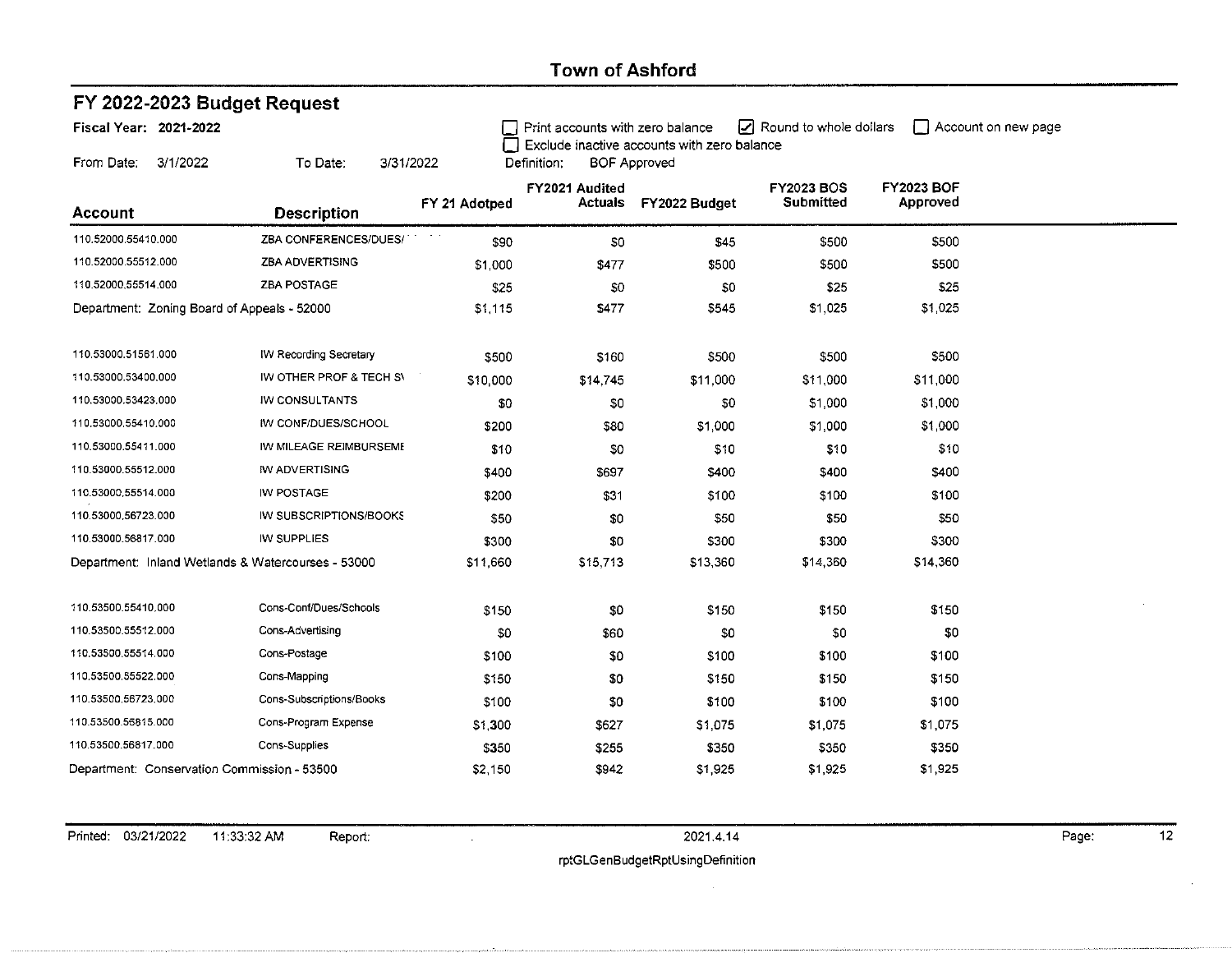$\mathcal{L}$ 

| Fiscal Year: 2021-2022                                |                                |               | Print accounts with zero balance |                                             | Round to whole dollars         | Account on new page           |  |
|-------------------------------------------------------|--------------------------------|---------------|----------------------------------|---------------------------------------------|--------------------------------|-------------------------------|--|
| From Date:<br>3/1/2022                                | To Date:<br>3/31/2022          | Definition:   | <b>BOF Approved</b>              | Exclude inactive accounts with zero balance |                                |                               |  |
| <b>Account</b>                                        | <b>Description</b>             | FY 21 Adotped | FY2021 Audited<br>Actuals        | FY2022 Budget                               | <b>FY2023 BOS</b><br>Submitted | <b>FY2023 BOF</b><br>Approved |  |
|                                                       |                                |               |                                  |                                             |                                |                               |  |
| 110.54000.51420.000                                   | <b>BUILDING CLERK</b>          | \$50,821      | \$42,261                         | \$36,923                                    | \$44,444                       | \$44,444                      |  |
| 110.54000.53400.000                                   | BLDG-OTHER PROF & TECH         | \$32,000      | \$36,612                         | \$32,245                                    | \$36,923                       | \$36,923                      |  |
| 110,54000.55410.000                                   | BLDG-CONFERENCES/DUE:          | \$50          | \$0                              | \$0                                         | \$0                            | \$0                           |  |
| 110.54000.55411.000                                   | BLDG-MILEAGE REIMBURSE         | \$50          | \$0                              | \$0                                         | \$0                            | \$0                           |  |
| 110.54000.55514.000                                   | BLDG-POSTAGE                   | \$290         | \$203                            | \$100                                       | \$100                          | \$100                         |  |
| 110,54000.56723.000                                   | Bldg-Books/Subscriptions       | \$0           | \$0                              | \$1,000                                     | \$500                          | \$500                         |  |
| 110.54000.56817.000                                   | <b>BLDG-OFFICE SUPPLIES</b>    | \$1,400       | \$253                            | \$1,000                                     | \$800                          | \$800                         |  |
| 110.54000.59509.000                                   | <b>BLDG-PERMITS &amp; FEES</b> | \$1,050       | \$1 138                          | \$1,500                                     | \$1,500                        | \$1,500                       |  |
| Department: Building Department - 54000               |                                | \$85,661      | \$80,468                         | \$72,768                                    | \$84,267                       | \$84,267                      |  |
| 110.55000.53400.000                                   | EDC-OTHER PROF.& TECH.         | \$1,200       | \$1 710                          | \$1,200                                     | \$1,200                        | \$1,200                       |  |
| 110.55000.55410.000                                   | EDC-Conf/Dues/School           | \$100         | \$0                              | \$100                                       | \$100                          | \$100                         |  |
| 110,55000,55513,000                                   | EDC-PRINTING & BINDING         | \$305         | \$0                              | \$305                                       | \$305                          | \$305                         |  |
| 110.55000.55514.000                                   | EDC-POSTAGE                    | \$25          | \$0                              | \$25                                        | \$25                           | \$25                          |  |
| 110.55000.56228.000                                   | <b>EDC-SIGNS &amp; SIGNALS</b> | \$150         | \$0                              | \$150                                       | \$150                          | \$150                         |  |
| 110.55000.56815,000                                   | EDC-PROGRAM EXPENSE            | \$150         | \$25                             | \$150                                       | \$150                          | \$150                         |  |
| 110.55000,56817,000                                   | <b>EDC-OFFICE SUPPLIES</b>     | \$20          | \$0                              | \$20                                        | \$20                           | \$20                          |  |
| Department: Economic Development - 55000              |                                | \$1,950       | \$1,735                          | \$1,950                                     | \$1,950                        | \$1,950                       |  |
| 110.56000.55411.000                                   | WPC-MILEAGE REIMBURSE          | \$5           | \$0                              | \$5                                         | \$5                            | \$5                           |  |
| 110.56000.55512,000                                   | <b>WPC-ADVERTISING</b>         | \$5           | \$0                              | \$5                                         | \$5                            | \$5                           |  |
| 110.56000.55514.000                                   | <b>WPC-POSTAGE</b>             | \$5           | \$0                              | \$5                                         | \$5                            | \$5                           |  |
| 110.56000.56817.000                                   | <b>WPC-OFFICE SUPPLIES</b>     | \$5           | \$0                              | \$5                                         | \$5                            | \$5                           |  |
| Department: Water Pollution Control Authority - 56000 |                                | \$20          | \$0                              | \$20                                        | \$20                           | \$20                          |  |

FY 2022-2023 Budget Request

 $\mathcal{A}^{\pm}$ 

Report:

rptGLGenBudgetRptUsingDefinition

 $\frac{1}{13}$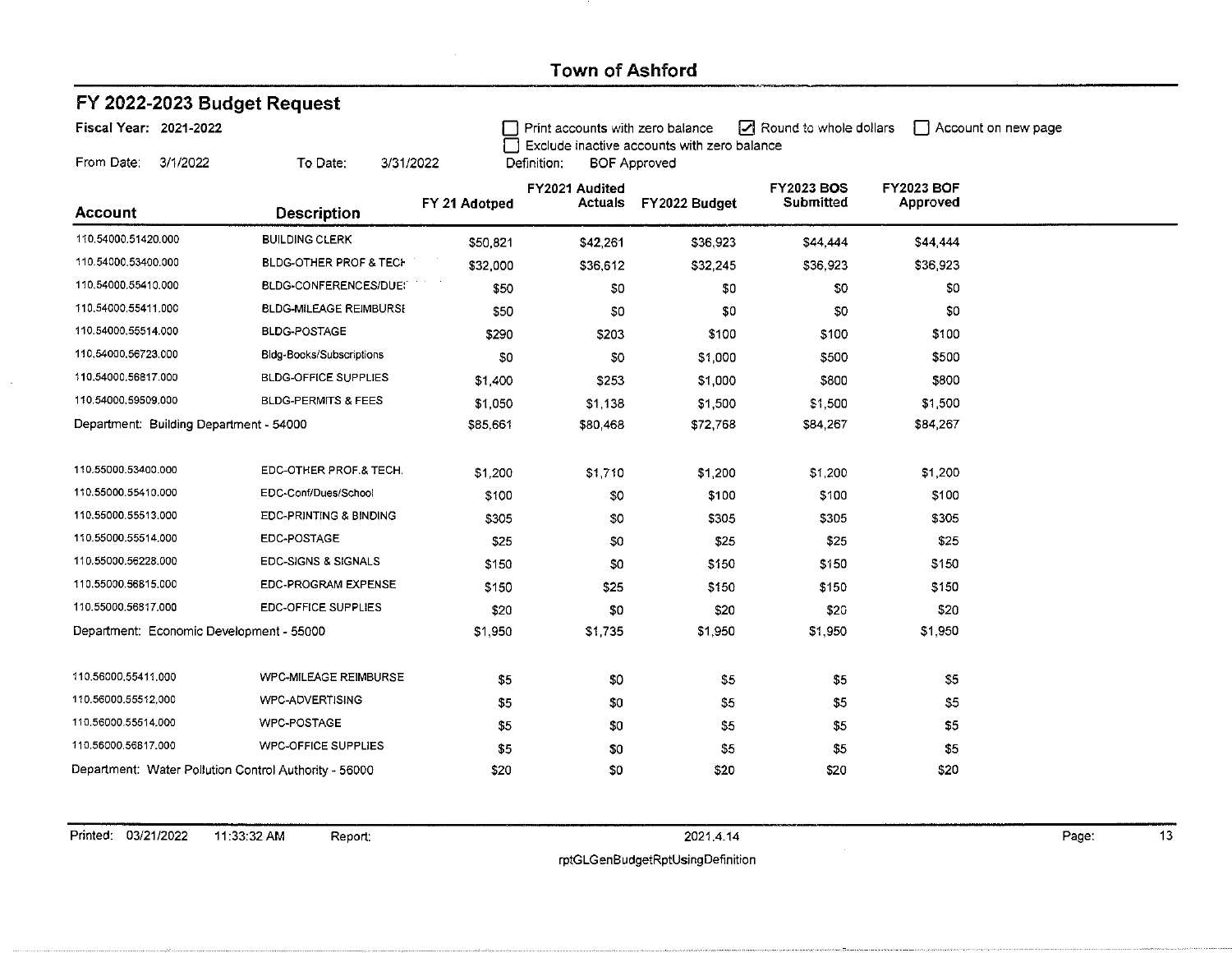| FY 2022-2023 Budget Request                      |                              |               |                                    |                                             |                        |                   |                     |
|--------------------------------------------------|------------------------------|---------------|------------------------------------|---------------------------------------------|------------------------|-------------------|---------------------|
| Fiscal Year: 2021-2022                           |                              |               | Print accounts with zero balance   |                                             | Round to whole dollars |                   | Account on new page |
| From Date:<br>3/1/2022                           | To Date:<br>3/31/2022        |               | Definition:<br><b>BOF Approved</b> | Exclude inactive accounts with zero balance |                        |                   |                     |
|                                                  |                              |               | FY2021 Audited                     |                                             | <b>FY2023 BOS</b>      | <b>FY2023 BOF</b> |                     |
| <b>Account</b>                                   | <b>Description</b>           | FY 21 Adotped | <b>Actuals</b>                     | FY2022 Budget                               | Submitted              | Approved          |                     |
| 110.61000.59610.000                              | ASHFORD BOARD OF EDUC        | \$7,768.893   | \$7,594.017                        | \$8,000,602                                 | \$8,337,427            | \$8,337,427       |                     |
| 110,61000.59610.019                              | BOE COVID-19 Fund 24 Expe    | \$0           | \$0                                | \$0                                         | \$0                    | \$0               |                     |
| Department: Ashford Board of Education - 61000   |                              | \$7,768.893   | \$7,594,017                        | \$8,000,602                                 | \$8,337,427            | \$8,337,427       |                     |
| 110.62000.59620,000                              | REGION 19 BOARD OF EDU-      | \$3,901,532   | \$3,901,532                        | \$3,511,472                                 | \$3,558,470            | \$3,558,470       |                     |
| Department: Region 19 Board of Education - 62000 |                              | \$3,901.532   | \$3,901.532                        | \$3,511,472                                 | \$3,558,470            | \$3,558,470       |                     |
| 110.71000.52110.000                              | <b>FICA</b>                  | \$68,172      | \$62,666                           | \$65,646                                    | \$68,012               | \$68,012          |                     |
| 110.71000.52111.000                              | <b>WORKER'S COMPENSATIO!</b> | \$30,868      | \$25,922                           | \$30,868                                    | \$28.567               | \$28,567          |                     |
| 110.71000.52112.000                              | UNEMPLOYMENT COMPENS         | \$1,000       | \$2,341                            | \$1,000                                     | \$1,000                | \$1,000           |                     |
| 110.71000.52113.000                              | <b>MEDICARE</b>              | \$16,510      | \$14 656                           | \$15,353                                    | \$15,774               | \$15,774          |                     |
| 110.71000.52114.000                              | <b>RETIREMENT PROGRAMS</b>   | \$69,170      | \$61 969                           | \$68,355                                    | \$69,722               | \$69,722          |                     |
| 110,71000.52115.000                              | PENSION ADMINIFEE            | \$0           | \$380                              | \$0                                         | \$0                    | \$0               |                     |
| 110.71000.52210.000                              | Employee Health Insurance    | \$213,460     | \$219,515                          | \$229,270                                   | \$237,585              | \$237,585         |                     |
| 110,71000.52211.000                              | Employee Dental Insurance    | \$8,656       | \$8,402                            | \$7,842                                     | \$8,527                | \$8.527           |                     |
| 110.71000.52316.000                              | LIFE INSURANCE               | \$1,758       | \$1,500                            | \$1,620                                     | \$1,700                | \$1,700           |                     |
| Department: Employee Benefits - 71000            |                              | \$409.594     | \$397,351                          | \$419,955                                   | \$430,887              | \$430,887         |                     |
| 110.72000.55210.000                              | <b>GENERAL LIABILITY</b>     | \$32,800      | \$34,466                           | \$33,550                                    | \$39,000               | \$39,000          |                     |
| Department: Liability Insurance - 72000          |                              | \$32,800      | \$34,466                           | \$33,550                                    | \$39,000               | \$39,000          |                     |
| 110.73000.59440.000                              | GOB Refund 2013-Principal    | \$225,000     | \$225,000                          | \$220,000                                   | \$220,000              | \$220,000         |                     |
| 110.73000.59441.000                              | GOB Refund 2013 Interest     | \$25,775      | \$25,775                           | \$20,200                                    | \$15,800               | \$15,800          |                     |
| Department: Debt Payments - 73000                |                              | \$250,775     | \$250,775                          | \$240,200                                   | \$235,800              | \$235,800         |                     |

Printed: 03/21/2022 11:33:32 AM Report:

 $\mathbb{R}^n$ 

2021.4.14

 $\overline{14}$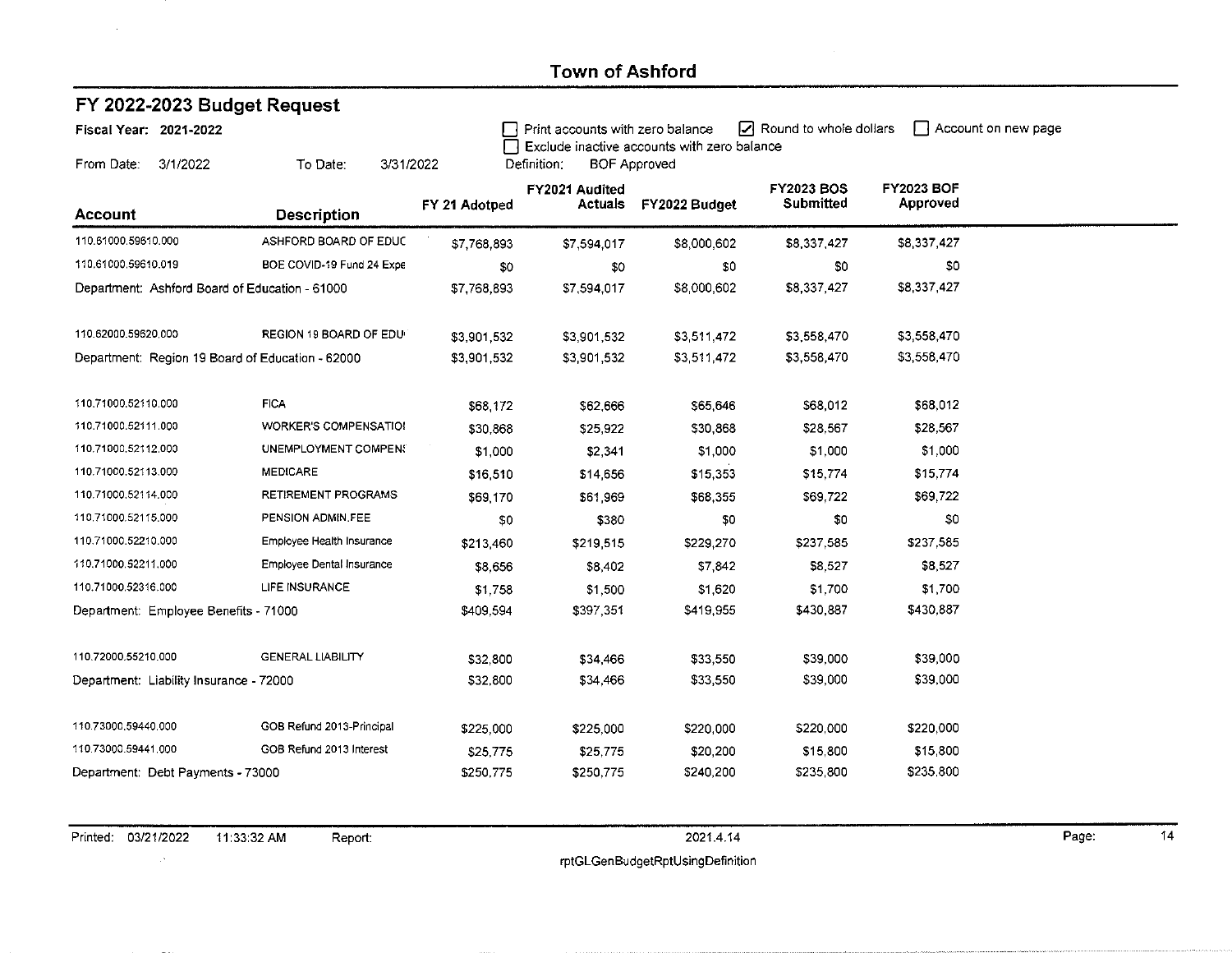| Fiscal Year: 2021-2022<br>Round to whole dollars<br>Account on new page<br>Print accounts with zero balance<br>Exclude inactive accounts with zero balance |                                   |               |                           |                     |                                |                               |  |  |
|------------------------------------------------------------------------------------------------------------------------------------------------------------|-----------------------------------|---------------|---------------------------|---------------------|--------------------------------|-------------------------------|--|--|
| From Date:<br>3/1/2022                                                                                                                                     | To Date:                          | 3/31/2022     | Definition:               | <b>BOF Approved</b> |                                |                               |  |  |
| Account                                                                                                                                                    | <b>Description</b>                | FY 21 Adotped | FY2021 Audited<br>Actuals | FY2022 Budget       | <b>FY2023 BOS</b><br>Submitted | <b>FY2023 BOF</b><br>Approved |  |  |
| 110.74000.59520.000                                                                                                                                        | CONTINGENCY                       | \$30,000      | \$0                       | \$7,405             | \$92,291                       | \$92,291                      |  |  |
| 110.74000.59520.054                                                                                                                                        | Contingency-Utilities             | \$0           | \$O                       | \$0                 | \$50,000                       | \$50,000                      |  |  |
| Department: Contingency - 74000                                                                                                                            |                                   | \$30,000      | \$0                       | \$7,405             | \$142,291                      | \$142,291                     |  |  |
| 110.92000.59920.000                                                                                                                                        | <b>VOLUNTEER FIRE &amp; AMBUL</b> | \$310,796     | \$310,796                 | \$317415            | \$383,195                      | \$383,195                     |  |  |
| 110.92000.59921.000                                                                                                                                        | <b>RECREATION FUND</b>            | \$79,306      | \$79,306                  | \$87,198            | \$103,166                      | \$103,166                     |  |  |
| 110.92000.59930.000                                                                                                                                        | <b>BABCOCK LIBRARY</b>            | \$175,000     | \$175,000                 | \$185,000           | \$185,000                      | \$185,000                     |  |  |
| 110.92000.59940,000                                                                                                                                        | ANIMAL CONTROL FUND               | \$14,860      | \$14,860                  | \$14,860            | \$24,619                       | \$24,619                      |  |  |
| 110.92000.59950.000                                                                                                                                        | YOUTH/SOCIAL SVC PROGE            | \$31,748      | \$31,748                  | \$41,592            | \$46,377                       | \$46,377                      |  |  |
| 110,92000,59960.000                                                                                                                                        | Other Financing Uses Trans C      | \$0           | \$417,253                 | \$0                 | \$0                            | \$0                           |  |  |
| Department: Other Financing Uses/Sources - 92000                                                                                                           |                                   | \$611,710     | \$1,028,963               | \$646,065           | \$742,356                      | \$742,356                     |  |  |
| Fund: General Fund - 110                                                                                                                                   |                                   | \$15,107,007  | \$15,261.387              | \$15,036,869        | \$15,737,612                   | \$15,737,612                  |  |  |

#### Printed: 03/21/2022 11:33:32 AM Report:

FY 2022-2023 Budget Request

 $\overline{15}$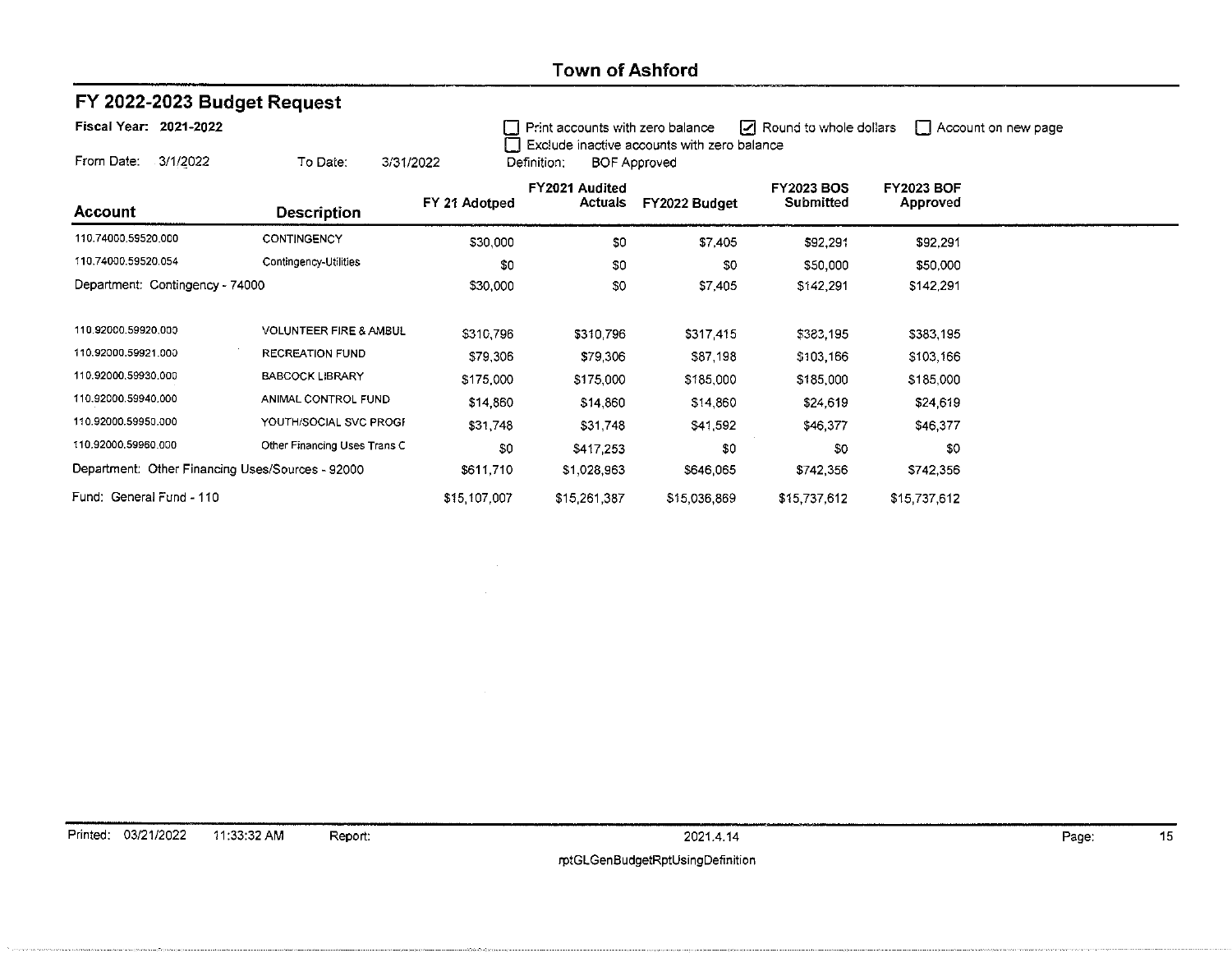# TOWN GOVERNMENT

# **ANTICIPATED REVENUE Fund 110**

2022-2023

# Anticipated Revenue - 3 pages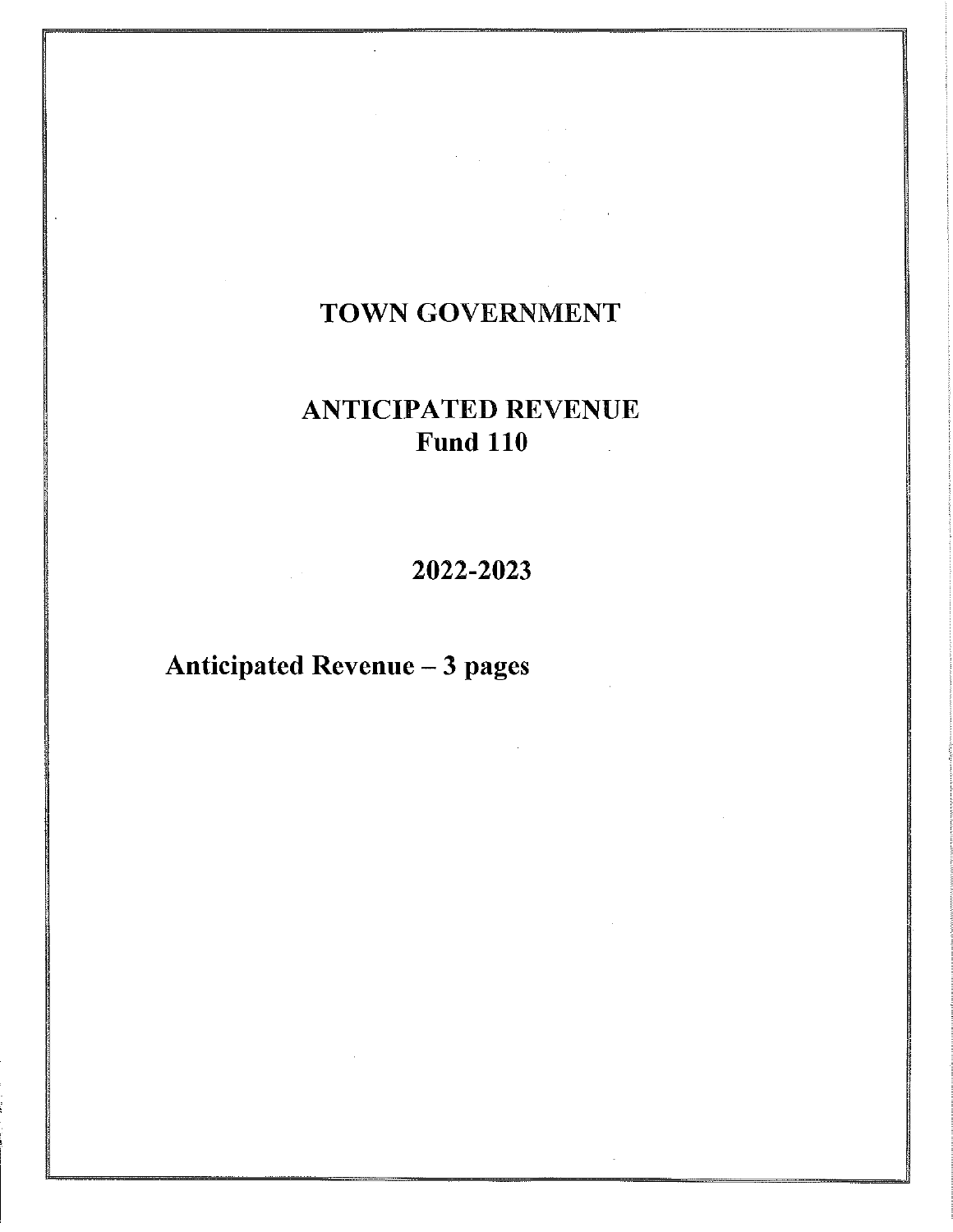| Fiscal Year: 2021-2022                                         |                                 |               | Print accounts with zero balance | Exclude inactive accounts with zero balance | Round to whole dollars                |                               | Account on new page |
|----------------------------------------------------------------|---------------------------------|---------------|----------------------------------|---------------------------------------------|---------------------------------------|-------------------------------|---------------------|
| From Date:<br>3/1/2022                                         | To Date:<br>3/31/2022           |               | Definition:                      | <b>BOF Approved</b>                         |                                       |                               |                     |
| <b>Account</b>                                                 | <b>Description</b>              | FY 21 Adotped | FY2021 Audited<br>Actuals        | FY2022 Budget                               | <b>FY2023 BOS</b><br><b>Submitted</b> | <b>FY2023 BOF</b><br>Approved |                     |
|                                                                |                                 |               |                                  |                                             |                                       |                               |                     |
| 110.11000.43220.000                                            | TELEPHONE ACCESS GRAN           | \$0           | ( \$6,768)                       | (S7, 216)                                   | (S7, 200)                             | ( \$7,200)                    |                     |
| 110.11000.43224.000                                            | MOHEGAN-PEQUOT GRANT            | \$0           | (\$12,010)                       | (\$12,010)                                  | (\$12,010)                            | ( \$12,010)                   |                     |
| 110.11000.43229.000                                            | PY Unliquidated Encumbrance     | \$0           | (\$9,000)                        | \$0                                         | \$0                                   | \$0                           |                     |
| 110.11000.43231.000                                            | TOWN AID ROADS                  | \$0           | (\$147,265)                      | (\$146,988)                                 | (\$147,319)                           | (\$147,319)                   |                     |
| 110.11000.43232.000                                            | <b>BOE-Bus Garage Usage</b>     | \$0           | ( \$6,000)                       | (\$6,000)                                   | $($ \$6,000 $)$                       | $($ \$6,000 $)$               |                     |
| 110.11000.43237.000                                            | Intergovern. Rev                | \$0           | ( \$54, 561)                     | ( \$50,080)                                 | (559, 970)                            | $($ \$59,970)                 |                     |
| 110.11000.43238.000                                            | Newsletter revenues             | \$0           | ( \$6,566)                       | ( \$8,500)                                  | (\$9,100)                             | ( \$9,100)                    |                     |
| Department: Board of Selectmen - 11000                         |                                 | \$0           | ( \$242,169)                     | (\$230,794)                                 | $($ \$241,599 $)$                     | ( \$241, 599)                 |                     |
| 110.12500.44200.000                                            | SrCtr-Program Revenue           | \$0           | (\$1,449)                        | (\$2,700)                                   | (\$2,700)                             | (\$2,700)                     |                     |
| Department: Ashford Senior Center/EW Smith Building -<br>12500 |                                 | \$0           | (\$1,449)                        | ( \$2,700)                                  | (\$2,700)                             | ( \$2,700)                    |                     |
| 110.14000.43212.000                                            | TAX RELIEF - ELDERLY            | \$0           | \$0                              | \$0                                         | (\$19,307)                            | ( \$19, 307)                  |                     |
| 110.14000.43216.000                                            | DISABILITY EXEMPT REIMB.        | \$0           | ( \$1,069)                       | (\$1,032)                                   | (\$1,308)                             | (\$1,308)                     |                     |
| 110.14000.43217.000                                            | <b>VETERANS REIMBURSEME!</b>    | \$0           | (\$1,952)                        | (\$1,657)                                   | (\$1,380)                             | (\$1,380)                     |                     |
| 110.14000.43222.000                                            | PMTS. IN LIEU OF TAXES          | \$0           | ( \$2, 817)                      | (\$2,817)                                   | ( \$11, 848)                          | (\$11,848)                    |                     |
| 110.14000,43223,000                                            | PYMT IN LIEU OF TXS - AHA       | \$0           | \$0                              | (\$10,000)                                  | $($ \$10,000 $)$                      | (\$10,000)                    |                     |
| 110.14000.43224.000                                            | Pymt In Lieu of Txs - other     | \$0           | ( \$8,059)                       | ( \$8,059)                                  | (S3,058)                              | ( \$8,058)                    |                     |
| Department: Assessor's Office - 14000                          |                                 | \$0           | ( \$13, 897)                     | $($ \$23,565)                               | (551, 901)                            | (551, 901)                    |                     |
| 110.16000.41100.000                                            | <b>CURRENT YEAR LEVY</b>        | \$0           | (\$10,992,500)                   | (\$10,963,123)                              | (\$11,605,150)                        | (\$11,605,150)                |                     |
| 110.16000.41200.000                                            | PRIOR YEAR LEVY                 | \$0           | ( \$140,499)                     | ( \$80,000)                                 | (580,000)                             | $($ \$80,000 $)$              |                     |
| 110.16000.41300.000                                            | <b>INTEREST &amp; LIEN FEES</b> | \$0           | ( \$124, 954)                    | ( \$44,000)                                 | (545,000)                             | (545,000)                     |                     |
| Printed: 03/21/2022                                            | 11:48:19 AM<br>Report:          |               |                                  | 2021.4.14                                   |                                       |                               | Page:               |

 $\sim$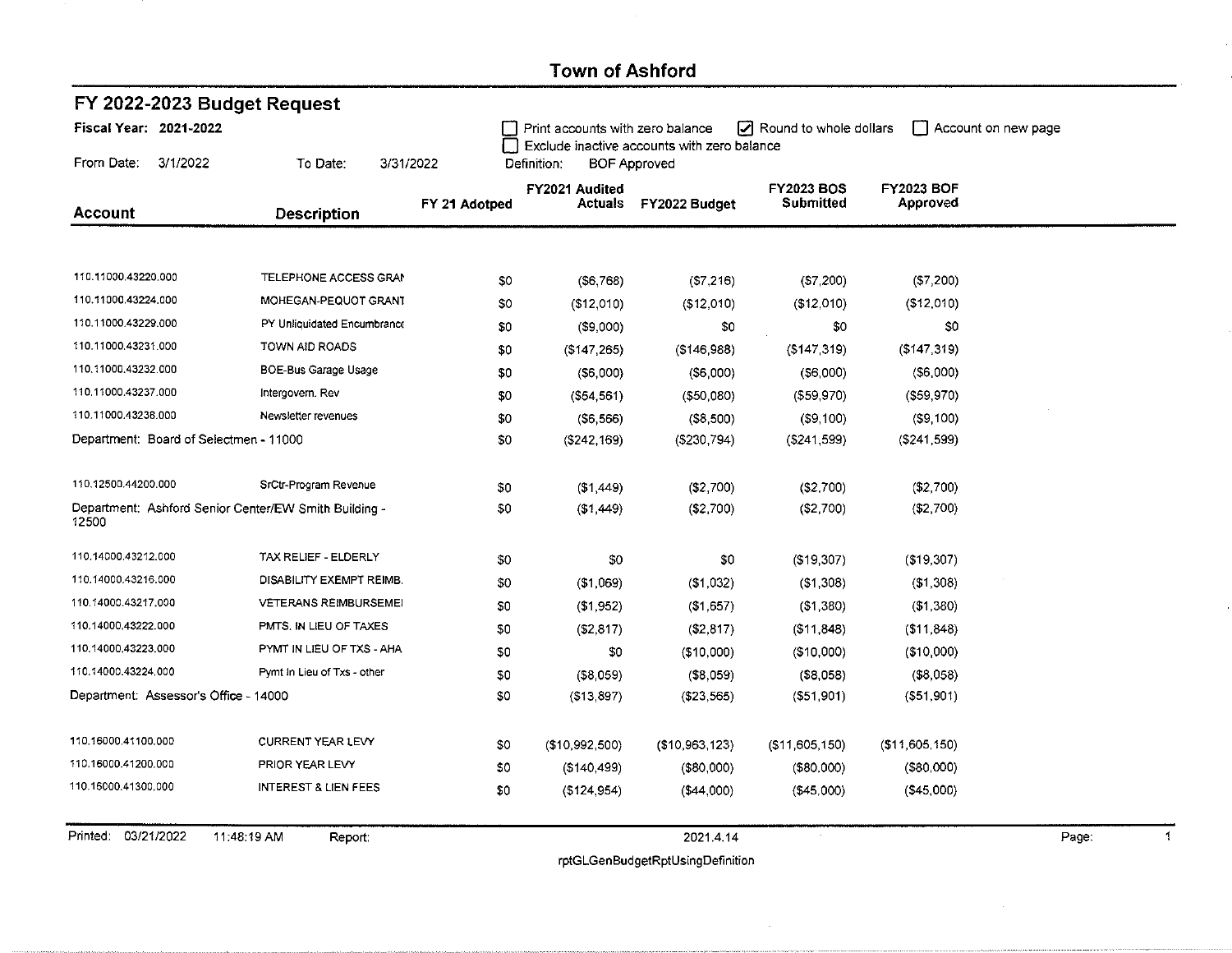| FY 2022-2023 Budget Request                      |                              |               |                                                                                                                                                                        |                   |                                       |                               |  |  |  |  |  |
|--------------------------------------------------|------------------------------|---------------|------------------------------------------------------------------------------------------------------------------------------------------------------------------------|-------------------|---------------------------------------|-------------------------------|--|--|--|--|--|
| Fiscal Year: 2021-2022<br>From Date:<br>3/1/2022 | To Date:<br>3/31/2022        |               | Round to whole dollars<br>Print accounts with zero balance<br>Account on new page<br>Exclude inactive accounts with zero balance<br>Definition:<br><b>BOF Approved</b> |                   |                                       |                               |  |  |  |  |  |
| <b>Account</b>                                   | <b>Description</b>           | FY 21 Adotped | FY2021 Audited<br>Actuals                                                                                                                                              | FY2022 Budget     | <b>FY2023 BOS</b><br><b>Submitted</b> | <b>FY2023 BOF</b><br>Approved |  |  |  |  |  |
| 110.16000.41400.000                              | Motor Vehicle Supplemental   | \$0           | ( \$114, 514)                                                                                                                                                          | (\$75,000)        | (\$85,000)                            | (\$85,000)                    |  |  |  |  |  |
| 110.16000.46212.000                              | MISC.                        | \$0           | $($ \$316)                                                                                                                                                             | (575)             | \$0                                   | \$0                           |  |  |  |  |  |
| 110.16000.47100.000                              | Tax Refunds-Current Yr       | \$0           | \$10,903                                                                                                                                                               | \$0               | \$0                                   | \$0                           |  |  |  |  |  |
| 110.16000.47101.000                              | Tax Refunds-Prior Yrs        | \$0           | \$215                                                                                                                                                                  | \$0               | \$0                                   | \$0                           |  |  |  |  |  |
| Department: Tax Collector's Office - 16000       |                              | \$0           | $($ \$11,361,665 $)$                                                                                                                                                   | $($ \$11,162,198) | ( \$11, 815, 150)                     | $($ \$11,815,150)             |  |  |  |  |  |
| 110.17000.46111.000                              | INTEREST ON INVESTMENT       | \$0           | (\$9,588)                                                                                                                                                              | ( \$6,000)        | ( \$13,000)                           | (\$13,000)                    |  |  |  |  |  |
| 110.17000.46212.000                              | FIN-MISC.                    | \$0           | ( \$11,024)                                                                                                                                                            | (\$11,000)        | (\$11,000)                            | ( \$11,000)                   |  |  |  |  |  |
| 110,17000,46229,000                              | Proceeds from Sales of Asset | \$0           | \$0                                                                                                                                                                    | ( \$500)          | \$0                                   | \$0                           |  |  |  |  |  |
| Department: Finance Office - 17000               |                              | \$0           | (\$20,611)                                                                                                                                                             | (\$17,500)        | (\$24,000)                            | ( \$24,000)                   |  |  |  |  |  |
| 110.18000.42110.000                              | HUNTING/FISHING LICENSE      | \$0           | $($ \$3)                                                                                                                                                               | \$0               | \$0                                   | \$0                           |  |  |  |  |  |
| 110,18000,42111.000                              | <b>MARRIAGE LICENSES</b>     | \$0           | $($ \$224 $)$                                                                                                                                                          | ( \$200)          | (\$200)                               | ( \$200)                      |  |  |  |  |  |
| 110.18000.42120.000                              | TnClk-Dog License Fee        | \$0           | ( \$495)                                                                                                                                                               | ( \$500)          | ( \$500)                              | $($ \$500)                    |  |  |  |  |  |
| 110.18000.42122.000                              | OPEN SPACE RECAPTURE         | \$0           | ( \$4,051)                                                                                                                                                             | ( \$4,000)        | \$0                                   | \$0                           |  |  |  |  |  |
| 110.18000.44100.000                              | <b>COPIES OF RECORDS</b>     | \$0           | ( \$5,735)                                                                                                                                                             | ( \$5,000)        | ( \$5,000)                            | (\$5,000)                     |  |  |  |  |  |
| 110.18000.44500.000                              | <b>RECORDING FEE</b>         | \$0           | ( \$31, 190)                                                                                                                                                           | ( \$22,000)       | (\$25,000)                            | ( \$25,000)                   |  |  |  |  |  |
| 110.18000,44800,000                              | CONVEYANCE TAX               | \$0           | (\$62, 814)                                                                                                                                                            | (\$40,000)        | ( \$40,000)                           | (\$40,000)                    |  |  |  |  |  |
| 110.18000.46212.000                              | TnCk-MISC.                   | \$0           | (\$4,645)                                                                                                                                                              | (\$4,000)         | (\$4,000)                             | (\$4,000)                     |  |  |  |  |  |
| Department: Town Clerk's Office - 18000          |                              | \$0           | ( \$109, 156)                                                                                                                                                          | (\$75,700)        | (574, 700)                            | (\$74,700)                    |  |  |  |  |  |
| 110.34000.46000.000                              | TrSt-OTHER                   | \$0           | (\$2,577)                                                                                                                                                              | (\$2,000)         | ( \$2,000)                            | (\$2,000)                     |  |  |  |  |  |
| Department: Transfer Station - 34000             |                              | \$0           | ( \$2,577)                                                                                                                                                             | (S2,000)          | ( \$2,000)                            | ( \$2,000)                    |  |  |  |  |  |

 $\sim$ 

 $\overline{2}$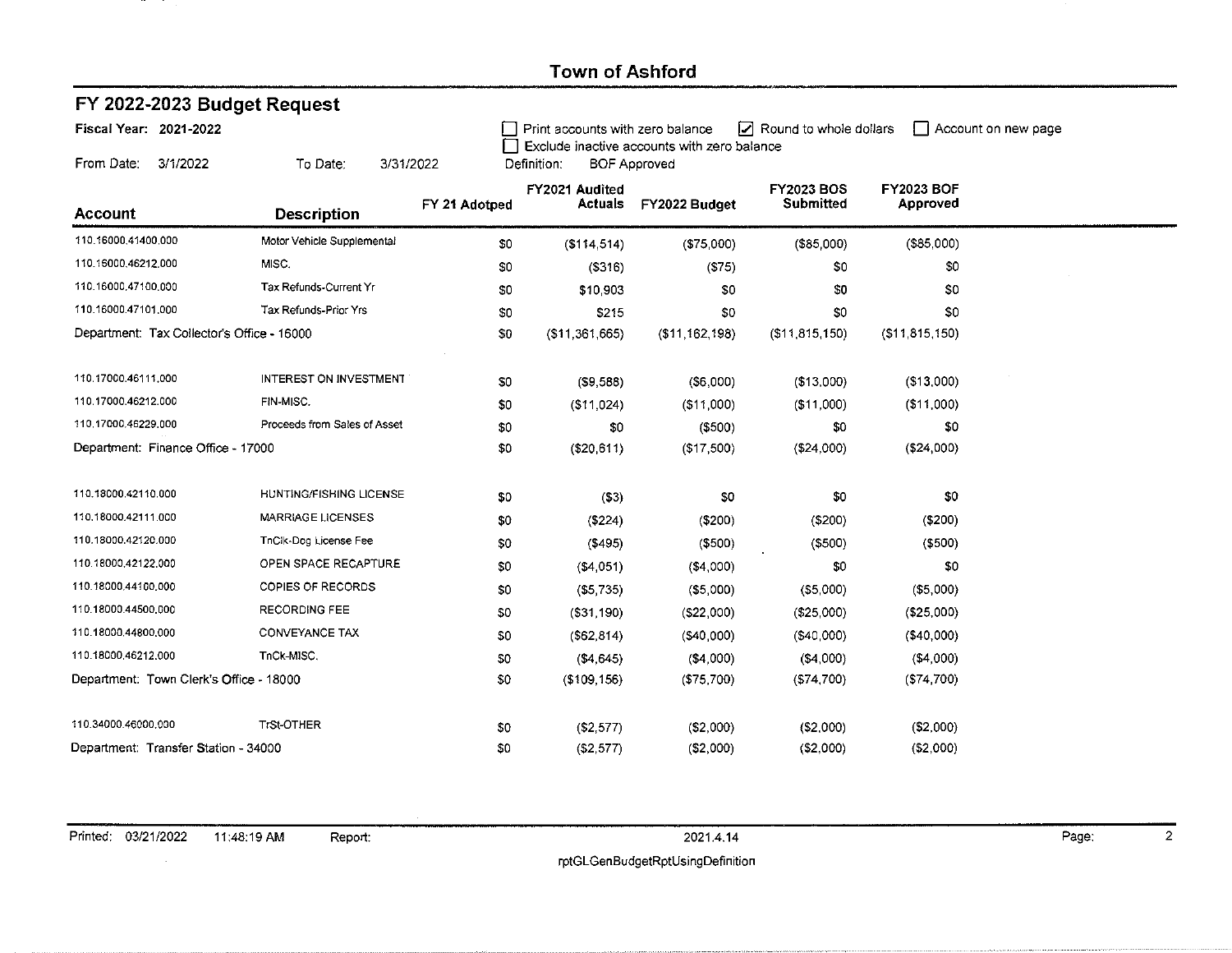| Fiscal Year: 2021-2022<br>From Date:<br>3/1/2022   | 3/31/2022<br>To Date:   |                | Round to whole dollars<br>Account on new page<br>Print accounts with zero balance<br>Exclude inactive accounts with zero balance<br><b>BOF Approved</b><br>Definition: |                  |                                |                               |  |  |  |  |
|----------------------------------------------------|-------------------------|----------------|------------------------------------------------------------------------------------------------------------------------------------------------------------------------|------------------|--------------------------------|-------------------------------|--|--|--|--|
| Account                                            | <b>Description</b>      | FY 21 Adotped  | FY2021 Audited<br>Actuals                                                                                                                                              | FY2022 Budget    | <b>FY2023 BOS</b><br>Submitted | <b>FY2023 BOF</b><br>Approved |  |  |  |  |
| 110,51000.42213.000                                | ZONING PERMITS          | \$0            | ( \$3, 742)                                                                                                                                                            | (\$2,000)        | ( \$4,000)                     | ( \$4,000)                    |  |  |  |  |
| 110,51000.42311,000                                | P&Z-REIMBURSEMENT FOR   | \$0            | \$0                                                                                                                                                                    | $($ \$500)       | (5500)                         | (5500)                        |  |  |  |  |
| 110.51000.46212.000                                | P&Z-Miscellaneous       | S <sub>0</sub> | ( \$160)                                                                                                                                                               | ( \$100)         | \$0                            | \$0                           |  |  |  |  |
| Department: Planning & Zoning - 51000              |                         | \$0            | (53,902)                                                                                                                                                               | ( \$2,600)       | ( \$4,500)                     | (\$4,500)                     |  |  |  |  |
| 110.53000.42310.000                                | <b>Wetlands Permits</b> | \$0            | $($ \$894 $)$                                                                                                                                                          | (\$750)          | ( \$1,000)                     | (51,000)                      |  |  |  |  |
| Department: Inland Wetlands & Watercourses - 53000 |                         | \$0            | $($ \$894 $)$                                                                                                                                                          | $($ \$750)       | (\$1,000)                      | ( \$1,000)                    |  |  |  |  |
| 110.54000.42210.000                                | <b>BUILDING PERMITS</b> | \$0            | $($ \$61,216)                                                                                                                                                          | $($ \$60,000 $)$ | $($ \$61,000 $)$               | $($ \$61,000 $)$              |  |  |  |  |
| Department: Building Department - 54000            |                         | \$0            | (S61, 216)                                                                                                                                                             | $($ \$60,000)    | $($ \$61,000)                  | $($ \$61,000 $)$              |  |  |  |  |
| 110.60000.43110.000                                | EDUCATION ASSISTANCE (I | \$0            | (53, 476, 901)                                                                                                                                                         | ( \$3,459,062)   | $($ \$3.459,062 $)$            | ( \$3,459,062)                |  |  |  |  |
| Department: Education - 60000                      |                         | \$0            | ( \$3,476,901)                                                                                                                                                         | ( \$3,459,062)   | $($ \$3,459,062 $)$            | (53, 459, 062)                |  |  |  |  |
| Fund: General Fund - 110                           |                         | \$0            | (\$15,294,438)                                                                                                                                                         | (\$15,036,869)   | (\$15,737,612)                 | (\$15,737,612)                |  |  |  |  |

مستشفين والمستنبذ

FY 2022-2023 Budget Request

 $\overline{\mathbf{3}}$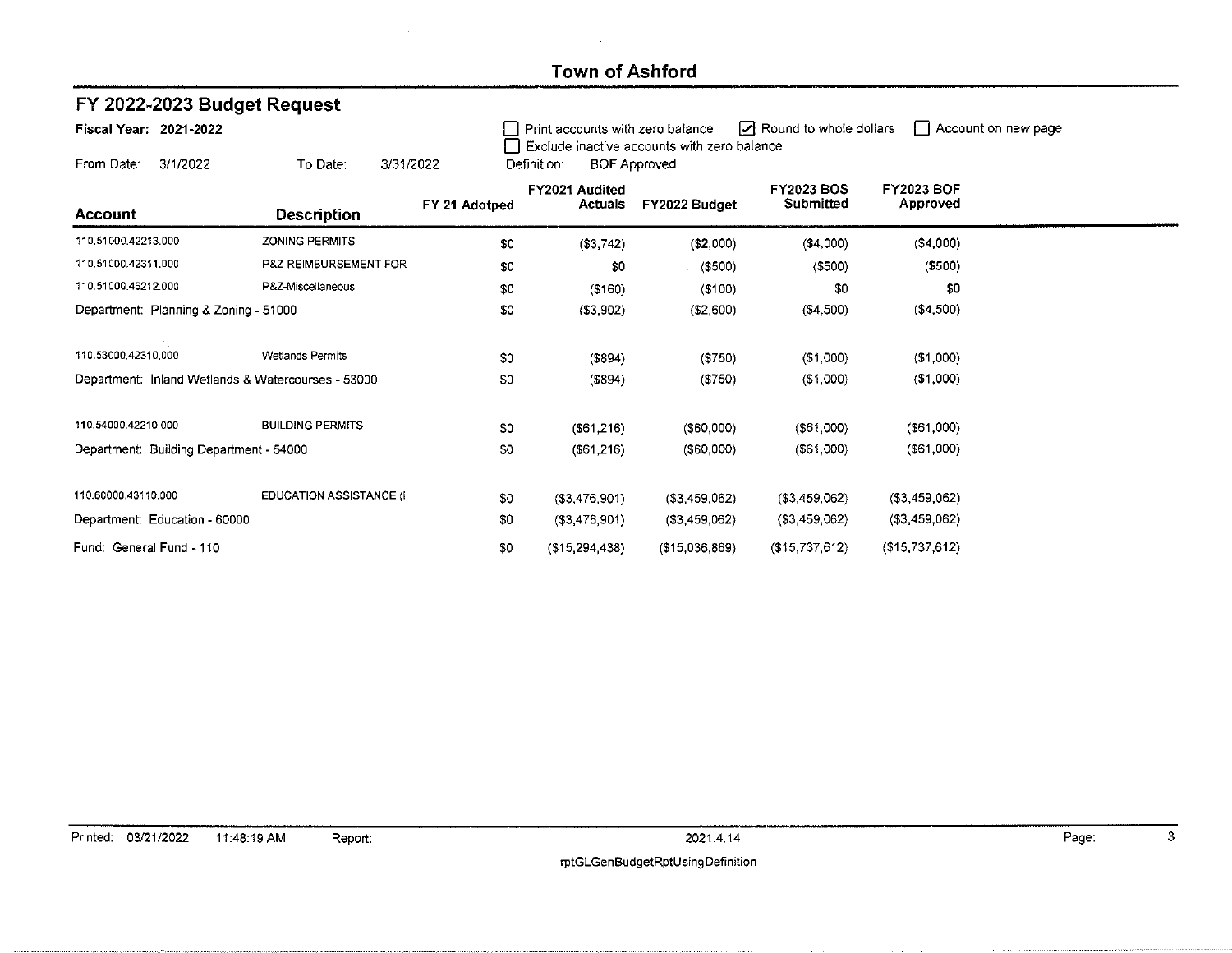## **TOWN OF ASHFORD**

# ANIMAL CONTROL FUND BUDGET **Fund 210**

2022-2023

Expenditures  $-2$  pages Revenues - 1 page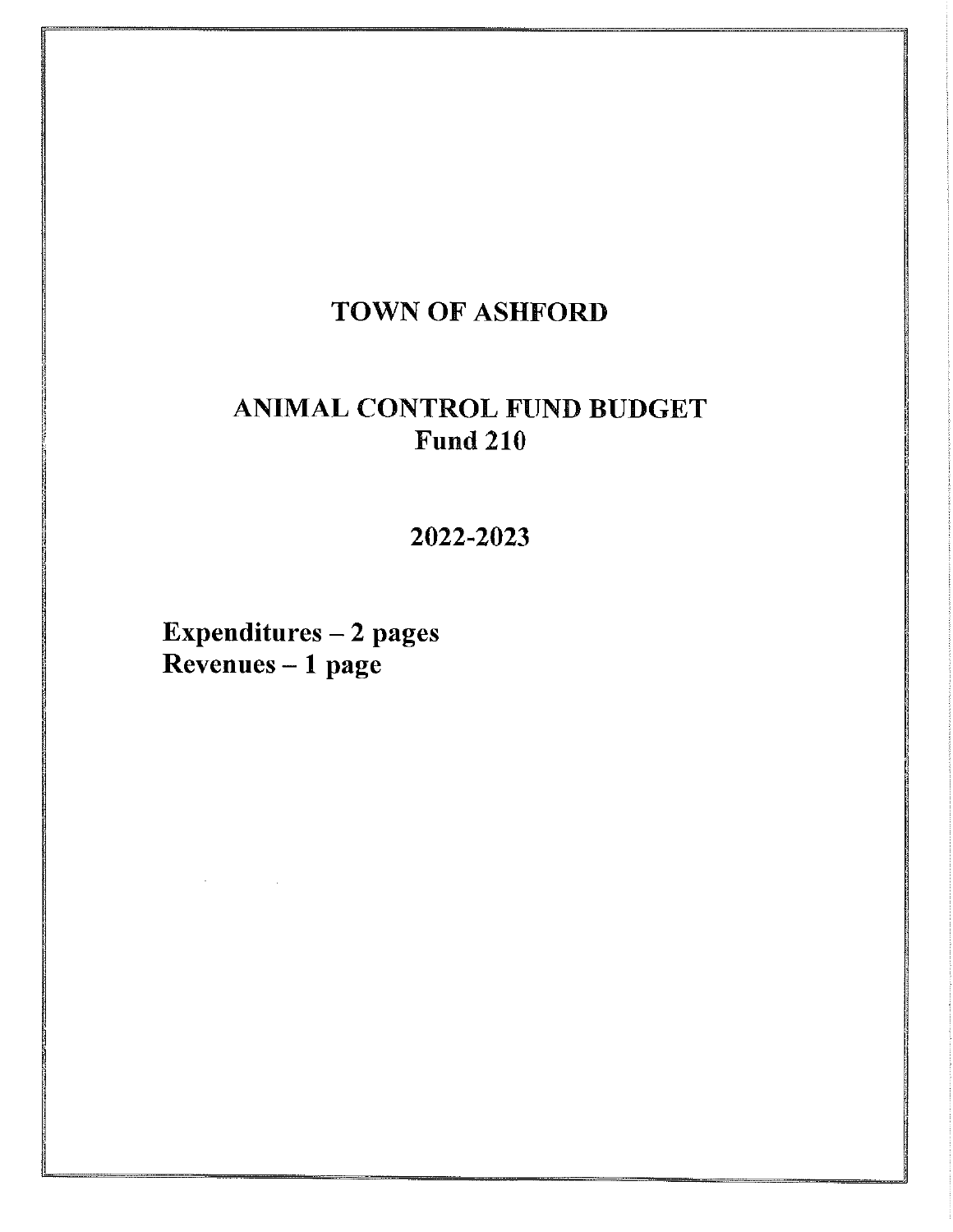| FY 2022-2023 Budget Request        |                               |               |                                  |                                                                    |                          |                     |  |
|------------------------------------|-------------------------------|---------------|----------------------------------|--------------------------------------------------------------------|--------------------------|---------------------|--|
| Fiscal Year: 2021-2022             |                               |               | Print accounts with zero balance |                                                                    | Z Round to whole dollars | Account on new page |  |
| From Date:<br>3/1/2022             | To Date:<br>3/31/2022         | Definition:   |                                  | Exclude inactive accounts with zero balance<br><b>BOF Approved</b> |                          |                     |  |
|                                    |                               |               | FY2021 Audited                   |                                                                    | <b>FY2023 BOS</b>        | <b>FY2023 BOF</b>   |  |
| <b>Account</b>                     | <b>Description</b>            | FY 21 Adotped | <b>Actuals</b>                   | FY2022 Budget                                                      | Submitted                | Approved            |  |
|                                    |                               |               |                                  |                                                                    |                          |                     |  |
|                                    |                               |               |                                  |                                                                    |                          |                     |  |
| 210.21100.51511.000                | Animal Control Officer        | \$0           | \$12,601                         | \$12,601                                                           | \$12,948                 | \$12,948            |  |
| 210,21100,51512.000                | ASST ANIMAL CONTROL OF        | \$0           | \$11,391                         | \$6,000                                                            | \$6,165                  | \$6,165             |  |
| 210.21100.54110.000                | AC-ELECTRICITY                | \$0           | \$821                            | \$900                                                              | \$900                    | \$900               |  |
| 210.21100.54208.000                | <b>AC-BUILDING MAINTENANC</b> | \$0           | \$0                              | \$100                                                              | \$100                    | \$100               |  |
| 210.21100.54213.000                | AC-CLEANING/SANITIZING        | \$0           | \$100                            | \$100                                                              | \$100                    | \$100               |  |
| 210.21100.54224,000                | <b>AC-Vehicle Repairs</b>     | \$0           | \$127                            | \$100                                                              | \$100                    | \$100               |  |
| 210.21100.55410.000                | AC-CONFERENCE/DUES/SC         | \$0           | \$0                              | \$100                                                              | \$100                    | \$100               |  |
| 210.21100.55411.000                | <b>AC-MILEAGE</b>             | \$0           | \$42                             | \$0                                                                | \$0                      | \$0                 |  |
| 210.21100.55512.000                | AC-ADVERTISING                | \$0           | \$66                             | \$50                                                               | \$50                     | \$50                |  |
| 210.21100.55514.000                | AC-Postage                    | \$0           | \$96                             | \$225                                                              | \$225                    | \$225               |  |
| 210.21100.55521.000                | <b>AC-TELEPHONE</b>           | \$0           | \$609                            | \$350                                                              | \$350                    | \$350               |  |
| 210.21100.55527.000                | AC-CONTRACTED SVC-SEP         | \$0           | \$0                              | \$100                                                              | \$100                    | \$100               |  |
| 210.21100.55531.000                | <b>VET EXPENSE</b>            | \$0           | \$2,700                          | \$2,000                                                            | \$2,000                  | \$2,000             |  |
| 210.21100.56313.000                | AC-PROPANE                    | \$0           | \$935                            | \$1,000                                                            | \$1,000                  | \$1,000             |  |
| 210.21100.56411.000                | AC-Gasoline                   | \$0           | \$0                              | \$100                                                              | \$100                    | \$100               |  |
| 210.21100.56510.000                | FEED                          | \$0           | \$40                             | \$200                                                              | \$200                    | \$200               |  |
| 210.21100.56815.000                | AC-Program Expense            | \$0           | \$79                             | \$475                                                              | \$475                    | \$475               |  |
| 210.21100.56817.000                | <b>AC-OFFICE SUPPLIES</b>     | \$0           | \$126                            | \$100                                                              | \$100                    | \$100               |  |
| 210.21100.56818.000                | FEES TO STATE OF CONN.        | \$0           | \$2,788                          | \$3,100                                                            | \$3,100                  | \$3,100             |  |
| Department: Animal Control - 21100 |                               | \$0           | \$32,523                         | \$27,601                                                           | \$28,113                 | \$28,113            |  |
|                                    |                               |               |                                  |                                                                    |                          |                     |  |
| 210.71000.52110,000                | AC-FICA                       | \$0           | \$1,492                          | \$1,153                                                            | \$1,185                  | \$1,185             |  |
| 210.71000.52111.000                | AC-WORKERS COMPENSAT          | \$0           | \$285                            | \$411                                                              | \$411                    | \$411               |  |

Printed: 03/21/2022 11:33:32 AM Report: 2021.4.14

Page:

 $\overline{17}$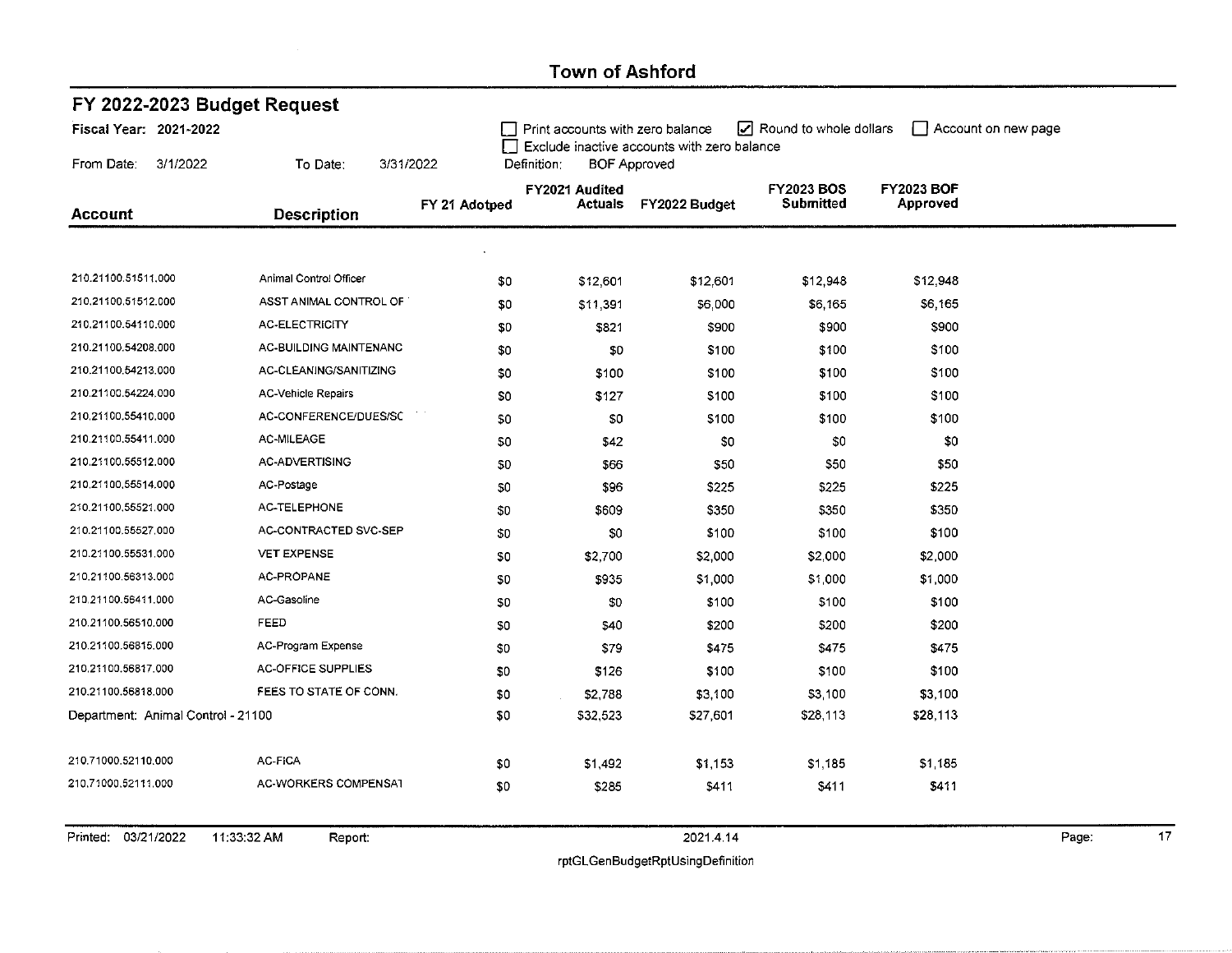|                            | FY 2022-2023 Budget Request           |                    |               |                |                     |                                             |                        |                   |                     |  |
|----------------------------|---------------------------------------|--------------------|---------------|----------------|---------------------|---------------------------------------------|------------------------|-------------------|---------------------|--|
| Fiscal Year: 2021-2022     |                                       |                    |               |                |                     | Print accounts with zero balance            | Round to whole dollars |                   | Account on new page |  |
|                            |                                       |                    |               |                |                     | Exclude inactive accounts with zero balance |                        |                   |                     |  |
| From Date:                 | 3/1/2022                              | To Date:           | 3/31/2022     | Definition:    |                     | <b>BOF Approved</b>                         |                        |                   |                     |  |
|                            |                                       |                    |               | FY2021 Audited |                     |                                             | <b>FY2023 BOS</b>      | <b>FY2023 BOF</b> |                     |  |
| Account                    |                                       | <b>Description</b> | FY 21 Adotped |                | Actuals             | FY2022 Budget                               | Submitted              | Approved          |                     |  |
| 210.71000.52113.000        |                                       | AC-MEDICARE        |               | \$0            | \$349               | \$270                                       | \$10                   | \$10              |                     |  |
|                            | Department: Employee Benefits - 71000 |                    |               | \$0            | S <sub>2</sub> .125 | \$1,834                                     | \$1,606                | \$1,606           |                     |  |
| Fund: Animal Control - 210 |                                       |                    |               | \$0            | \$34,648            | \$29,435                                    | \$29,719               | \$29,719          |                     |  |

 $\mathcal{L}^{\text{max}}_{\text{max}}$ 

 $\omega_{\rm{tot}}$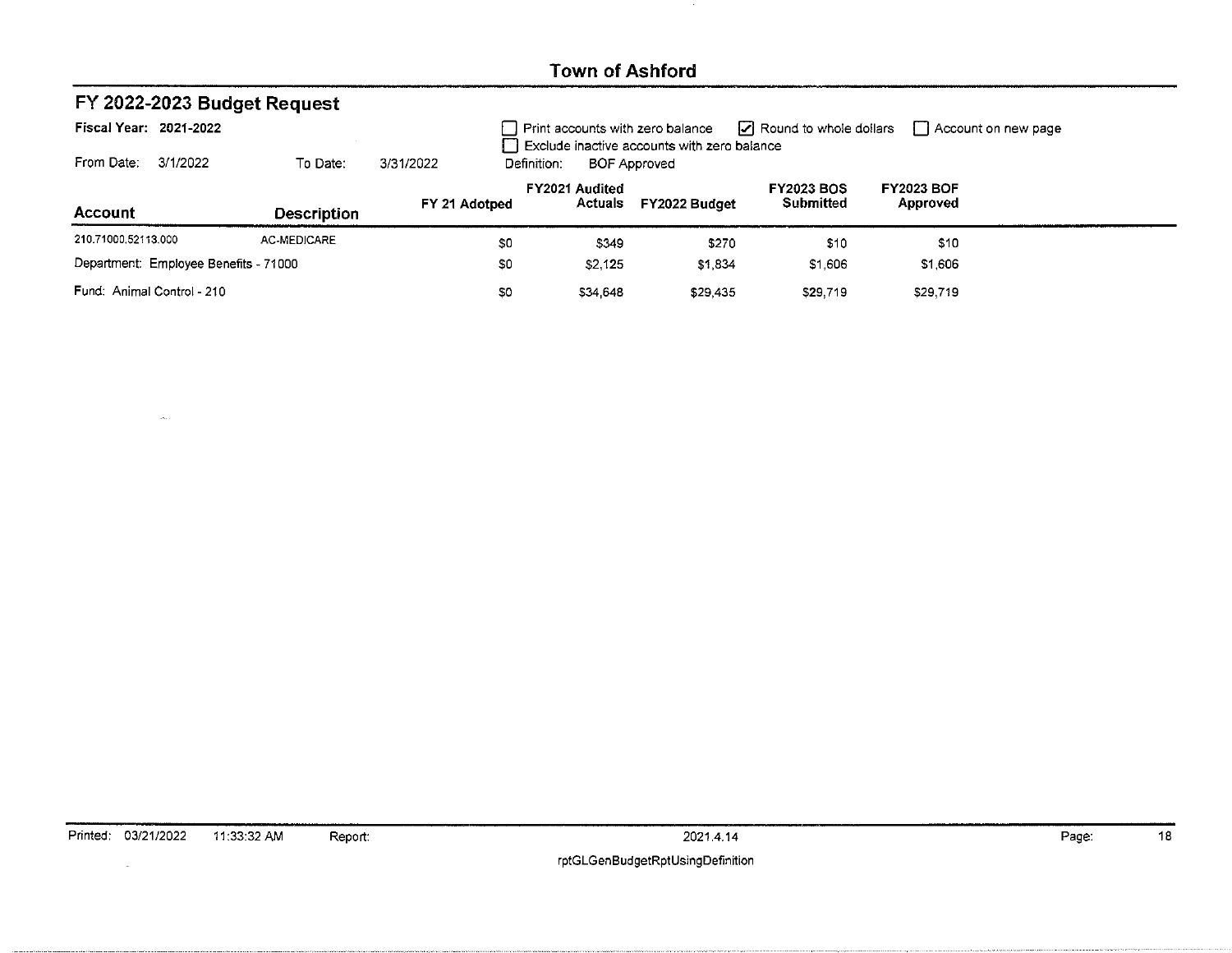| FY 2022-2023 Budget Request          |                               |               |                                                                                                                                                        |                           |               |                                |                               |  |  |  |  |
|--------------------------------------|-------------------------------|---------------|--------------------------------------------------------------------------------------------------------------------------------------------------------|---------------------------|---------------|--------------------------------|-------------------------------|--|--|--|--|
| Fiscal Year: 2021-2022               |                               |               | $\boxed{\phantom{1}}$ Round to whole dollars<br>Account on new page<br>Print accounts with zero balance<br>Exclude inactive accounts with zero balance |                           |               |                                |                               |  |  |  |  |
| 3/1/2022<br>From Date:               | 3/31/2022                     | Definition:   | <b>BOF Approved</b>                                                                                                                                    |                           |               |                                |                               |  |  |  |  |
| Account                              | <b>Description</b>            | FY 21 Adotped |                                                                                                                                                        | FY2021 Audited<br>Actuals | FY2022 Budget | <b>FY2023 BOS</b><br>Submitted | <b>FY2023 BOF</b><br>Approved |  |  |  |  |
|                                      |                               |               |                                                                                                                                                        |                           |               |                                |                               |  |  |  |  |
| 210.13000.48120.000                  | AC Use of Fund Balance        |               | \$0                                                                                                                                                    | ( \$4,018)                | ( \$9,475)    | \$0                            | \$0                           |  |  |  |  |
| Department: Board of Finance - 13000 |                               |               | \$0                                                                                                                                                    | ( \$4,018)                | $($ \$9,475)  | \$0                            | \$0                           |  |  |  |  |
| 210.21100.42125.000                  | <b>FEES &amp; REDEMPTIONS</b> |               | \$0                                                                                                                                                    | $($ \$5 $)$               | $($ \$100 $)$ | ( \$100)                       | $($ \$100)                    |  |  |  |  |
| 210.21100.44210.000                  | <b>AC-Donations Received</b>  |               | \$0                                                                                                                                                    | (510)                     | \$0           | \$0                            | \$0                           |  |  |  |  |
| 210.21100.46215.000                  | DOG FEE TO STATE              |               | \$0                                                                                                                                                    | ( \$4,426)                | $($ \$5,000)  | $($ \$5,000)                   | ( \$5,000)                    |  |  |  |  |
| 210.21100.47110.000                  | Dog-from General Fund         |               | \$0                                                                                                                                                    | ( \$14, 860)              | ( \$14, 860)  | ( \$24, 619)                   | ( \$24, 619)                  |  |  |  |  |
| Department: Animal Control - 21100   |                               |               | \$0                                                                                                                                                    | ( \$19,301)               | ( \$19,960)   | ( \$29,719)                    | $($ \$29,719 $)$              |  |  |  |  |
| Fund: Animal Control - 210           |                               |               | \$0                                                                                                                                                    | ( \$23, 319)              | (29, 435)     | ( \$29,719)                    | ( \$29,719)                   |  |  |  |  |

 $6$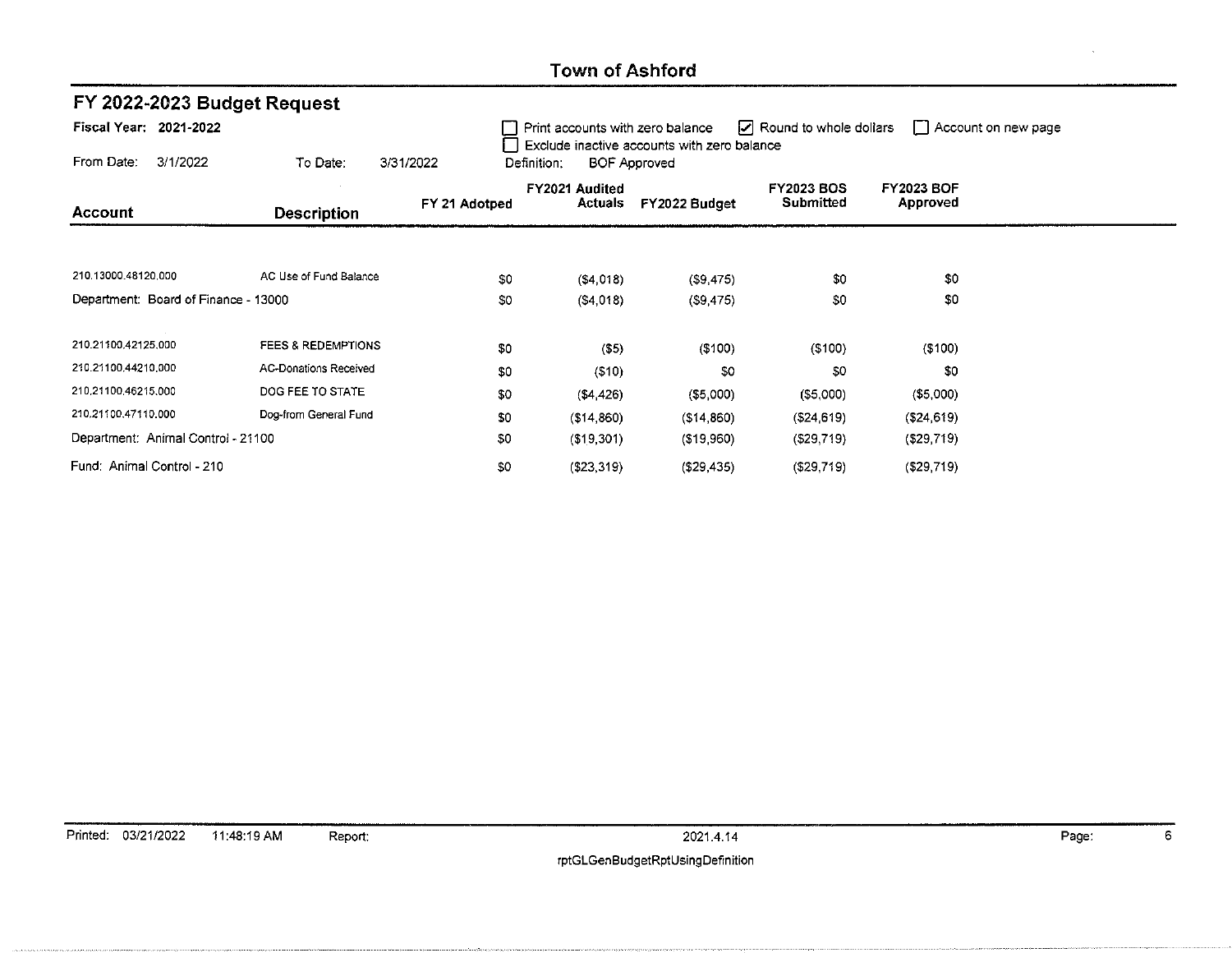# **TOWN OF ASHFORD**

# **RECREATION FUND BUDGET Fund 220**

2022-2023

Expenditures - 2 pages Revenues - 1 page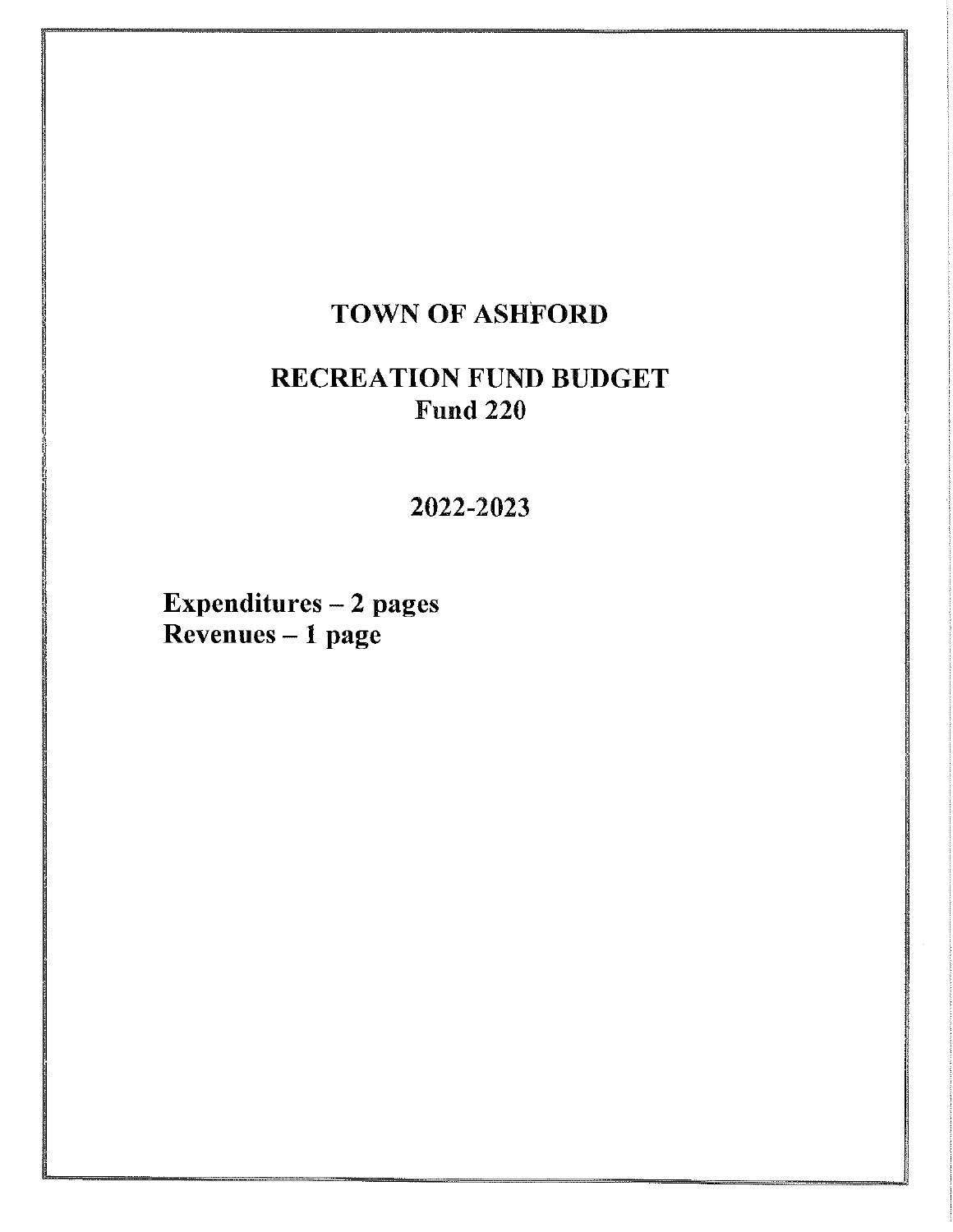| FY 2022-2023 Budget Request      |                           |               |                                    |                                             |                         |                               |                     |
|----------------------------------|---------------------------|---------------|------------------------------------|---------------------------------------------|-------------------------|-------------------------------|---------------------|
| Fiscal Year: 2021-2022           |                           |               | Print accounts with zero balance   |                                             | Round to whole dollars  |                               | Account on new page |
| From Date:<br>3/1/2022           | To Date:<br>3/31/2022     |               | Definition:<br><b>BOF Approved</b> | Exclude inactive accounts with zero balance |                         |                               |                     |
| <b>Account</b>                   | <b>Description</b>        | FY 21 Adotped | FY2021 Audited<br><b>Actuals</b>   | FY2022 Budget                               | FY2023 BOS<br>Submitted | <b>FY2023 BOF</b><br>Approved |                     |
|                                  |                           |               |                                    |                                             |                         |                               |                     |
| 220.43100.53400.000              | OTHER PROF. & TECH. SER   | \$0           | \$1,225                            | \$6,000                                     | \$6,000                 | \$6,000                       |                     |
| 220.43100.56815.000              | PROGRAM EXPENSE           | \$0           | \$4,528                            | \$22,000                                    | \$22,000                | \$22,000                      |                     |
| 220.43100.56815,019              | APRC-COVID expenses       | \$0           | \$660                              | \$0                                         | \$0                     | \$0                           |                     |
| 220.43100.56819.000              | Rec-Grant Funded Programs | \$0           | \$600                              | \$0                                         | \$0                     | \$0                           |                     |
| Department: Undesignated - 43100 |                           | \$0           | \$7,013                            | \$28,000                                    | \$28,000                | \$28,000                      |                     |
|                                  |                           |               |                                    |                                             |                         |                               |                     |
| 220.43300.51330.000              | <b>REC DIRECTOR WAGES</b> | \$0           | \$43,007                           | \$42,905                                    | \$51,727                | \$51,727                      |                     |
| 220.43300.52311.000              | <b>MEMBERSHIP FEES</b>    | \$0           | \$160                              | \$400                                       | \$400                   | \$400                         |                     |
| 220.43300.55411.000              | MILEAGE REIMBURSEMENT     | \$0           | \$0                                | \$700                                       | \$500                   | \$500                         |                     |
| 220,43300,55512.000              | <b>ADVERTISING</b>        | \$0           | \$0                                | \$200                                       | \$200                   | \$200                         |                     |
| 220.43300.55514.000              | POSTAGE                   | \$0           | \$34                               | \$100                                       | \$100                   | \$100                         |                     |
| 220.43300.56816.000              | <b>COPIER SUPPLIES</b>    | \$0           | \$0                                | \$100                                       | \$100                   | \$100                         |                     |
| 220.43300.56817.000              | OFFICE SUPPLIES           | \$0           | \$268                              | \$500                                       | \$500                   | \$500                         |                     |
| 220.43300,57505,000              | Rec Non Capital Equipment | \$0           | \$0                                | \$500                                       | \$500                   | \$500                         |                     |
| Department: Undesignated - 43300 |                           | \$0           | \$43,470                           | \$45,405                                    | \$54,027                | \$54,027                      |                     |
|                                  |                           |               |                                    |                                             |                         |                               |                     |
| 220.43400.54110.000              | ELECTRICITY INTERIOR      | \$0           | \$609                              | \$650                                       | \$650                   | \$650                         |                     |
| 220,43400,54218,000              | MAINT, OF TOWN PROPERT    | \$0           | \$28                               | \$2,250                                     | \$2,250                 | \$2,250                       |                     |
| 220.43400.54300.000              | <b>RENTALS</b>            | \$0           | \$1,411                            | \$1,200                                     | \$1,500                 | \$1,500                       |                     |
| 220.43400.54410.000              | <b>MOWING</b>             | \$0           | \$5,948                            | \$5,400                                     | \$6,000                 | \$6,000                       |                     |
| 220.43400.55527.000              | CONTRACTED SERVICES       | \$0           | \$2,285                            | \$2,200                                     | \$2,200                 | \$2,200                       |                     |
| 220.43400.56815.000              | PROGRAM EXPENSE           | \$0           | \$170                              | \$750                                       | \$1,000                 | \$1,000                       |                     |
| Department: Undesignated - 43400 |                           | \$0           | \$10,451                           | \$12,450                                    | \$13,600                | \$13,600                      |                     |

Printed: 03/21/2022 11:33:32 AM

Report:

2021.4.14

 $\sim$ 

rptGLGenBudgetRptUsingDefinition

 $\overline{20}$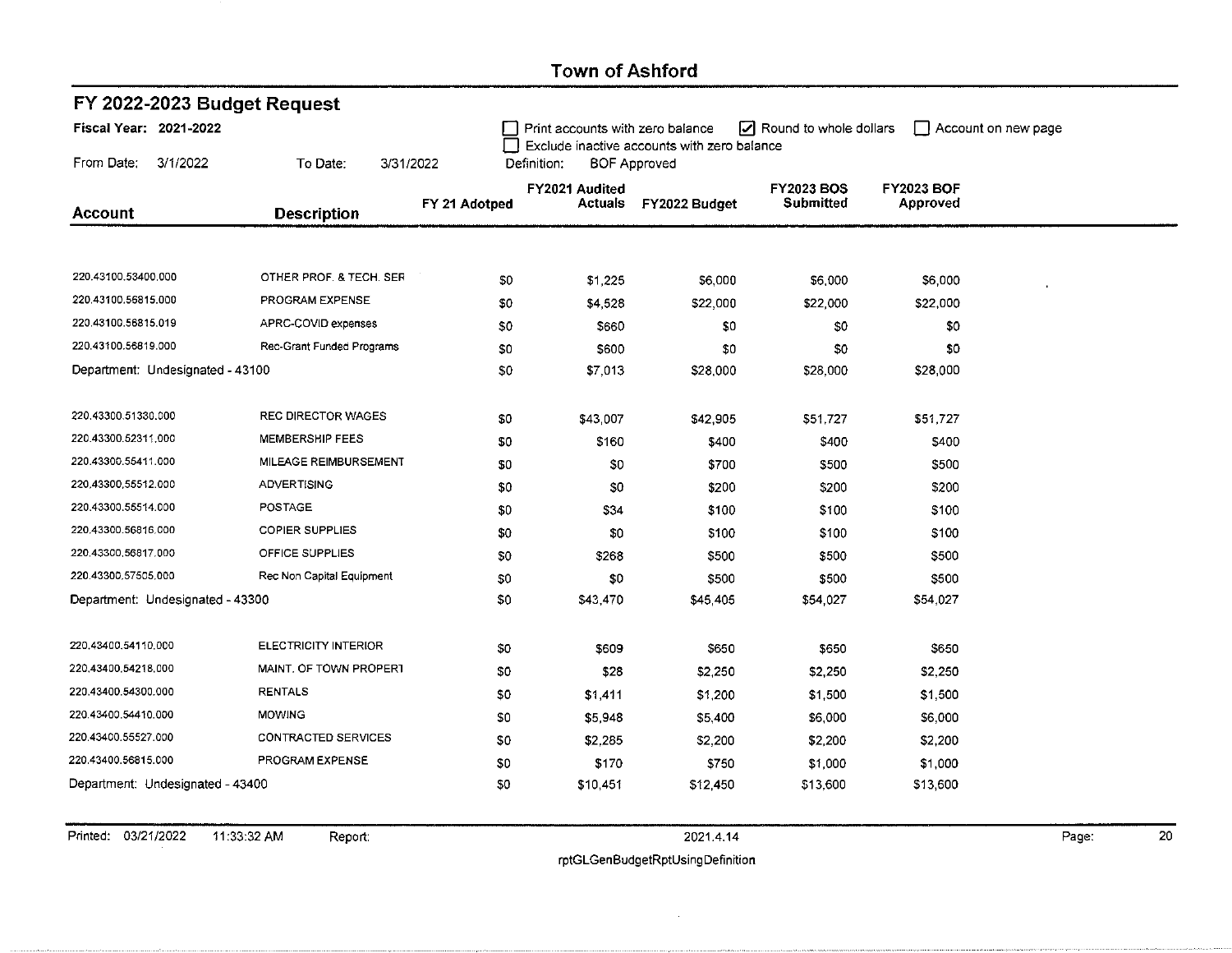| FY 2022-2023 Budget Request           |                              |               |                                  |                                                                    |                                |                               |                     |  |
|---------------------------------------|------------------------------|---------------|----------------------------------|--------------------------------------------------------------------|--------------------------------|-------------------------------|---------------------|--|
| Fiscal Year: 2021-2022                |                              |               |                                  | Print accounts with zero balance                                   | I Round to whole dollars       |                               | Account on new page |  |
| 3/1/2022<br>From Date:                | 3/31/2022<br>To Date:        | Definition:   |                                  | Exclude inactive accounts with zero balance<br><b>BOF Approved</b> |                                |                               |                     |  |
| Account                               | <b>Description</b>           | FY 21 Adotped | FY2021 Audited<br><b>Actuals</b> | FY2022 Budget                                                      | <b>FY2023 BOS</b><br>Submitted | <b>FY2023 BOF</b><br>Approved |                     |  |
| 220.71000.52110.000                   | REC DEPT FICA                | \$0           | \$2,205                          | \$2,182                                                            | \$2,698                        | \$2,698                       |                     |  |
| 220.71000.52111.000                   | <b>REC-WORKER'S COMPENS.</b> | \$0           | \$2,729                          | \$2,729                                                            | \$2,821                        | \$2,321                       |                     |  |
| 220.71000.52113.000                   | REC DEPT MEDICARE            | \$0           | \$516                            | \$510                                                              | \$660                          | \$660                         |                     |  |
| 220.71000.52114.000                   | Rec-Retirement Program       | \$0           | \$3,003                          | \$3,003                                                            | \$3,621                        | \$3,621                       |                     |  |
| 220,71000.52210.000                   | REC-HEALTH INSURANCE         | \$0           | \$24,238                         | \$26,417                                                           | \$26,388                       | \$26,388                      |                     |  |
| 220.71000.52211.000                   | REC-DENTAL INSURANCE         | \$0           | \$1,061                          | \$1,061                                                            | \$1,262                        | \$1,262                       |                     |  |
| 220.71000,52316.000                   | <b>REC-LIFE INSURANCE</b>    | \$0           | \$90                             | \$90                                                               | \$90                           | \$90                          |                     |  |
| Department: Employee Benefits - 71000 |                              | \$0           | \$33,842                         | \$35,992                                                           | \$37,539                       | \$37,539                      |                     |  |
| Fund: Recreation Commission - 220     |                              | \$0           | \$94,776                         | \$121,847                                                          | \$133,166                      | \$133,166                     |                     |  |

 $\sim 10^6$ 

 $\sim$ 

 $\overline{21}$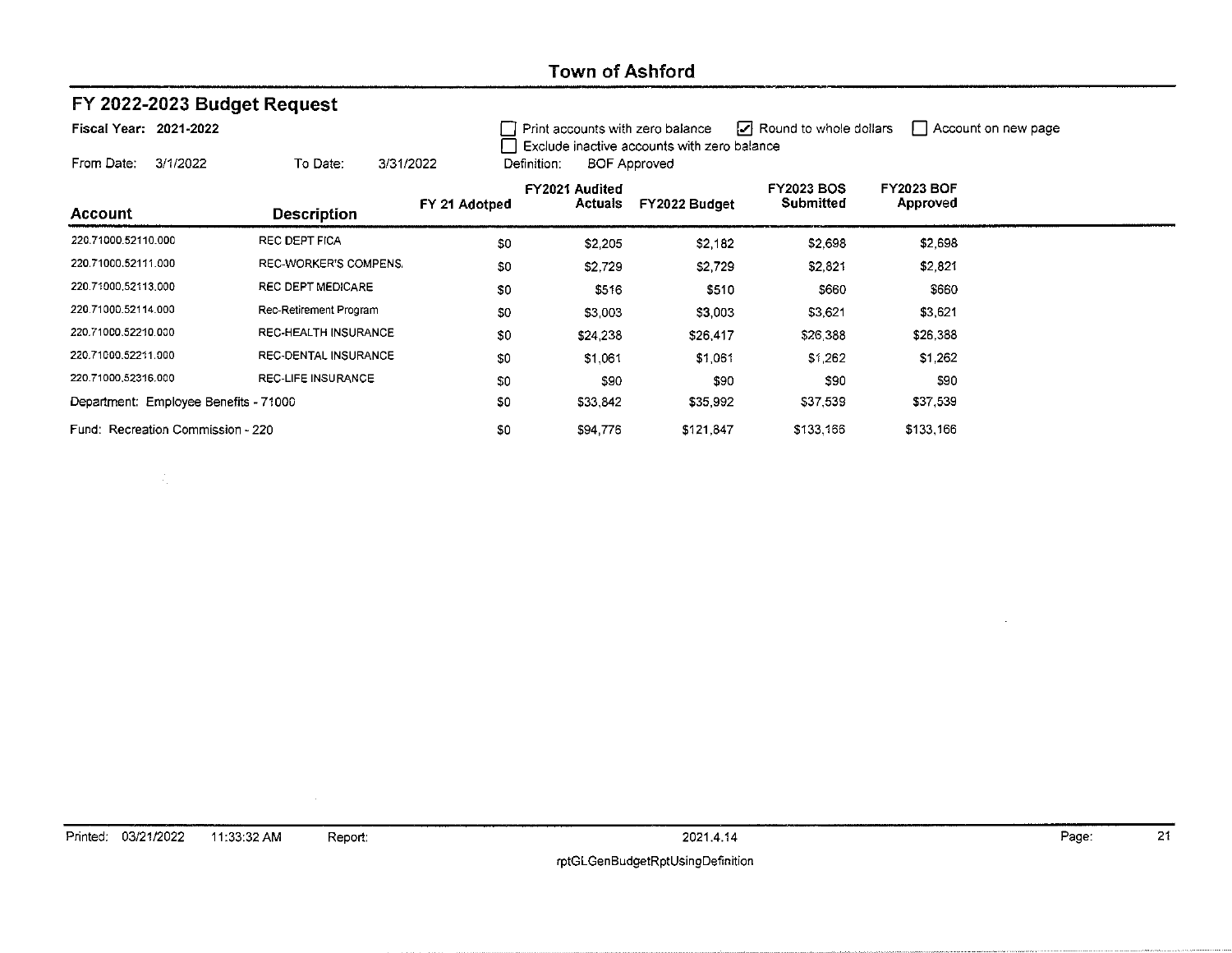| FY 2022-2023 Budget Request       |                              |               |                                  |                                                                    |                                         |                               |                     |
|-----------------------------------|------------------------------|---------------|----------------------------------|--------------------------------------------------------------------|-----------------------------------------|-------------------------------|---------------------|
| Fiscal Year: 2021-2022            |                              |               | Print accounts with zero balance |                                                                    | $\triangleright$ Round to whole dollars |                               | Account on new page |
| From Date:<br>3/1/2022            | To Date:                     | 3/31/2022     | Definition:                      | Exclude inactive accounts with zero balance<br><b>BOF Approved</b> |                                         |                               |                     |
| Account                           | <b>Description</b>           | FY 21 Adotped | FY2021 Audited<br>Actuals        | FY2022 Budget                                                      | <b>FY2023 BOS</b><br>Submitted          | <b>FY2023 BOF</b><br>Approved |                     |
|                                   |                              |               |                                  |                                                                    |                                         |                               |                     |
| 220,43000.44200.000               | <b>RECREATION COMMISSION</b> | \$0           | $($ \$5,007 $)$                  | (334, 649)                                                         | $($ \$30,000)                           | $($ \$30,000 $)$              |                     |
| 220.43000.47110.000               | APRC-from General Fund       | \$0           | (579,306)                        | (587, 198)                                                         | ( \$103, 166)                           | (\$103,166)                   |                     |
| Department: Undesignated - 43000  |                              | \$0           | (584, 313)                       | ( \$121.847)                                                       | (\$133,166)                             | (\$133,166)                   |                     |
| Fund: Recreation Commission - 220 |                              | \$0           | (584, 313)                       | (\$121,847)                                                        | ( \$133, 166)                           | (\$133,166)                   |                     |

 $\mathcal{L}_{\mathcal{A}}$ 

 $\mathcal{L}^{\pm}$ 

 $\sim$ 

 $\sim$ 

 $\bar{\mathbf{r}}$ 

 $\mathcal{L}^{\text{max}}_{\text{max}}$  and  $\mathcal{L}^{\text{max}}_{\text{max}}$ 

 $10$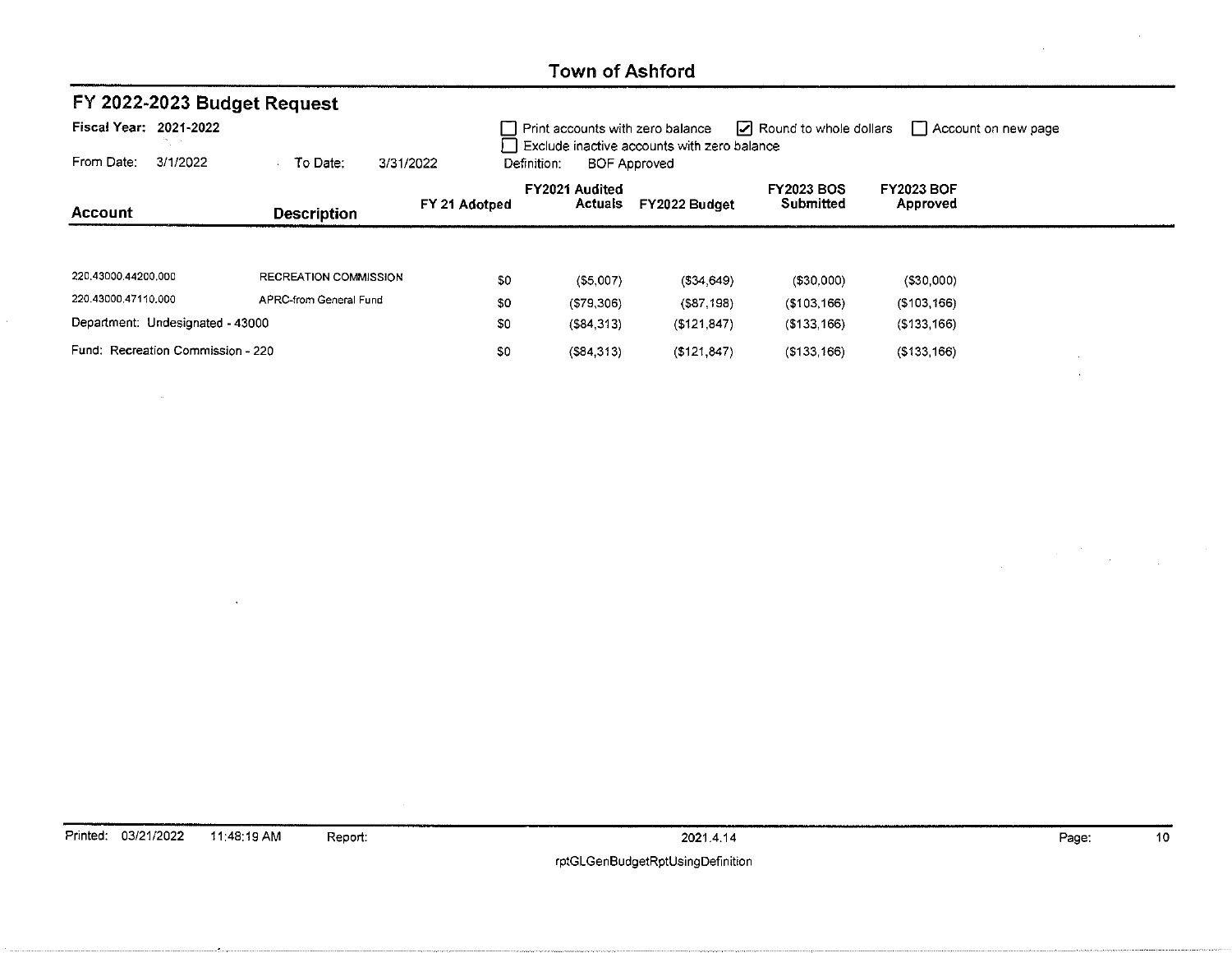# **TOWN OF ASHFORD**

# YOUTH AND SOCIAL SERVICES **Fund 225**

2022-2023

Expenditures  $-1$  page Revenues - 1 page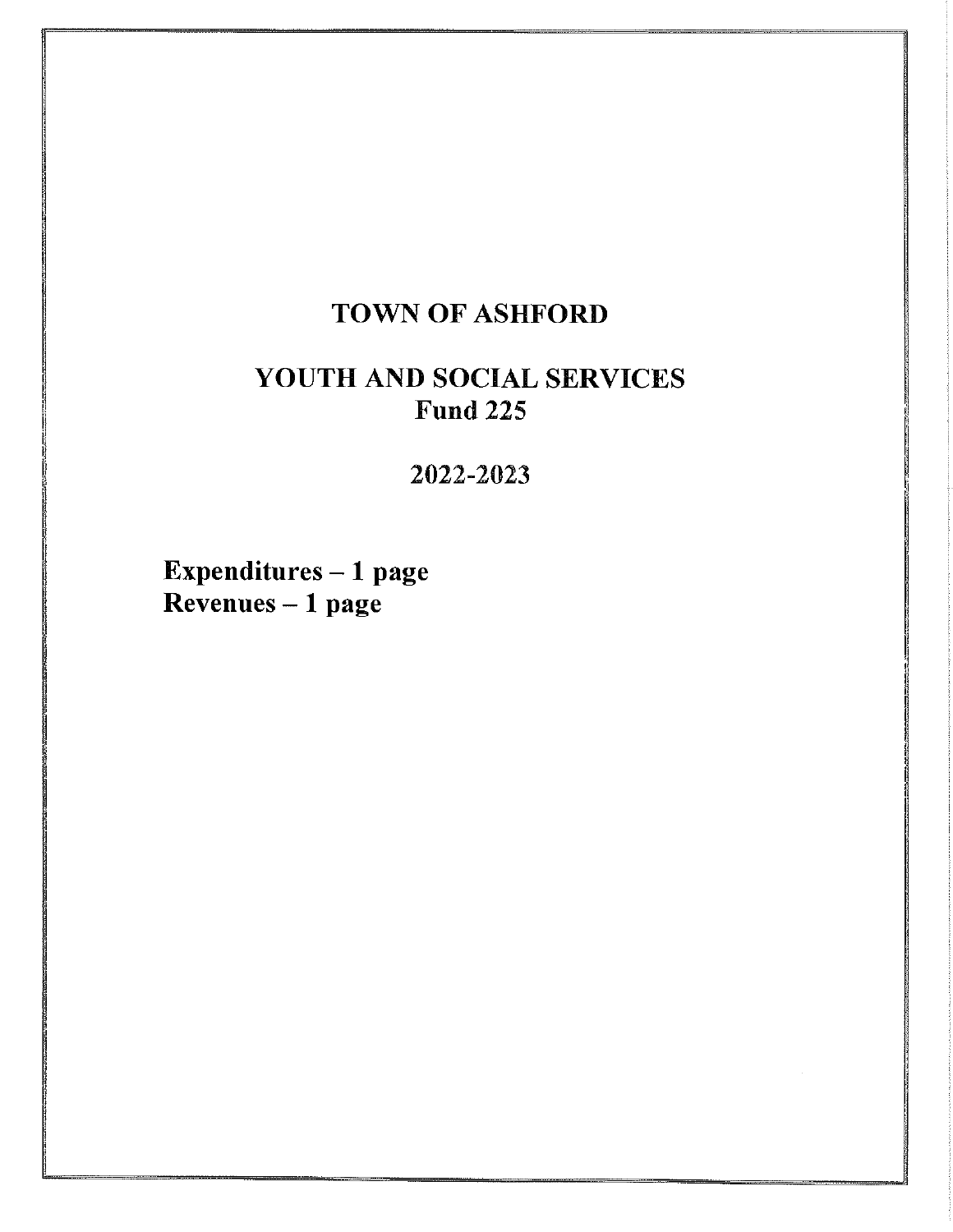| FY 2022-2023 Budget Request            |                           |               |                                  |                                                                    |                                |                               |                     |
|----------------------------------------|---------------------------|---------------|----------------------------------|--------------------------------------------------------------------|--------------------------------|-------------------------------|---------------------|
| Fiscal Year: 2021-2022                 |                           |               | Print accounts with zero balance |                                                                    | Round to whole dollars         |                               | Account on new page |
| 3/1/2022<br>From Date:                 | To Date:                  | 3/31/2022     | Definition:                      | Exclude inactive accounts with zero balance<br><b>BOF Approved</b> |                                |                               |                     |
| <b>Account</b>                         | <b>Description</b>        | FY 21 Adotped | FY2021 Audited<br><b>Actuals</b> | FY2022 Budget                                                      | <b>FY2023 BOS</b><br>Submitted | <b>FY2023 BOF</b><br>Approved |                     |
|                                        |                           |               |                                  |                                                                    |                                |                               |                     |
| 225.48000.51330.000                    | Yth/SS Director           | \$0           | \$51,024                         | \$50,424                                                           | \$51,811                       | \$51,811                      |                     |
| 225.48000.55411.000                    | Yth/SS-Mileage            | \$0           | \$0                              | \$300                                                              | \$300                          | \$300                         |                     |
| 225.48000.56815.000                    | YthSvcs-Program Expense   | \$0           | \$16,532                         | \$7,000                                                            | \$7,000                        | \$7,000                       |                     |
| 225.48000,56815,001                    | Yth/SS-Rent Assistance    | \$0           | \$2,250                          | \$1,000                                                            | \$1,000                        | \$1,000                       |                     |
| 225.48000.56822.000                    | Yth/SS-NECASA             | \$0           | \$0                              | \$2,265                                                            | \$2,265                        | \$2,265                       |                     |
| Department: Undesignated - 48000       |                           | \$0           | \$69,806                         | \$60,989                                                           | \$62,376                       | \$62,376                      |                     |
| 225.71000.52110.000                    | AYSB FICA EXPENSE         | \$0           | \$3,219                          | \$3,201                                                            | \$3,287                        | \$3,287                       |                     |
| 225.71000.52111.000                    | SS Workers Compensation   | \$0           | \$1,151                          | \$1,151                                                            | \$1,151                        | \$1,151                       |                     |
| 225.71000.52113.000                    | AYSB MEDICARE EXPENSE     | \$0           | \$777                            | \$749                                                              | \$769                          | \$769                         |                     |
| 225.71000.52114.000                    | Yth/SS-Retirement Program | \$0           | \$3,530                          | \$3,530                                                            | \$3,627                        | \$3,627                       |                     |
| 225.71000.52210.000                    | Yth/SS Health Insurance   | \$0           | \$1,200                          | \$1,200                                                            | \$1,200                        | \$1,200                       |                     |
| 225.71000.52316.000                    | Yth/SS-Life Insurance     | \$0           | \$90                             | \$95                                                               | \$90                           | \$90                          |                     |
| Department: Employee Benefits - 71000  |                           | \$0           | \$9,966                          | \$9,925                                                            | \$10,123                       | \$10,123                      |                     |
| Fund: Youth/Social Services Fund - 225 |                           | \$0           | \$79,772                         | \$70,914                                                           | \$72,499                       | \$72,499                      |                     |

 $\sim 10^7$ 

 $\sim$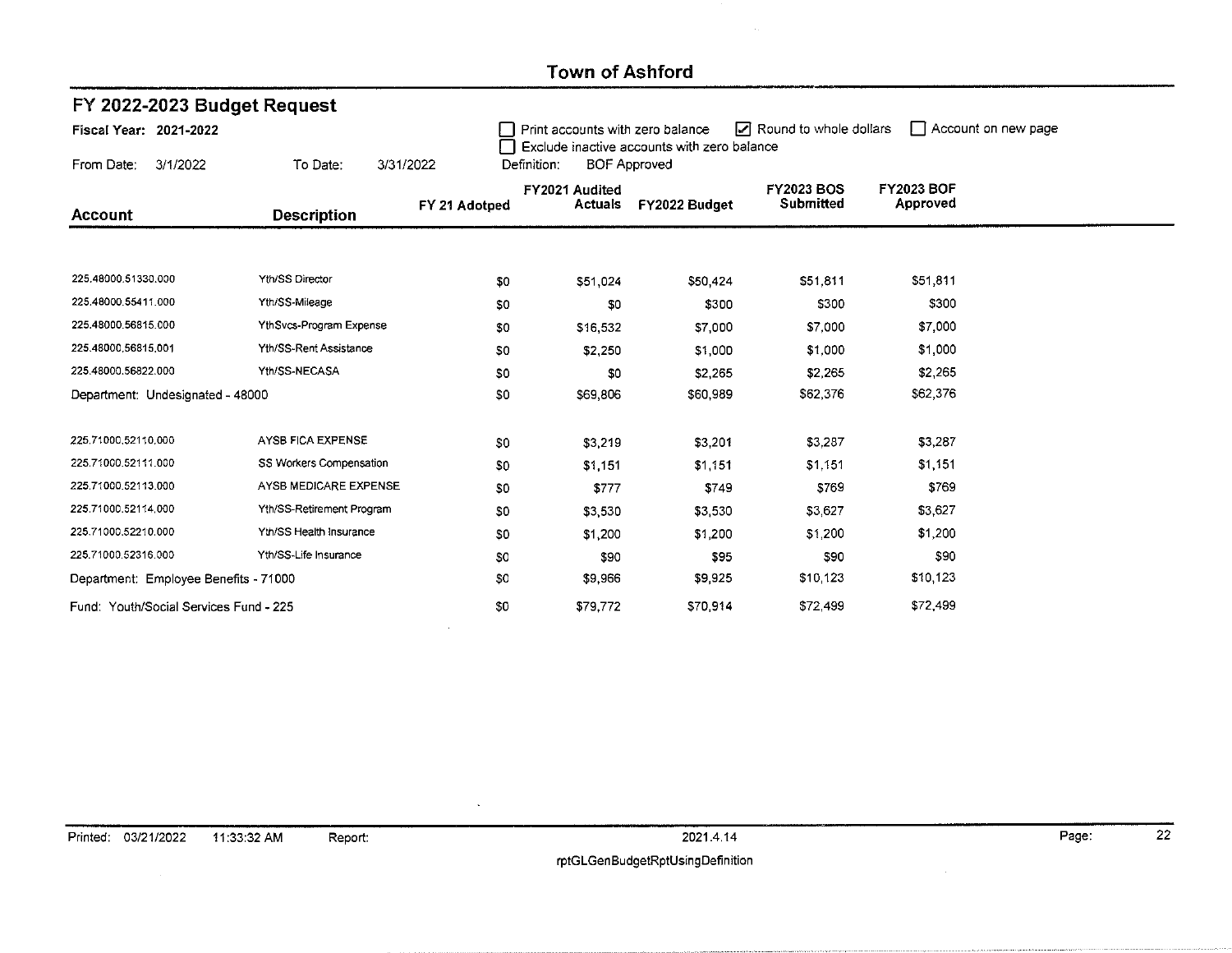| FY 2022-2023 Budget Request            |                             |                          |                                                                                                                                    |               |                                |                               |  |  |  |
|----------------------------------------|-----------------------------|--------------------------|------------------------------------------------------------------------------------------------------------------------------------|---------------|--------------------------------|-------------------------------|--|--|--|
| Fiscal Year: 2021-2022                 |                             |                          | Round to whole dollars<br>  Account on new page<br>Print accounts with zero balance<br>Exclude inactive accounts with zero balance |               |                                |                               |  |  |  |
| 3/1/2022<br>From Date:                 | To Date:                    | 3/31/2022<br>Definition: | <b>BOF Approved</b>                                                                                                                |               |                                |                               |  |  |  |
| Account                                | <b>Description</b>          | FY 21 Adotped            | FY2021 Audited<br><b>Actuals</b>                                                                                                   | FY2022 Budget | <b>FY2023 BOS</b><br>Submitted | <b>FY2023 BOF</b><br>Approved |  |  |  |
|                                        |                             |                          |                                                                                                                                    |               |                                |                               |  |  |  |
| 225.13000.48120.000                    | Yth/SS Use of Fund Balance  | \$0                      | \$1                                                                                                                                | \$0           | \$0                            | \$0                           |  |  |  |
| Department: Board of Finance - 13000   |                             | \$0                      | \$1                                                                                                                                | \$0           | \$0                            | \$0                           |  |  |  |
|                                        |                             |                          |                                                                                                                                    |               |                                |                               |  |  |  |
| 225,48000.43206.000                    | Yth/SS-State Matching Grant | \$0                      | ( \$19, 857)                                                                                                                       | (\$14,189)    | (514, 189)                     | ( \$14, 189)                  |  |  |  |
| 225.48000.43207.000                    | Yth/SS-Other Grants         | \$0                      | \$0                                                                                                                                | ( \$5,668)    | (55,668)                       | ( \$5,668)                    |  |  |  |
| 225.48000.44210.019                    | Yth/SS Donations COVID-19   | \$0                      | \$0                                                                                                                                | ( \$3,000)    | \$0                            | \$0                           |  |  |  |
| 225,48000,46212,000                    | YthSvcs-Miscellaneous       | \$0                      | ( \$4,046)                                                                                                                         | (\$4,200)     | (\$4,000)                      | ( \$4,000)                    |  |  |  |
| 225.48000.46822.000                    | Yth/SS-NECASA               | \$0                      | (\$2,265)                                                                                                                          | ( \$2,265)    | (\$2,265)                      | (\$2,265)                     |  |  |  |
| 225.48000,47110,000                    | YthSvcs-from General Fund   | \$0                      | $($ \$31,748 $)$                                                                                                                   | (541, 592)    | $($ \$46,377 $)$               | ( \$46,377)                   |  |  |  |
| Department: Undesignated - 48000       |                             | \$0                      | $($ \$57,916)                                                                                                                      | (570, 914)    | (572, 499)                     | (572, 499)                    |  |  |  |
| Fund: Youth/Social Services Fund - 225 |                             | \$0                      | $($ \$57,916)                                                                                                                      | ( \$70, 914)  | ( \$72,499)                    | (572, 499)                    |  |  |  |

 $\alpha$ 

and the con-

 $\sim 100$ 

 $\sim$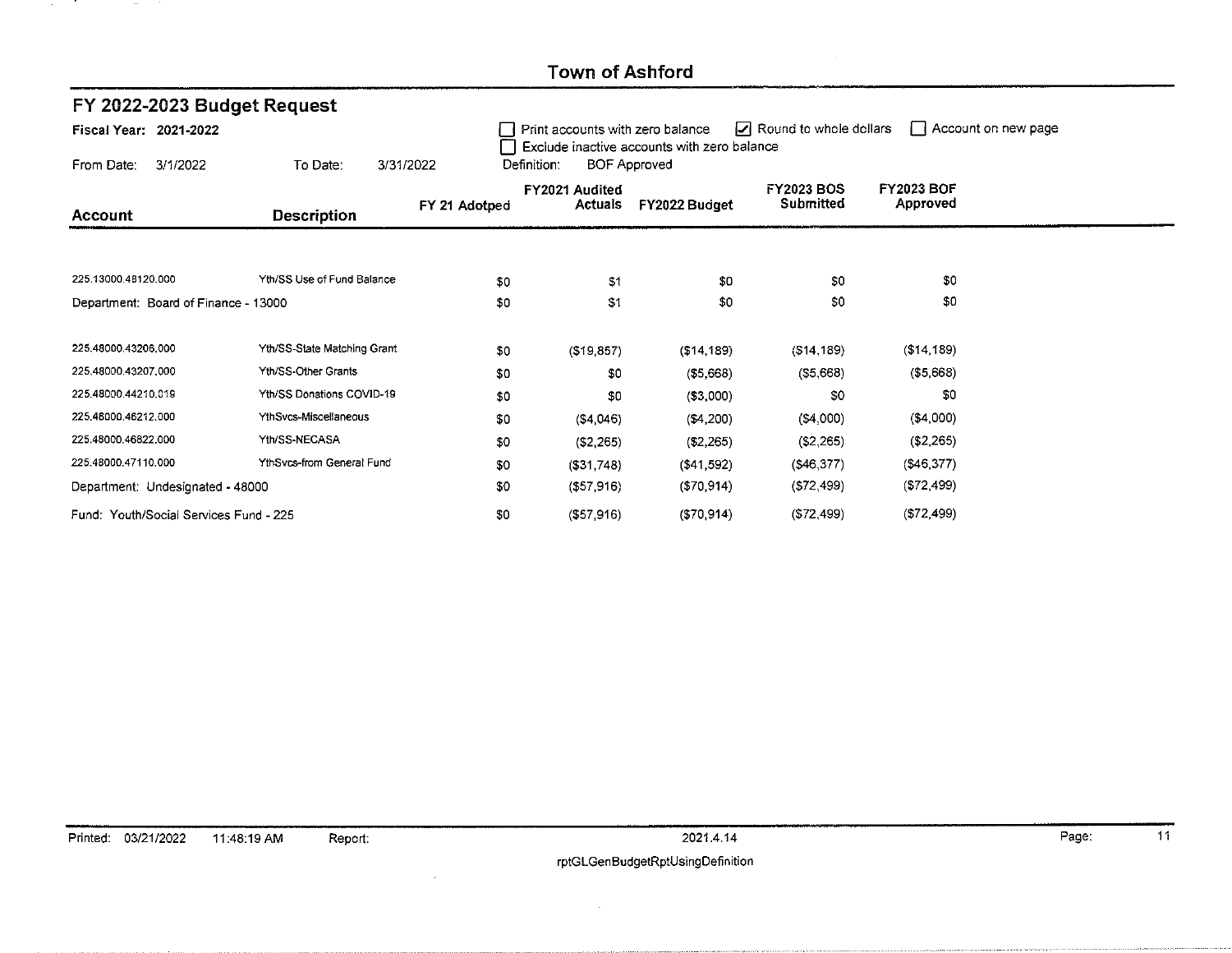# **TOWN OF ASHFORD**

# **CAPITAL IMPROVEMENT BUDGET Fund 227**

2022-2023

Expenditures  $-2$  pages Revenues - 1 page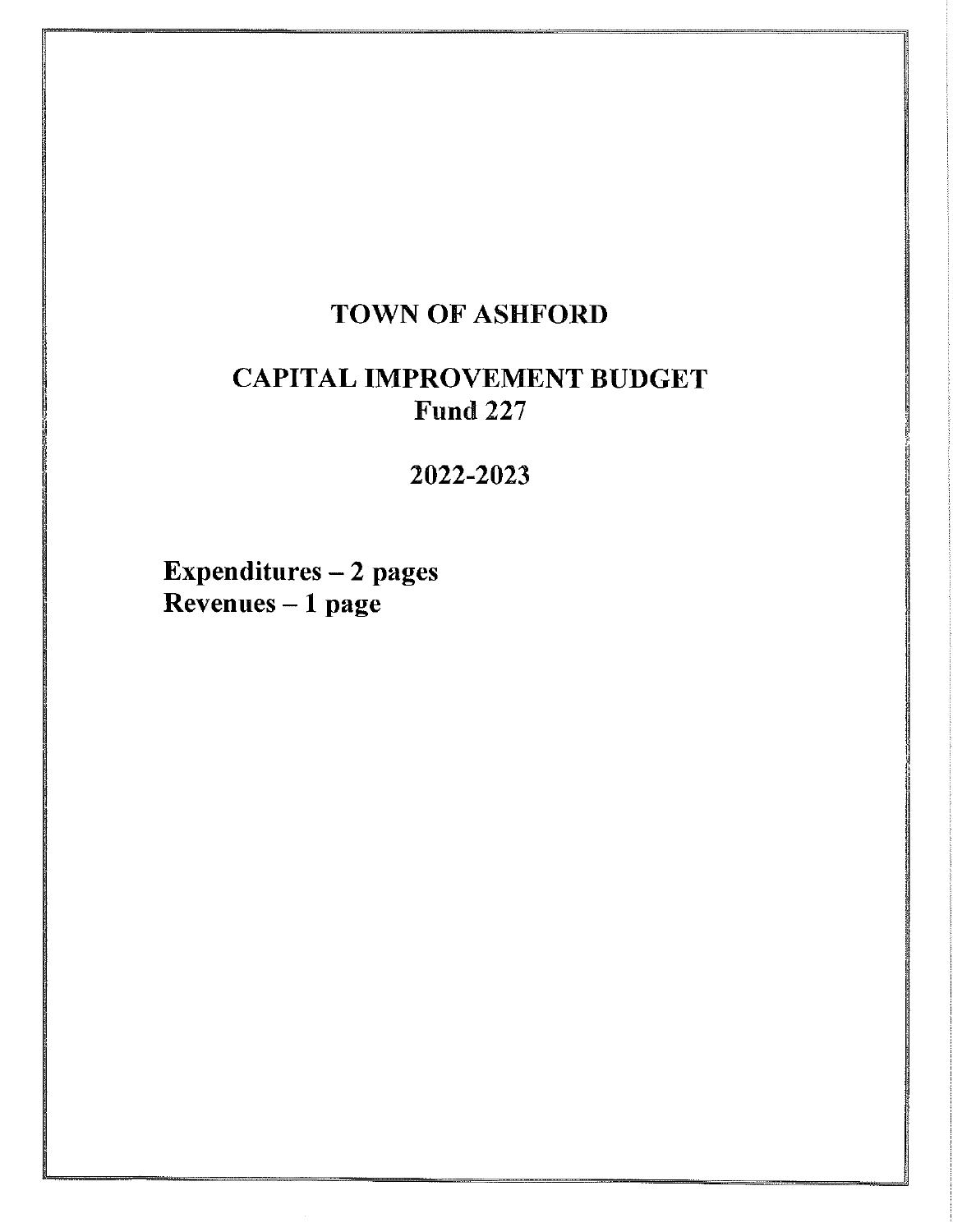| FY 2022-2023 Budget Request                                        |                               |               |                                  |                                             |                                |                               |                     |  |  |
|--------------------------------------------------------------------|-------------------------------|---------------|----------------------------------|---------------------------------------------|--------------------------------|-------------------------------|---------------------|--|--|
| Fiscal Year: 2021-2022                                             |                               |               | Print accounts with zero balance | Exclude inactive accounts with zero balance | Round to whole dollars         |                               | Account on new page |  |  |
| From Date:<br>3/1/2022                                             | To Date:<br>3/31/2022         |               | Definition:                      | <b>BOF Approved</b>                         |                                |                               |                     |  |  |
|                                                                    |                               | FY 21 Adotped | FY2021 Audited<br><b>Actuals</b> | FY2022 Budget                               | <b>FY2023 BOS</b><br>Submitted | <b>FY2023 BOF</b><br>Approved |                     |  |  |
| <b>Account</b>                                                     | <b>Description</b>            |               |                                  |                                             |                                |                               |                     |  |  |
|                                                                    |                               |               |                                  |                                             |                                |                               |                     |  |  |
| 227.11000.58819.000                                                | <b>Brownfields</b>            | \$0           | \$11,333                         | \$275,000                                   | \$300,000                      | \$300,000                     |                     |  |  |
| Department: Board of Selectmen - 11000                             |                               | \$0           | \$11,333                         | \$275,000                                   | \$300,000                      | \$300,000                     |                     |  |  |
| 227.12000.58817.000                                                | Cap-Knowlton Hall Generator   | \$0           | \$39.976                         | \$G                                         | \$0                            | \$0                           |                     |  |  |
| Department: Knowlton Hall Operations/Maintenance -<br>12000        |                               | \$0           | \$39,976                         | \$0                                         | \$0                            | \$0                           |                     |  |  |
| 227.12250.58815.001                                                | TOB HVAC upgrade              | \$0           | \$0                              | \$20,000                                    | \$0                            | \$0                           |                     |  |  |
| Department: Town Office Building Operations/Maintenance<br>- 12250 |                               | \$0           | \$0                              | \$20,000                                    | \$0                            | \$0                           |                     |  |  |
| 227.12300.58815.002                                                | CIP TnProp PHP infrastructure | \$0           | \$0                              | \$125,000                                   | \$0                            | \$0                           |                     |  |  |
| Department: Maintenance of Town Property - 12300                   |                               | \$0           | \$0                              | \$125,000                                   | \$0                            | \$0                           |                     |  |  |
| 227.14000.58106.000                                                | CapBudgt-Revaluation          | \$0           | \$13,828                         | \$33,795                                    | \$15,000                       | \$15,000                      |                     |  |  |
| 227.14000.58107.000                                                | Assessor software conversion  | \$0           | \$5 850                          | \$0                                         | \$0                            | \$0                           |                     |  |  |
| Department: Assessor's Office - 14000                              |                               | \$0           | \$19,678                         | \$33,795                                    | \$15,000                       | \$15,000                      |                     |  |  |
| 227.22000.57114.000                                                | Fire truck                    | \$0           | \$0                              | \$74,250                                    | \$74,250                       | \$74,250                      |                     |  |  |
| Department: Emergency Services - 22000                             |                               | \$0           | \$0                              | \$74,250                                    | \$74,250                       | \$74,250                      |                     |  |  |
| 227,32000.55528.000                                                | CapBdgt-DPW Road Resurfac     | \$0           | \$251,456                        | \$205,000                                   | \$205,000                      | \$205,000                     |                     |  |  |
| Department: Roads & Bridges - 32000                                |                               | \$0           | \$251,456                        | \$205,000                                   | \$205,000                      | \$205,000                     |                     |  |  |

 $\omega_{\rm eff}$ 

Page:

23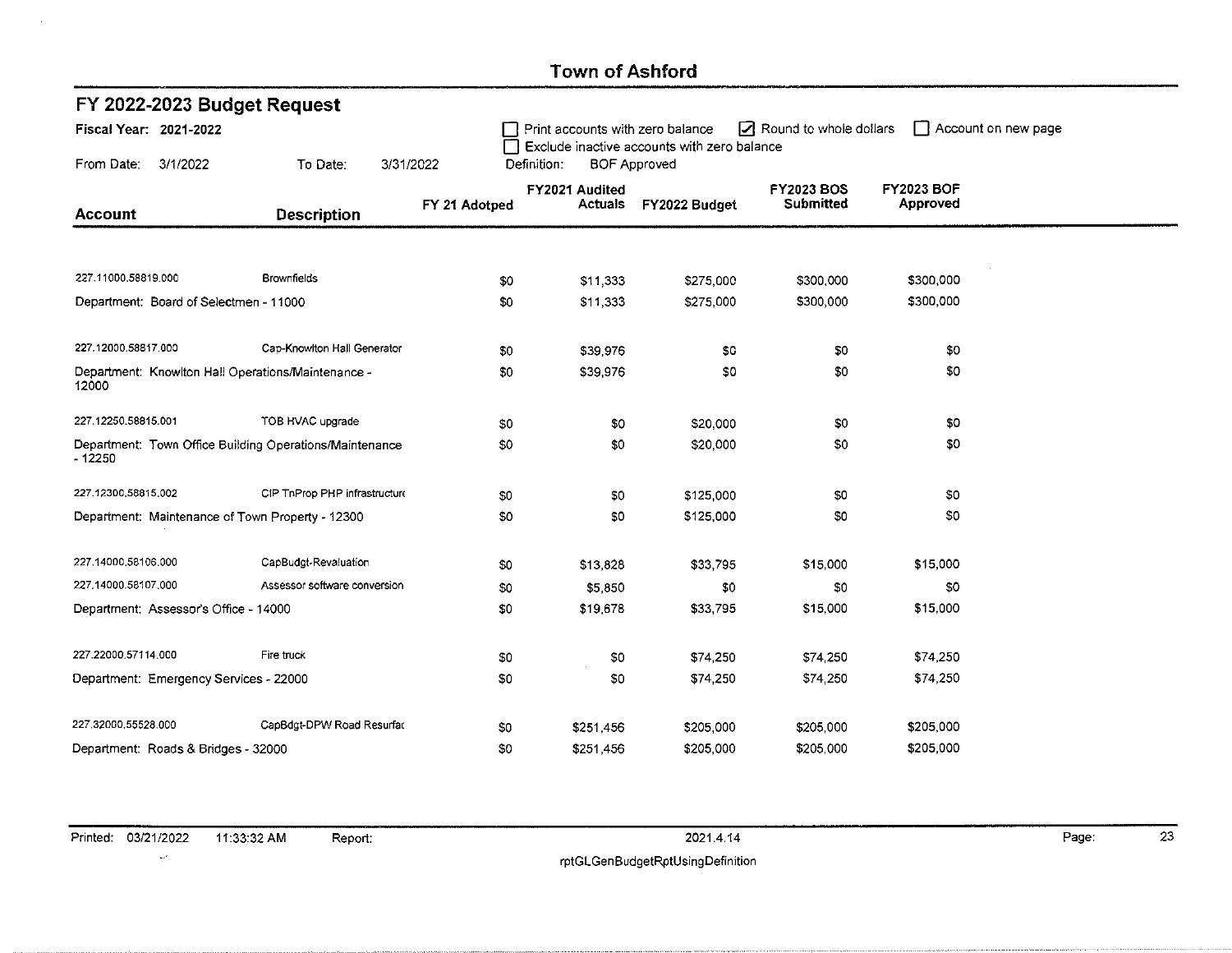| Fiscal Year: 2021-2022                         |                              |               | Print accounts with zero balance | Exclude inactive accounts with zero balance | Round to whole dollars |                   | Account on new page |
|------------------------------------------------|------------------------------|---------------|----------------------------------|---------------------------------------------|------------------------|-------------------|---------------------|
| 3/1/2022<br>From Date:                         | To Date:<br>3/31/2022        |               | Definition:                      | <b>BOF Approved</b>                         |                        |                   |                     |
|                                                |                              |               | FY2021 Audited                   |                                             | <b>FY2023 BOS</b>      | <b>FY2023 BOF</b> |                     |
| Account                                        | <b>Description</b>           | FY 21 Adotped | Actuals                          | FY2022 Budget                               | Submitted              | Approved          |                     |
| 227.33000.57230.000                            | CAP-DPW Dump Truck           | \$0           | \$0                              | \$0                                         | \$44,000               | \$44,000          |                     |
| 227.33000.57231.020                            | Equip. Purchase-MiniExcavato | \$0           | \$0                              | \$40,000                                    | \$40,000               | \$40,000          |                     |
| 227.33000.57231.024                            | CAP-DPW Pavement Roller      | \$0           | \$0                              | \$0                                         | \$39,995               | \$39,995          |                     |
| Department: DPW Equipment Maintenance - 33000  |                              | \$0           | \$0                              | \$40,000                                    | \$123,995              | \$123,995         |                     |
| 227.43000.54230.000                            | Playscape Equipment          | \$0           | \$29,436                         | \$30,000                                    | \$0                    | \$0               |                     |
| Department: Undesignated - 43000               |                              | \$0           | \$29,436                         | \$30,000                                    | \$0                    | \$0               |                     |
| 227.61000.55528.000                            | Cap-Finance Software         | \$0           | \$72,918                         | \$0                                         | \$0                    | \$0               |                     |
| 227.61000.57111.000                            | CapBdgt-Sch Bus              | \$0           | \$87,294                         | \$90,000                                    | \$0                    | \$0               |                     |
| 227.61000.58815.004                            | Cap-School Facility-Roof     | \$0           | \$0                              | \$25,000                                    | \$13,210               | \$13,210          |                     |
| 227.61000.58815.005                            | CIP BOE replace heat exchan  | \$0           | \$0                              | \$37,000                                    | \$0                    | \$0               |                     |
| 227.61000.58815.008                            | CAP-BOE Water Tank Replac    | \$0           | \$0                              | \$0                                         | \$270,000              | \$270,000         |                     |
| Department: Ashford Board of Education - 61000 |                              | \$0           | \$160,212                        | \$152,000                                   | \$283,210              | \$283,210         |                     |
| Fund: Capital Improvements - 227               |                              | \$0           | \$512,091                        | \$955,045                                   | \$1,001,455            | \$1,001,455       |                     |

 $\omega$ 

FY 2022-2023 Budget Request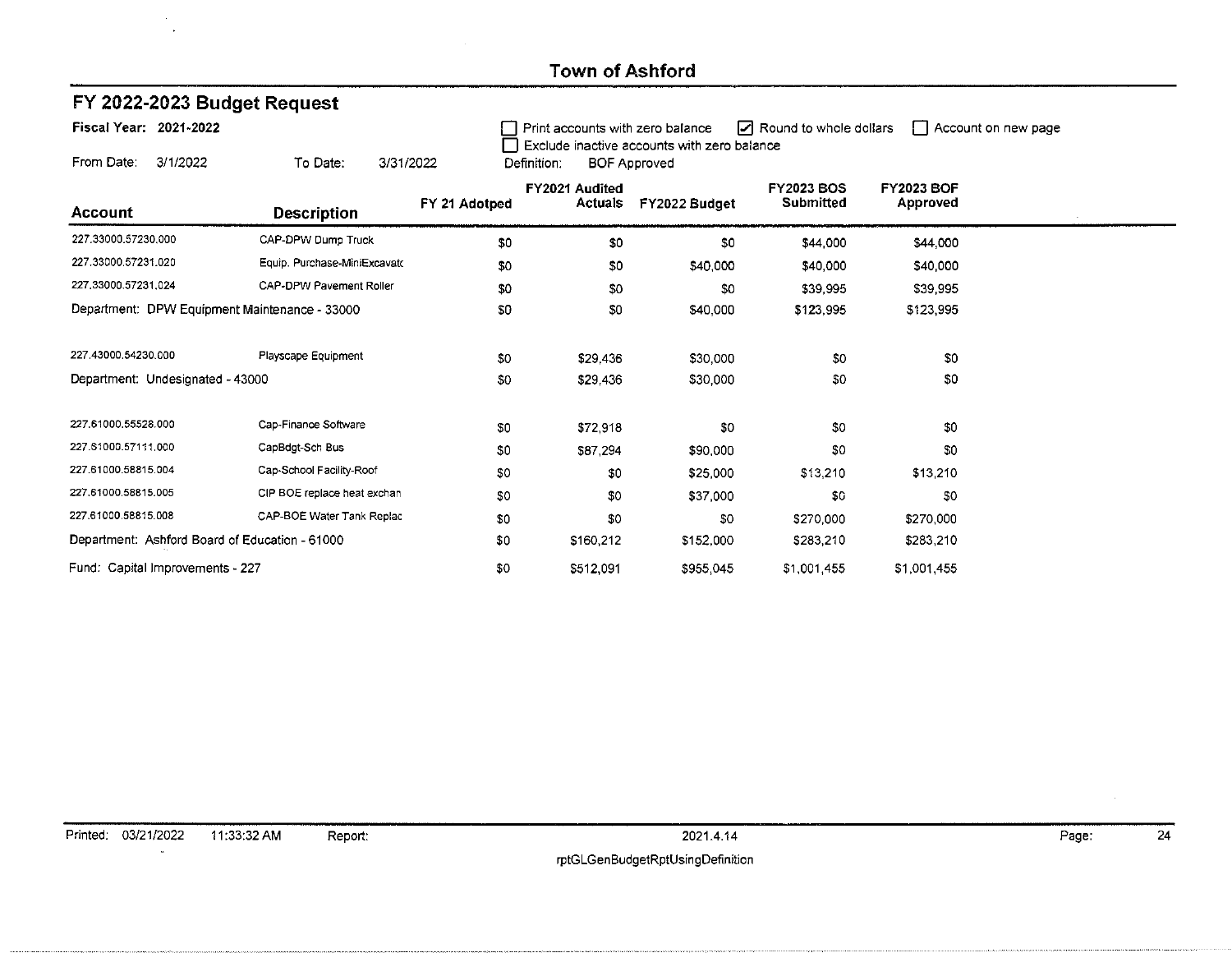| FY 2022-2023 Budget Request                      |                              |               |                                  |                                                                    |                                |                               |                     |
|--------------------------------------------------|------------------------------|---------------|----------------------------------|--------------------------------------------------------------------|--------------------------------|-------------------------------|---------------------|
| Fiscal Year: 2021-2022                           |                              |               | Print accounts with zero balance |                                                                    | Round to whole dollars         |                               | Account on new page |
| 3/1/2022<br>From Date:                           | To Date:<br>3/31/2022        |               | Definition:                      | Exclude inactive accounts with zero balance<br><b>BOF Approved</b> |                                |                               |                     |
| Account                                          | <b>Description</b>           | FY 21 Adotped | FY2021 Audited<br><b>Actuals</b> | FY2022 Budget                                                      | <b>FY2023 BOS</b><br>Submitted | <b>FY2023 BOF</b><br>Approved |                     |
|                                                  |                              |               |                                  |                                                                    |                                |                               |                     |
| 227.11000.43225.000                              | Capimp-LoCIP Grant           | \$0           | ( \$51,200)                      | (\$50,263)                                                         | \$51,200                       | \$51,200                      |                     |
| 227.11000.43235.000                              | Capimp-STEAP Grant           | \$0           | \$0                              | (\$125,000)                                                        | \$0                            | \$0                           |                     |
| 227.11000.43237.000                              | Cap-Intergovern, Revenue     | \$0           | \$0                              | (\$275,000)                                                        | \$300,000                      | \$300,000                     |                     |
| 227.11000.44201.000                              | CapImp-CNR Revenue           | \$0           | (\$215,604)                      | (\$295,737)                                                        | \$367.936                      | \$367,936                     |                     |
| 227.11000.48819.000                              | Brownfields-DECD             | \$0           | ( \$11, 323)                     | \$0                                                                | \$0                            | \$0                           |                     |
| Department: Board of Selectmen - 11000           |                              | \$0           | (\$278, 127)                     | (\$746,000)                                                        | \$719,136                      | \$719,136                     |                     |
| 227.30000.43214.000                              | Cap Imp-Town Aid Rd Grant    | \$0           | ( \$146, 768)                    | ( \$147,045)                                                       | \$147,319                      | \$147,319                     |                     |
| Department: Undesignated - 30000                 |                              | \$0           | (S146, 768)                      | $($ \$147,045)                                                     | \$147,319                      | \$147,319                     |                     |
| 227.92000.46230.000                              | CapBdgt-Operating Transfer I | \$0           | $($ \$49,615)                    | \$0                                                                | \$0                            | \$0                           |                     |
| 227.92000.46230.112                              | Cap-Op Transfer In-BOE       | \$0           | \$0                              | ( \$62,000)                                                        | \$135,000                      | \$135,000                     |                     |
| Department: Other Financing Uses/Sources - 92000 |                              | \$0           | ( \$49, 615)                     | $($ \$62,000)                                                      | \$135,000                      | \$135,000                     |                     |
| Fund: Capital Improvements - 227                 |                              | \$0           | ( \$474, 510)                    | $($ \$955,045)                                                     | \$1,001,455                    | \$1,001,455                   |                     |

 $\overline{\phantom{a}}$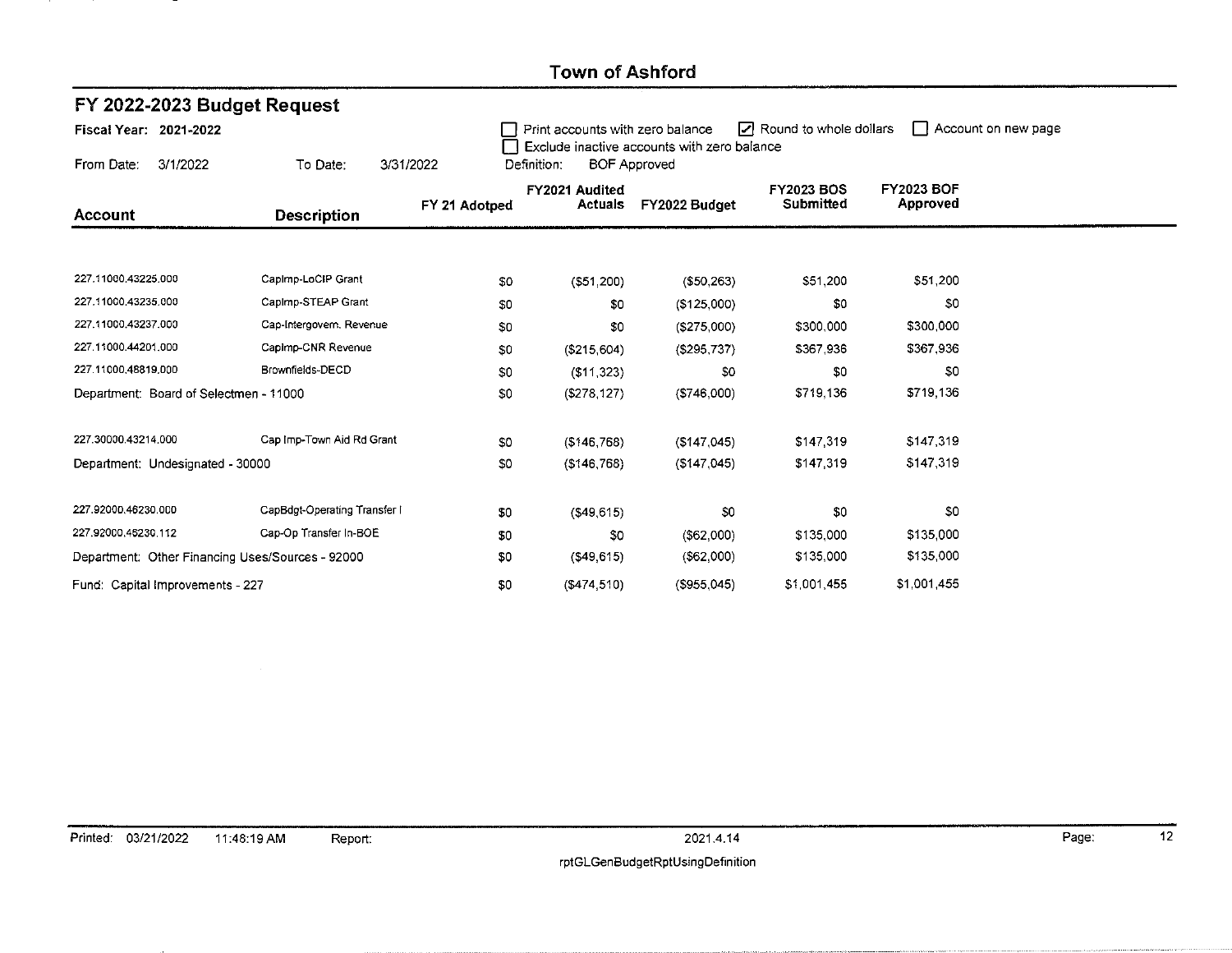## **TOWN OF ASHFORD**

## **FIVE YEAR LOCAL CAPITAL IMPROVEMENT PLAN**

FYE 2023 through FYE 2027

Projected Plan - 1 page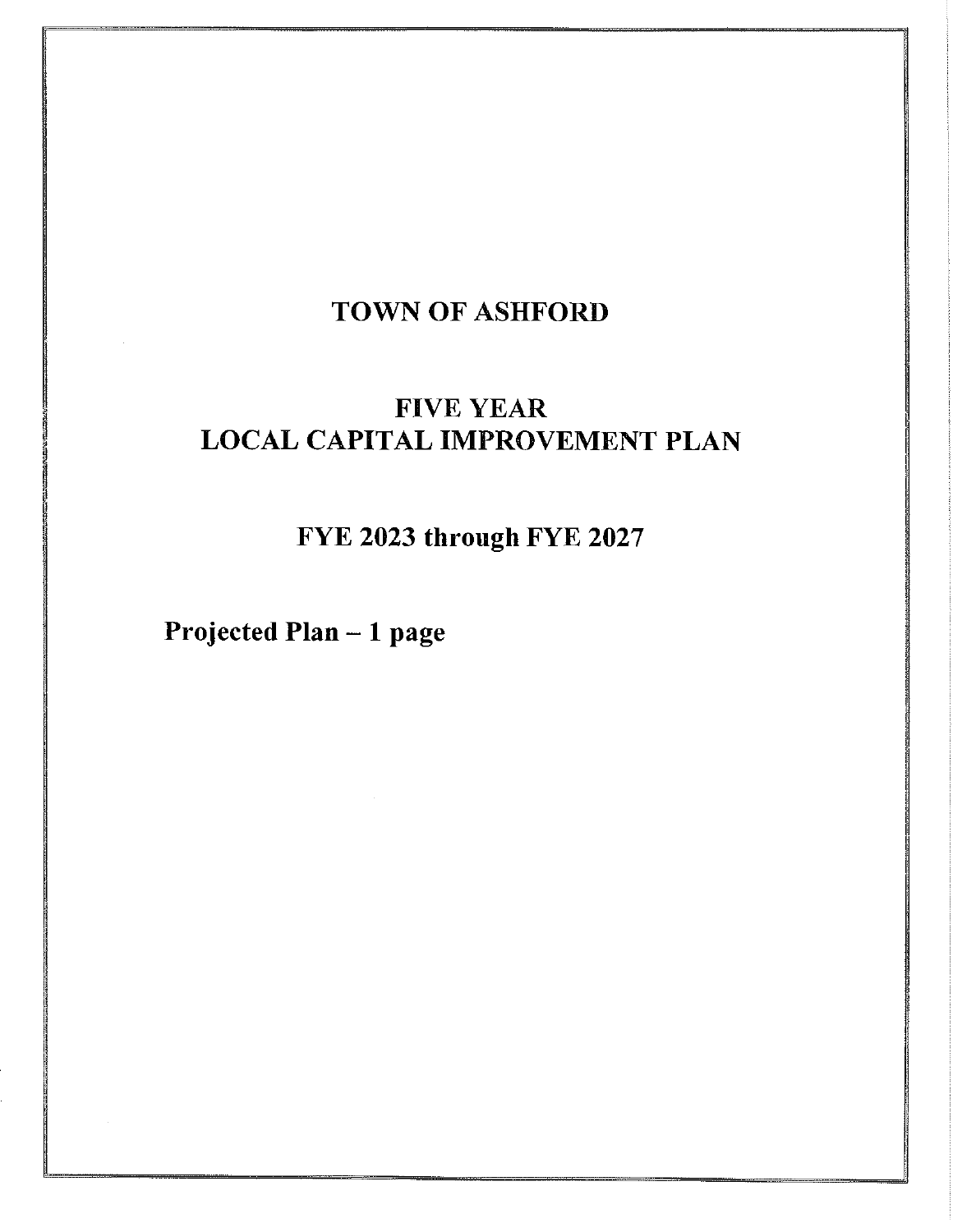| <b>PUBLIC WORKS</b><br><b>Road resurfacing</b> | 2021-2022<br><b>Approved by</b><br><b>BOS</b> | 2022-2023<br><b>Proposed</b> | 2023-2024                           | 2024-2025 | 2025-2026 | 2026-2027 |
|------------------------------------------------|-----------------------------------------------|------------------------------|-------------------------------------|-----------|-----------|-----------|
|                                                |                                               |                              |                                     |           |           |           |
|                                                |                                               |                              |                                     |           |           |           |
|                                                | 205,000                                       | 205,000                      | 205,000                             | 205,000   | 205,000   | 205,000   |
| Dump truck lease                               |                                               | 44,000                       | 44,000                              | 44,000    | 44,000    |           |
| Sale Shed replacement                          |                                               |                              | 350,000                             |           |           |           |
| compact loader                                 |                                               |                              | 125,000                             |           |           |           |
| mini excavator-lease over 5 years              | 40,000                                        | 40,000                       | 40,000                              | 40,000    | 40,000    |           |
| pavement roller - replacement                  |                                               | 39,995                       |                                     |           |           |           |
| <b>SUBTOTAL</b>                                | 245,000                                       | 328,995                      | 764,000                             | 289,000   | 289,000   | 205,000   |
| <b>REVALUATION</b>                             | 33,795                                        | 15,000                       | 15,000                              | 15,000    | 15,000    | 15,000    |
| <b>SUBTOTAL</b>                                | 33,795                                        | 15,000                       | 15,000                              | 15,000    | 15,000    | 15,000    |
|                                                |                                               |                              |                                     |           |           |           |
| <b>FIRE DEPARTMENT</b>                         |                                               |                              |                                     |           |           |           |
| Fire truck -lease over 5-years                 | 74,250                                        | 74,250                       | 74,250                              | 74,250    |           |           |
| <b>SUBTOTAL</b>                                | 74,250                                        | 74,250                       | 74,250                              | 74,250    |           |           |
| <b>ASHFORD SCHOOL</b>                          |                                               |                              |                                     |           |           |           |
| School bus                                     | 90,000                                        |                              |                                     | 95,000    | 95,000    | 95,000    |
| Replace heat exchanger                         | 37,000                                        |                              |                                     |           |           |           |
| <b>Replace lockers</b>                         |                                               |                              | 20,000                              |           |           |           |
| Roof Replacement (Solar/RFP                    |                                               | 13,210                       |                                     |           |           |           |
| Roof Replacement (plan/design)                 | 25,000                                        |                              |                                     |           |           |           |
| Roof Replacement (build)                       |                                               |                              | 3,800,000                           |           |           |           |
| Oil tank replacement                           |                                               | 270,000                      |                                     |           |           |           |
| window replacement                             |                                               |                              | 200,000                             |           |           |           |
| <b>SUBTOTAL</b>                                | 152,000                                       | 283,210                      | 4,020,000                           | 95,000    | 95,000    | 95,000    |
| <b>TOWN PROJECTS</b>                           |                                               |                              |                                     |           |           |           |
| <b>Ashford Historical Properties</b>           |                                               |                              |                                     |           |           |           |
| Cadle property remediation                     | 275,000                                       | 300,000                      |                                     |           |           |           |
| AMP playscape lease                            | 30,000                                        |                              |                                     |           |           |           |
| TOB - HVAC system upgrades                     | 20,000                                        |                              |                                     |           |           |           |
| Pompey Hollow Pk infrastructure                | 125,000                                       |                              |                                     |           |           |           |
| <b>SUBTOTAL</b>                                | 450,000                                       | 300,000                      |                                     |           |           |           |
|                                                |                                               |                              |                                     |           |           |           |
| <b>TOTAL</b>                                   | 955.045                                       |                              | 1.001.455 4.873.250 473.250 399.000 |           |           | 315,000   |
| <b>SUGGESTED FUNDING</b>                       |                                               |                              |                                     |           |           |           |
| State of CT/DECD/Cadle remedtn                 | 275,000                                       | 300,000                      |                                     |           |           |           |
| <b>LOCIP</b>                                   | 50,263                                        | 51,200                       | 50,017                              | 50,017    | 50,017    | 50,017    |
| <b>Town Aid Road</b>                           | 147,045                                       | 147,319                      | 73,228                              | 73,228    | 73,228    | 73,228    |
| <b>CNR</b>                                     | 295,737                                       | 367,936                      | 950,005                             | 350,005   | 275,755   | 191,755   |
| <b>Local Support (Taxes)</b>                   |                                               |                              |                                     |           |           |           |
| <b>STEAP - Pompey Hollow Park</b>              | 125,000                                       |                              |                                     |           |           |           |
| Ashford School unexpended fund                 | 62,000                                        |                              |                                     |           |           |           |
| Ashford School UF - fuel tank                  |                                               | 135,000                      |                                     |           |           |           |
| <b>School building bonding</b>                 |                                               |                              | 3,800,000                           |           |           |           |
| TOTAL                                          | 955,045                                       | 1,001,455                    | 4,873,250                           | 473,250   | 399,000   | 315,000   |
|                                                |                                               |                              |                                     |           |           |           |
|                                                |                                               |                              |                                     |           |           |           |
|                                                |                                               |                              |                                     |           |           |           |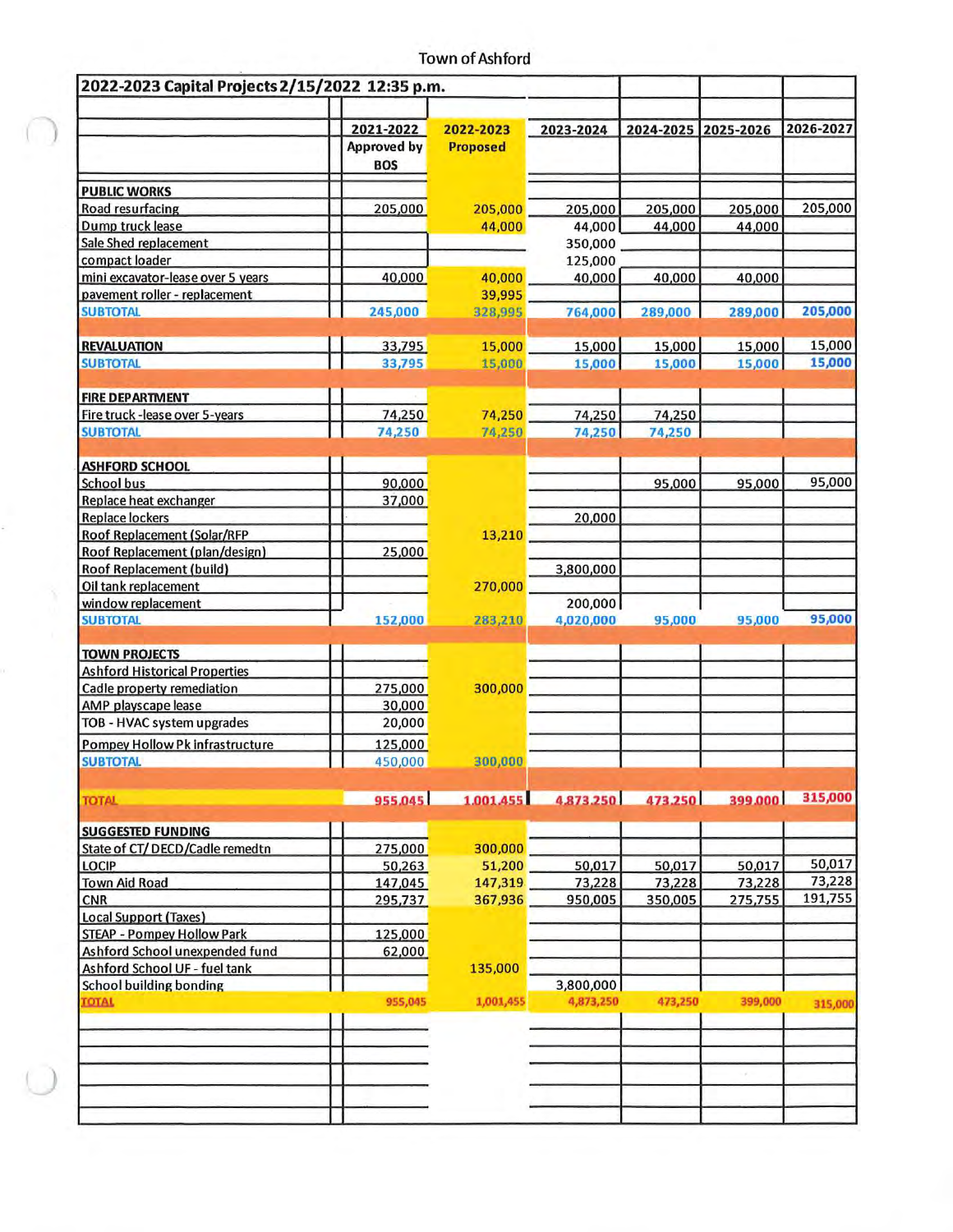# **TOWN OF ASHFORD**

# PROPOSED MIL RATE CALCULATION

2022-2023